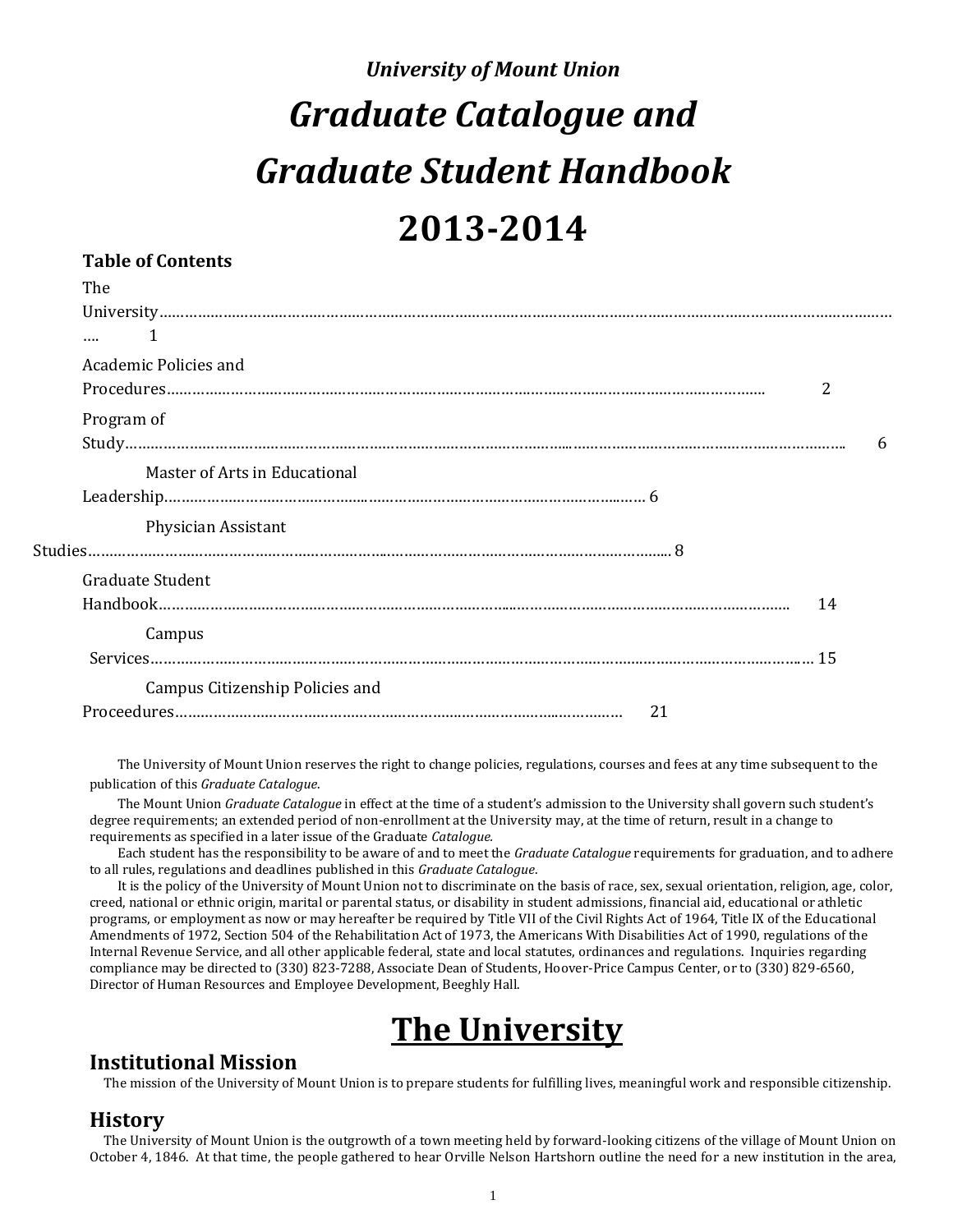where men and women could be educated with equal opportunity, where science would parallel the humanities, where laboratory and experimental subjects would receive proper emphasis, and where there would be no distinction due to race, color, sex or position. On October 20, 1846, this young man organized and taught on the third floor of the "Old Carding Mill" a "select school" of six students.

The school grew rapidly under his inspired leadership and in 1849 became known as "Mount Union Seminary."

In 1853 a "normal department" was added for the training of teachers. On January 9, 1858, the institution was chartered and incorporated under the laws of the State of Ohio as "Mount Union College."

Although Mount Union had not been established by church efforts, its founder and early faculty members were dedicated Methodist laymen. One of the articles in the charter of the institution looked to the day when Mount Union would come under the patronage of some annual conference of the Methodist Episcopal Church. The Pittsburgh Annual Conference "heartily endorsed" the new University in 1858, but it was not until 1864 that Mount Union was granted full patronage by the conference.

In September 1911, Scio University, located at Scio, Ohio, was united with Mount Union. By the articles of consolidation, the liberal arts alumni of the former institution were made alumni of the latter.

Scio was established in 1857 at Harlem Springs, Ohio, as "The Rural Seminary." In 1867 the school was moved to New Market, where it was known variously as New Market College, the One-Study University, and finally, Scio University in 1878.

For many years Mount Union has claimed the distinction of being one of the first institutions to have a summer school. Started in 1870, this first summer school was actually a fourth term in the school year. Since that time, summer instruction has been offered each year at the institution.

On August 1, 2010, the institution officially became known as the University of Mount Union. The change to a "university" designation was made in an effort to better describe what Mount Union is today and more effectively communicate all that the institution has to offer. This decision, unanimously approved by the Board of Trustees, came after careful review of data gathered through numerous research efforts and thoughtful consideration and discussion.

From 1846 to present, the administration of the University has been under the leadership of 11 presidents: Orville Nelson Hartshorn, 1846-1887; Tamerlane Pliny Marsh, 1888-1898; Albert Birdsall Riker, 1898-1908; William Henry McMaster 1899, 1908- 1938; Charles Burgess Ketcham, 1938-1953; Carl Cluster Bracy, 1954-1967; Ronald Gilbert Weber '38, 1967-1980; G. Benjamin Lantz Jr., 1980-85; Harold M. Kolenbrander, 1986-2000; John L. Ewing Jr. 2000-2005; and Richard F. Giese, 2005-.

# **Accreditations and Affiliations**

The University of Mount Union is accredited by the following organizations: the Higher Learning Commission of the North Central Association of College and Schools [\(www.ncahlc.org\)](http://www.ncahlc.org/) as a Degree-Granting Institution; Department of Education of the State of Ohio; University Senate of the United Methodist Church; Ohio University Association; Ohio Board of Regents (Certificate of Authorization); Ohio Athletic Association; Association of Independent Colleges and Universities of Ohio; National Association of Schools of Music; and National Association of Sport and Physical Education-North American Society for Sport Management (NASPE-NASSM). The athletic training program is approved by the Commission on Accreditation of Athletic Training Education (CAATE); Mount Union's teacher education program is approved by the Ohio Department of Education and accredited by the National Council for Accreditation of Teacher Education (NCATE); and Mount Union's Department of Chemistry and Biochemistry is approved by the American Chemical Society (ACS). The Physician Assistant Studies program is granted continuing accreditation from the Accreditation Review Commission on Education for the Physician Assistant, Inc. (ARC-PA).

# **The Five College Commission**

The Five College Commission, which operates as a division of The Commission on Higher Education of the United Methodist Church in Ohio, includes in its membership the five United Methodist Colleges in the state: Mount Union, Baldwin-Wallace, Ohio Northern, Ohio Wesleyan and Otterbein. The purpose of the Five College Commission is to promote communication and understanding and to serve as liaison between the five United Methodist Colleges and the United Methodists of the State of Ohio for their mutual benefit.

# **Alumni and Related Organizations**

The University of Mount Union Alumni Association was officially organized in 1948, having functioned for many years as an informal organization. Its purpose is to promote interest in Mount Union through a variety of programs. All former students are automatically members of the association. Activities are coordinated through the Office of Alumni Relations, part of the University's administrative staff and the Alumni Council from the association.

The Association holds local meetings each year in many areas throughout the nation. Special programs for alumni from all areas are provided at the University on Alumni Weekend and also on Homecoming Day. Mount Union Magazine, a quarterly publication, keeps alumni and friends informed of the programs and activities of the association and of the University.

The Mount Union Women, founded in 1933, is an organization of local chapters with the National Cabinet as its governing body. Its purposes are to foster the interests of Mount Union, to promote the education of women, to provide an effective medium of contact between alumnae and the University and to organize local chapters of Mount Union Women.

Any woman who has attended Mount Union is a member of Mount Union Women. Associate memberships may be held by the wife of an alumnus and the mother, daughter or sister of an alumnus or alumna. Honorary memberships are given to the wife of the president of the University, the wives of all members of Administrative Council, the director of alumni activities and women members of the University's Board of Trustees. Honorary memberships may be given to women professors and wives of professors.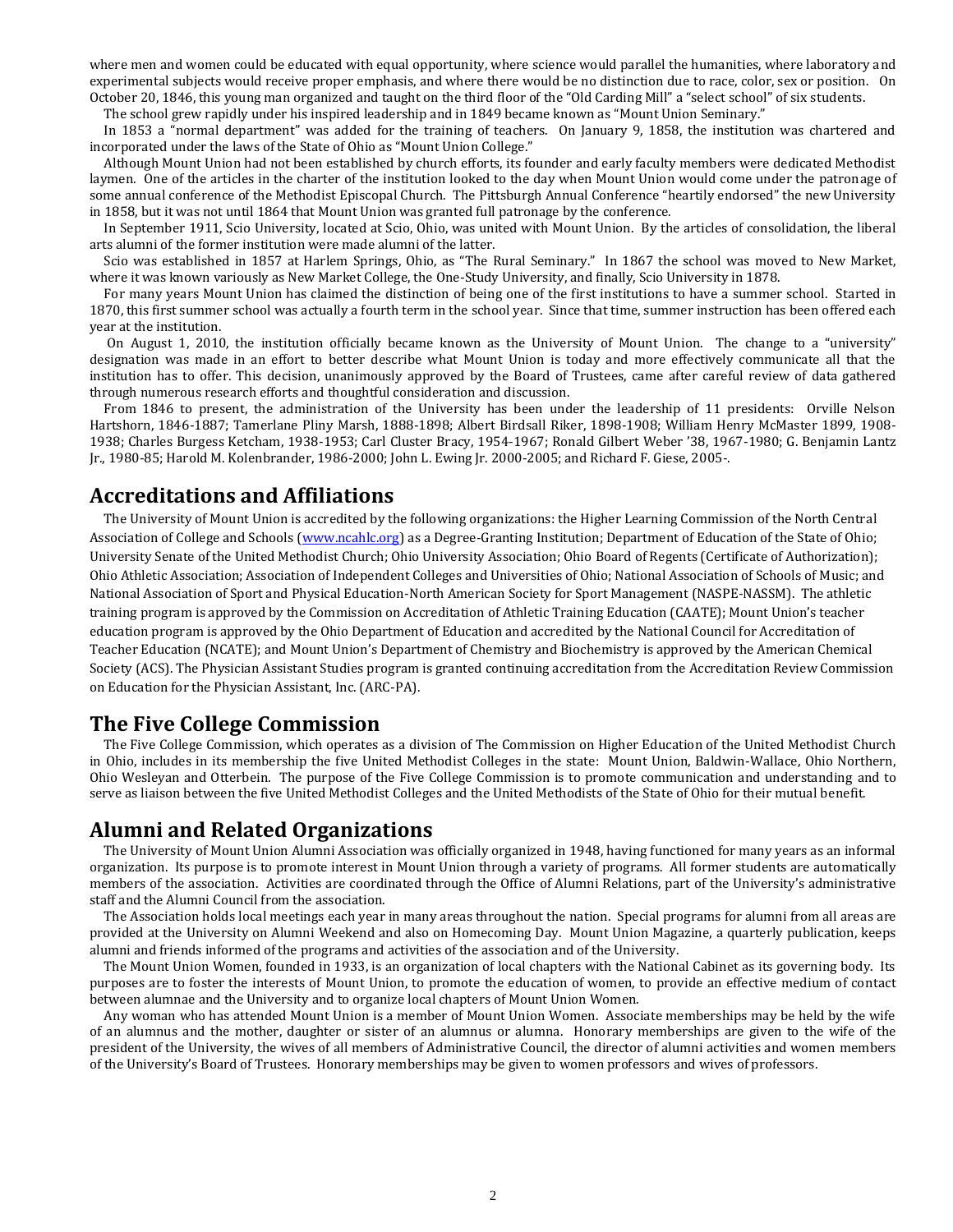# *Academic Policies and Procedures*

# **Student Responsibility**

Each student has the responsibility to be aware of and to adhere to all rules, regulations and deadlines published in this *Graduate*  C*atalogue*, and in any Handbooks provided by graduate programs.

# **The University of Mount Union Educational Records Policy Annual Notification to Students**

In accordance with the Family Educational Rights and Privacy Act (commonly referred to as FERPA, or the "Buckley Amendment"), Mount Union has adopted the following policies and procedures to protect the privacy of educational records. Students will be notified of their FERPA rights annually by publication in the Catalogue and on the University's website.

# **Definitions**

The University of Mount Union uses the following definitions in this policy:

Student: any person who attends or has attended the University.

Education records: any record in whatever form (handwritten, taped, print, film or other medium) which is maintained by the University and is directly related to a student, with the following exceptions:

- personal records kept by a University staff member if the record is not revealed to
- others and is kept in the sole possession of the staff member;
- student employment records that relate exclusively to the student in the capacity of an employee;
- records maintained separately from educational records solely for law enforcement agencies of the same jurisdiction;
- counseling records maintained by the University chaplain or the University counselor;
- medical records maintained by the University solely for treatment and made available only to those persons providing treatment; and
- Office of Alumni Relations and University Activities records.

# **Rights Under FERPA**

A student shall have the right and parents of a dependent student may have the right to do the following:

- inspect and review the student's education records;
- request that the student's education records be amended to ensure the records are not inaccurate, misleading or otherwise in violation of a student's privacy or other rights;
- consent to disclosures of personally identifiable information contained in the student's educational records, except to the extent that FERPA authorizes disclosure without consent;
- file a complaint with the U.S. Department of Education concerning the failure of the University to comply with the requirements of FERPA;

# **Procedure to Inspect Education Records**

Students may inspect and review their education records upon request to the appropriate record custodian(s). Students must submit a written request that identifies as precisely as possible the record(s) the student wishes to inspect.

Access will be provided within 45 days of the written request. Information contained in educational records will be fully explained and interpreted to students by University personnel assigned to, and designated by, the appropriate office.

Student records are maintained in the following offices:

- admissions and academic records in the Office of the Registrar;
- financial aid records in the Office of Student Financial Services;
- financial records in the Office of Business Affairs;
- progress and advising records in the departmental offices and faculty offices;
- disability-related records in Student Accessibility Services;
- counseling records in the Office of the Chaplain and Office of Counseling Services;
- academic dishonesty records in the Office of Academic Affairs;
- disciplinary and student conduct records in the Office of Student Affairs.

# **Right of the University to Refuse Access**

The University reserves the right to refuse to permit a student to inspect the following information:

- the financial statement of the student's parents;
- letters of recommendation for which the student has waived his or her right of access;
- records of applicants who were neither admitted to nor attended the University of Mount Union;
- records containing information about more than one student, in which case the University will permit access only to that part of the record which pertains to the inquiring student; and
- records which are excluded from the FERPA definition of educational records.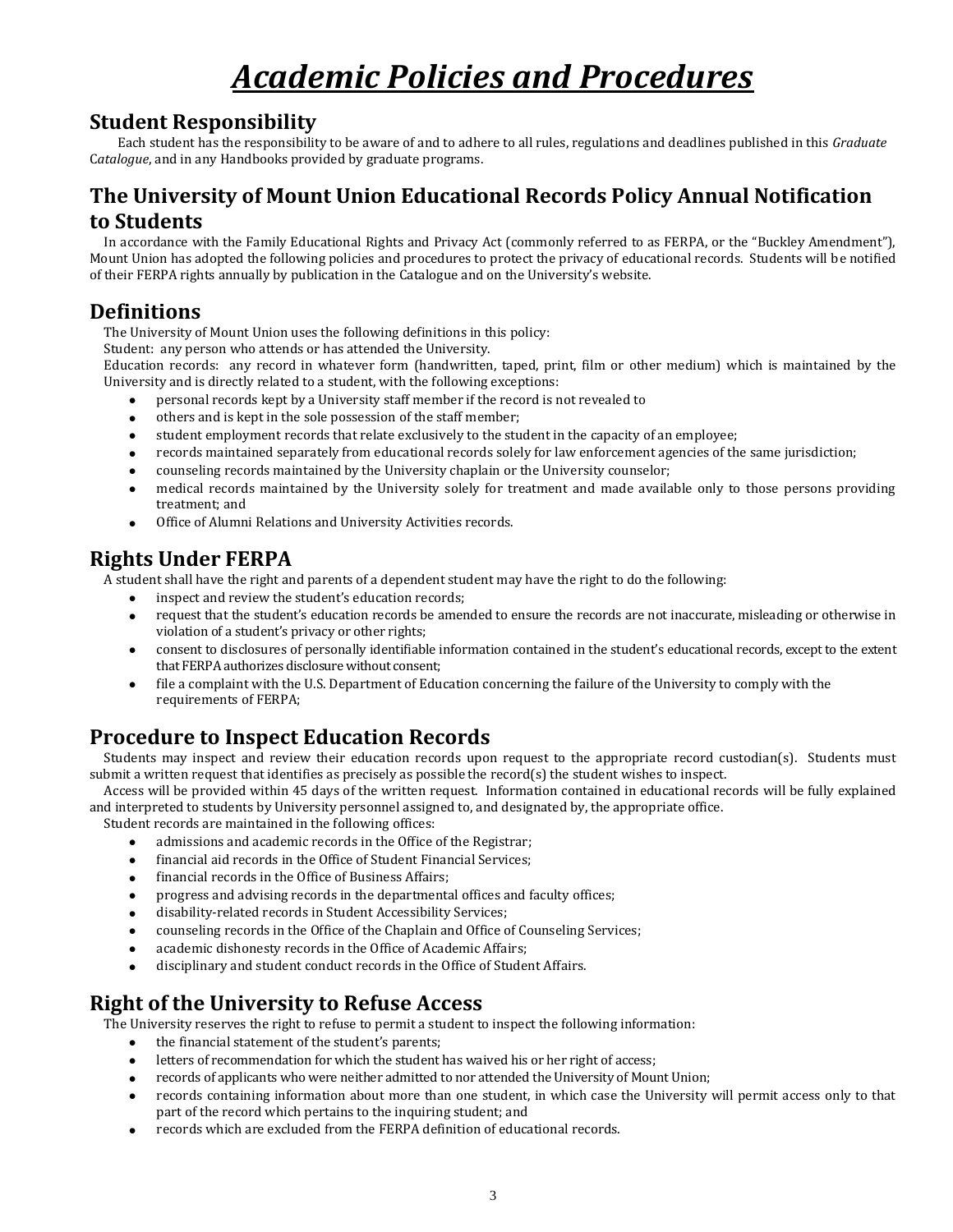# **Right to Challenge Information in Records**

Students have the right to challenge the content of their education records if they consider the information contained therein to be inaccurate, misleading or inappropriate. This includes an opportunity to amend the records or insert written explanations by the student into such records. The student may not initiate a FERPA challenge of a grade awarded unless it was inaccurately recorded; in such cases the correct grade will be recorded.

# **Procedures for Hearings to Challenge Records**

Students wishing to challenge the content of their education records must submit, in writing to the appropriate office, a request for a hearing which includes the specific information in question and the reasons for the challenge.

Hearings will be conducted by a University official who does not have a direct interest in the outcome of the hearing. Students will be afforded a full and fair opportunity to present evidence relevant to the reasons for the challenge. The hearing officer will render a decision in writing, within a reasonable period of time, noting the reason and summarizing all evidence presented.

If the hearing results are in favor of the student, the record shall be amended. Should the request be denied, an appeal may be made, in writing, and submitted to the registrar within 10 days of the student's notification by the hearing officer. The appeal shall be heard by an Appeals Board of three disinterested senior University officials. The board will render a decision, in writing, within a reasonable period of time.

Should the appeal decision be in favor of the student, the record shall be amended accordingly. Should the appeal be denied, the student may choose to place a statement with the record commenting on the accuracy of the information in the record and/or setting forth any basis for inaccuracy. As long as the student's record is maintained by the University, when disclosed to an authorized party, the record will always include the student's statement and the board's decision.

# **Disclosure of Education Records**

The University will disclose "non-directory" information contained in a student's educational record only with the written consent of the student, with the following exceptions:

- to school officials, including teachers, who have a legitimate educational interest in the record;
- to officials of another school in which the student seeks or intends to enroll;
- to federal, state and local agencies and authorities as provided under law;
- to the parents of an eligible student if the student is claimed as a dependent for income tax purposes;
- accrediting organizations;
- to comply with a judicial order or lawfully issued subpoena;
- emergencies affecting the health or safety of the student or other persons; and
- as otherwise permitted by FERPA.
- Any student who wishes to authorize release of his or her grades to one or both parents should complete a disclosure form in the Office of the Registrar.

# **Directory Information**

Disclosure of directory information normally may be made without the student's consent. Directory information includes the student's name; school and permanent addresses; school, permanent and cellular telephone numbers; school mailbox address; school e-mail address; date and place of birth; majors and minors; dates of attendance; enrollment status; class level; degree(s) received and dates of conferral; honors and awards earned; previous institutions attended; weight and height of athletes; participation in officially recognized activities and sports; and photograph.

A student who wishes to have all directory information withheld must submit an "Authorization to Withhold Directory Information" form to the registrar. The hold will become effective the first day of class in the next regular semester (fall or spring). Once filed this request becomes a permanent part of the student's record until the student instructs the registrar in writing to have the request removed. Because the University's computer system is unable to put a "hold" on selective directory information, all directory information will be placed on hold or all directory information except name and e-mail address will be placed on hold. Moreover, this request does not restrict the release of this information to individuals and agencies list in "Disclosure of Educational Records" above.

# **Petitions and Appeals Regarding Non-Disciplinary Academic Matters**

Any student with a concern about a non-disciplinary academic matter (for example, the assignment of a grade or the substitution of a course) should attempt to resolve the matter with the instructor, if one is involved, or the program director. If the matter then remains unresolved, the student may submit a petition to the Academic Policies Committee for review. Petition forms and information are available from the Office of the Registrar.

The student may appeal decisions of the Academic Policies Committee to the Vice President for Academic Affairs of the University. The student must submit a written request for an appeal to the Office of Academic Affairs no later than five business days following the notification of the committee's decision.

# **Withdrawal Process**

A student who wants to withdraw after classes have started for the semester initiates the process with the Program Director to indicate that he/she is withdrawing. The Program Director will notify the Registrar, who will process the withdrawal and notify the appropriate campus offices. The official date of withdrawal is the date the student contacted the Program Director OR the midpoint of the semester if the student leaves without notifying the institution OR the student's last day of attendance at a documented academically related activity, whichever is the latest. This policy applies to students who withdraw from all their classes for the semester or are suspended.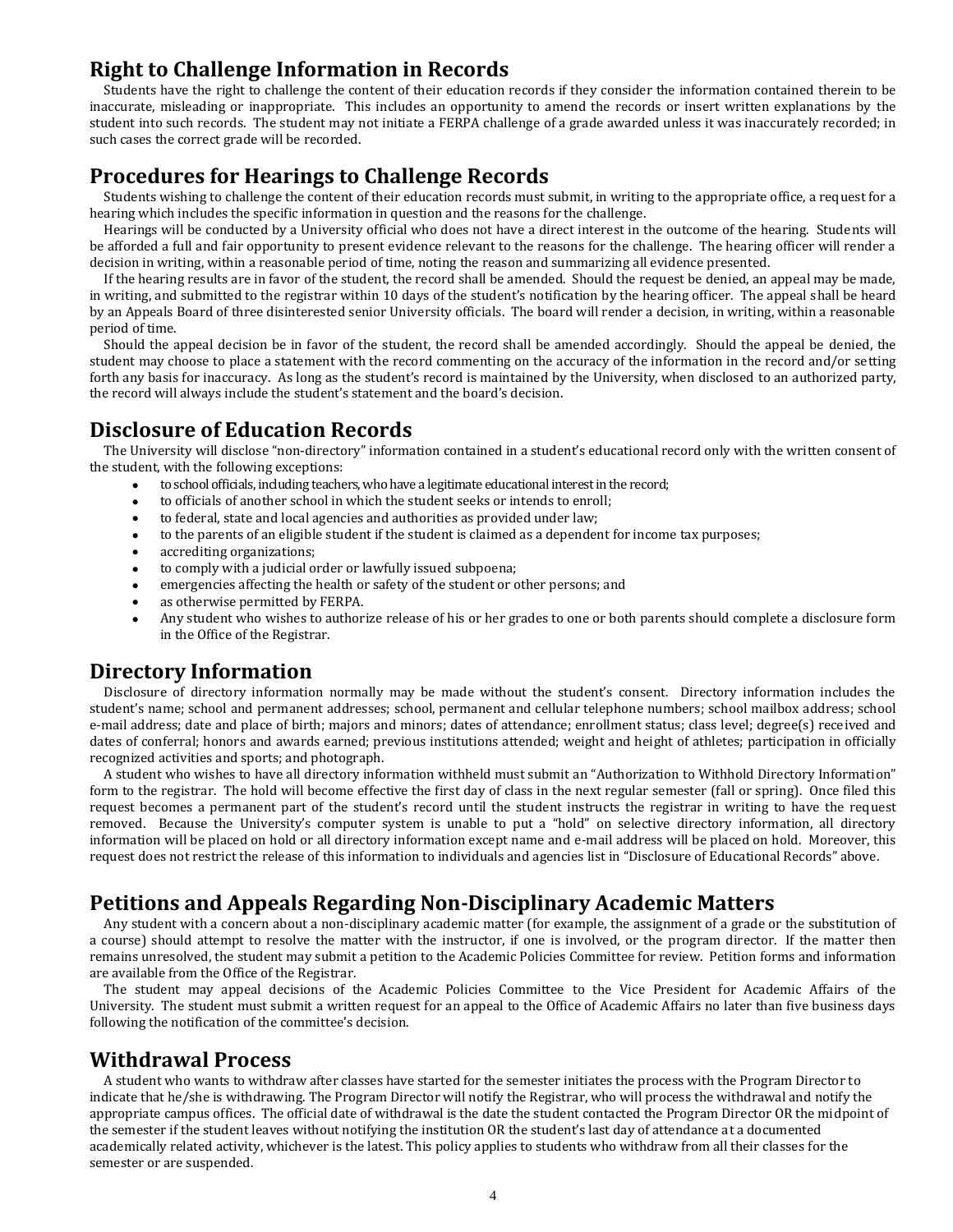The withdrawal date from an online class/program will be the last date of documented academic participation, e.g., contributing to online activity or contacting the faculty member with course-related questions.

The charges for tuition and fees assessed to the student are based on the number of calendar days (including Saturday and Sunday) that the student is enrolled on campus in direct proportion to the period of enrollment (number of calendar days in the semester). The student who withdraws after 60 percent of the enrollment period will be charged for the whole semester.

If admitted to the program, candidates are required to submit a non-refundable deposit for the applied enrollment term. This deposit will be applied toward tuition charges and will be forfeited in the case of withdrawal.

# **Financial Aid for Graduate Students**

The primary goal of the financial aid program at Mount Union is to assist students in meeting their University expenses by providing financial resources. Mount Union will strive to assist eligible students to the greatest extent possible based on the University's available resources.

# **Eligibility and Determination for Financial Aid for Graduate Students**

To be eligible for financial assistance, the student must be classified as having at least half-time enrollment and show satisfactory progress toward meeting the requirements for a degree. Institutional funds and federal grants are not available to graduate students.

Consideration for Federal Stafford Loans requires the student to file the Free Application for Federal Student Aid (FAFSA) each academic year and meet the federal eligibility requirements. Students must show financial need (according to the FAFSA) to qualify for Subsidized Stafford Loan funds. Maximum annual amounts equal \$8,500 (subsidized) and \$12,000 (unsubsidized). Amounts may not exceed the cost of attendance (direct and indirect costs associated with the program) in the given loan period.

Additionally, graduate students have the option to explore Federal Graduate PLUS Loans and private loans to assist with their costs. Amounts may not exceed the cost of attendance (direct and indirect costs associated with the program) in the given loan period.

# **Financial Aid Application Procedures for Graduate Students**

The following steps are necessary in order to apply for financial aid at Mount Union:

- A. The student applies for admission to the University.
- B. The student files the Free Application for Federal Student Aid (FAFSA) online at www.fafsa.ed.gov to determine financial aid eligibility for need-based financial aid. The federal school code for Mount Union is 003083. The process begins on January 1 preceding the student's entry term.
- C. The process of sending award letters begins in March.

# **Financial Aid Renewal Procedure for Graduate Students**

All financial aid awards are reviewed annually to accurately analyze any changes in the financial position of the student and his or her family. The annual review also permits the University to take into consideration any change in educational costs. The following information relates to renewal of financial aid:

- A. File the Free Application for Federal Student Aid (FAFSA) renewal form online at www.fafsa.ed.gov. All renewal applicants are encouraged to file by March of each subsequent year.
- B. The Office of Student Financial Services will provide reminders to students electronically.<br>C. Award letters are electronically available to students in March.
- Award letters are electronically available to students in March.

# **Applying for Graduation**

All students who wish to graduate must apply for graduation at least one semester prior to their planned date of graduation. Application for Graduation forms are available in the Office of the Registrar or online at the registrar's website. The University recommends that students apply at least one semester before graduation to ensure that all graduation requirements can be identified and completed by the expected graduation date. Once an application is received, the Office of the Registrar and the Director of your program will identify any remaining requirements for graduation on a Degree Clearance Form, a copy of which will be given to the student.

# **Degree Conferral**

At the end of each cohort, the registrar presents to the program director the names of all students who have at that point successfully completed all requirements for graduation. The program director must then approve these potential graduates before they can be awarded a degree. Once the faculty have recommended the candidates for a specific degree, that degree will be conferred on those students by the University.

# **"Walking" at Commencement**

Students who are completing graduate programs will be permitted to "walk" at Commencement if they are making satisfactory progress toward the achievement of their degree, with no more than the summer term to complete. The program director will confirm the eligibility of each student who submits an application to the Registrar to participate in the event.

Although the students in question will not receive their diplomas at the time of the Commencement ceremonies, they will be allowed to participate in the ceremonies in every other way. They will attend the ceremonies in academic regalia, and their names will appear in the program. These students will receive a diploma case (without diploma) during the ceremonies. Diplomas will be distributed to students at a later date, upon the completion of the program, once all degree requirements have been met.

# **Academic Honesty**

**(For more information, please refer to the current program student handbook and Hearing Process described on page 27-28 of this handbook.)**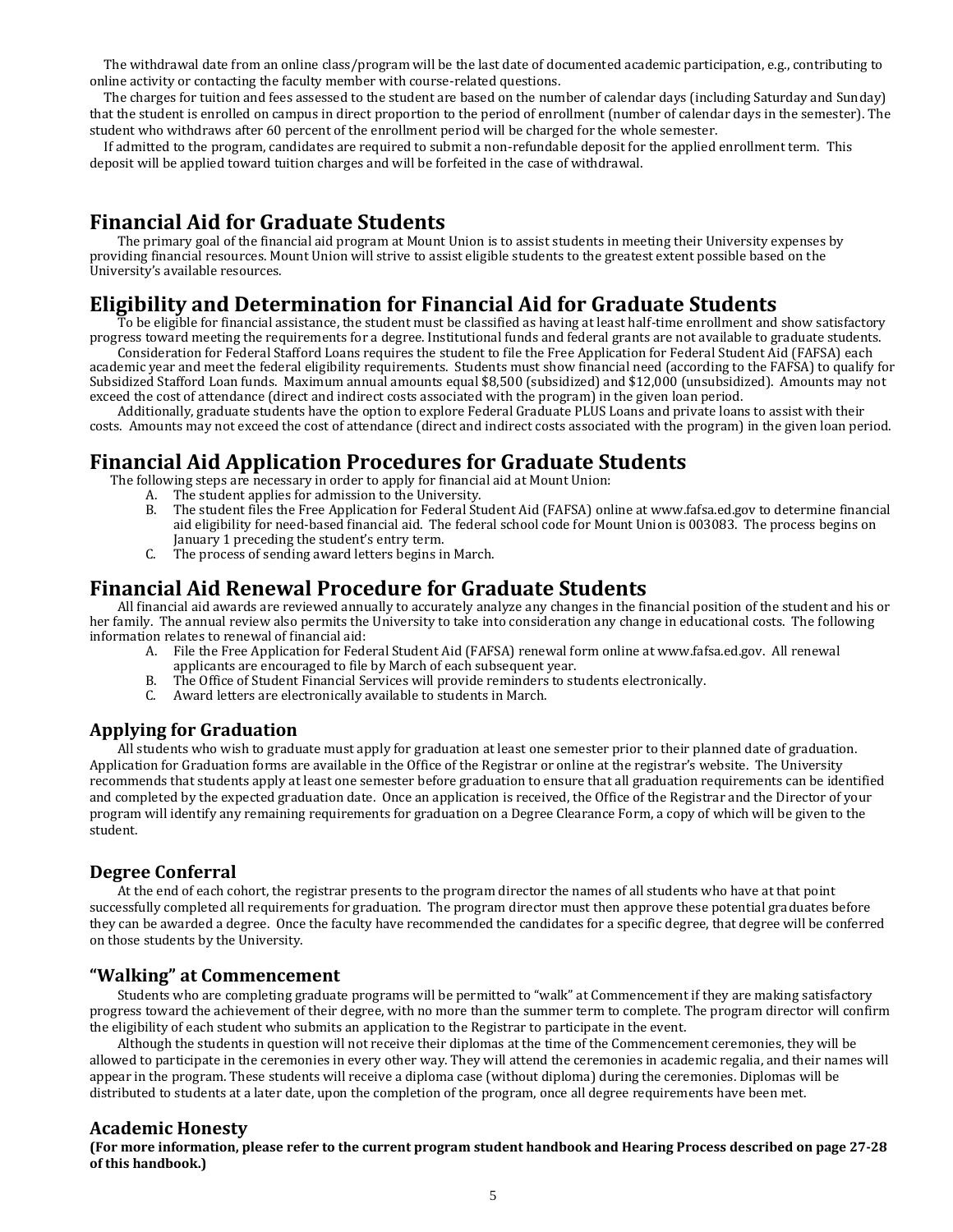Professional practices require sound judgment, honor, and integrity. All students enrolled in the University of Mount Union graduate programs are expected to conform to the principles of academic honesty. Academic dishonesty will not be tolerated by the program faculty or the University.

Cheating also includes plagiarism, which, is the act of using another person's ideas or expressions in your writing without acknowledging the source. It is giving the impression that you have written or thought of something that you have in fact borrowed from someone else.

Further forms of cheating include but are not limited to purchasing of papers, and presenting the same written work for more than one course without the permission of the instructor of the course in which the student is enrolled. The use of cellular phones and transmitting or recording devices during onsite exams or exam review sessions is prohibited, except when explicitly permitted by the instructor, and will be considered academic dishonesty. For students completing experiential education requirements (e.g. clinicals, internships, placements) honesty is expected in the recording of data obtained directly by the student.

# **Programs of Study Master of Arts in Educational Leadership**

# **Admission Requirements/Criteria**

- Please note: Preference will be given to those who hold or are eligible to hold an Ohio teaching license or a comparable license from another state. Applicants who do not meet the traditional criteria will be judged on a case-by-case basis and will be asked to submit additional documentation in an attempt to gain conditional admission.
- The applicant must document satisfactory scores on the Miller's Analogy Test (380) or the General Test of the Graduate Record Examinations (Verbal = 400 and above; Math = 380 and above and Writing = 4.0).
- Please note that the MAT/GRE requirement will be waived if any one or both of the following conditions apply to a prospective candidate for the MAEL Program:
	- o An earned undergraduate degree from the University of Mount Union with an overall GPA of 3.5 or higher
	- o Possess an earned Master's Degree from an accredited institution with an overall GPA of 3.0 or higher
- Possess an undergraduate grade point average of 2.75 or a GPA of 3.0 on a minimum of 12 credit hours of graduate study.
- Submit a curriculum vitae or résumé.
- Submit a personal statement outlining career aspirations, qualifications, and rationale for applying to the program.
- Provide three recommendation forms completed by employers or former professors who are in a position to judge the applicants potential to graduate level study and research, as well as the suitability for educational leadership.
- Complete a personal interview with MAEL faculty.

# **Tuition and Fees**

Tuition and fees for the entire program are as follows.

| Tuition              | \$18,000 |
|----------------------|----------|
| Technology           | \$450    |
| Summer Residency Fee | \$550    |
| Total Costs          | \$19,000 |

\* Enrollment Deposit of \$250 is netted against tuition.

\*\* Second year costs are subject to annual tuition increase.

# **Requirements for the Master of Arts in Educational Leadership**

Students in the program will take two online courses during the fall and spring semesters of two consecutive years. A seven-day oncampus summer institute will be held following each year of online coursework, resulting in two summer institutes per cohort. The summer institutes will be geared for discussion of current issues and initiatives in education while engaging students on a more personal level with renowned experts in the field.

# **Course Sequence**

| Year 1 - Fall Semester          | <b>Semester Hours</b>                                    |   |
|---------------------------------|----------------------------------------------------------|---|
| ED 501                          | Introduction to Leadership and Organizational Change     |   |
| ED 503                          | Framework for Curriculum Development                     | ર |
| <b>Year 1 - Spring Semester</b> |                                                          |   |
| <b>PD F00</b>                   | $P \cdot 1$ is $P \cdot 1$ is $P \cdot 1$ if $P \cdot 1$ |   |

ED 502 Ethical and Moral Foundations of Leadership 3

6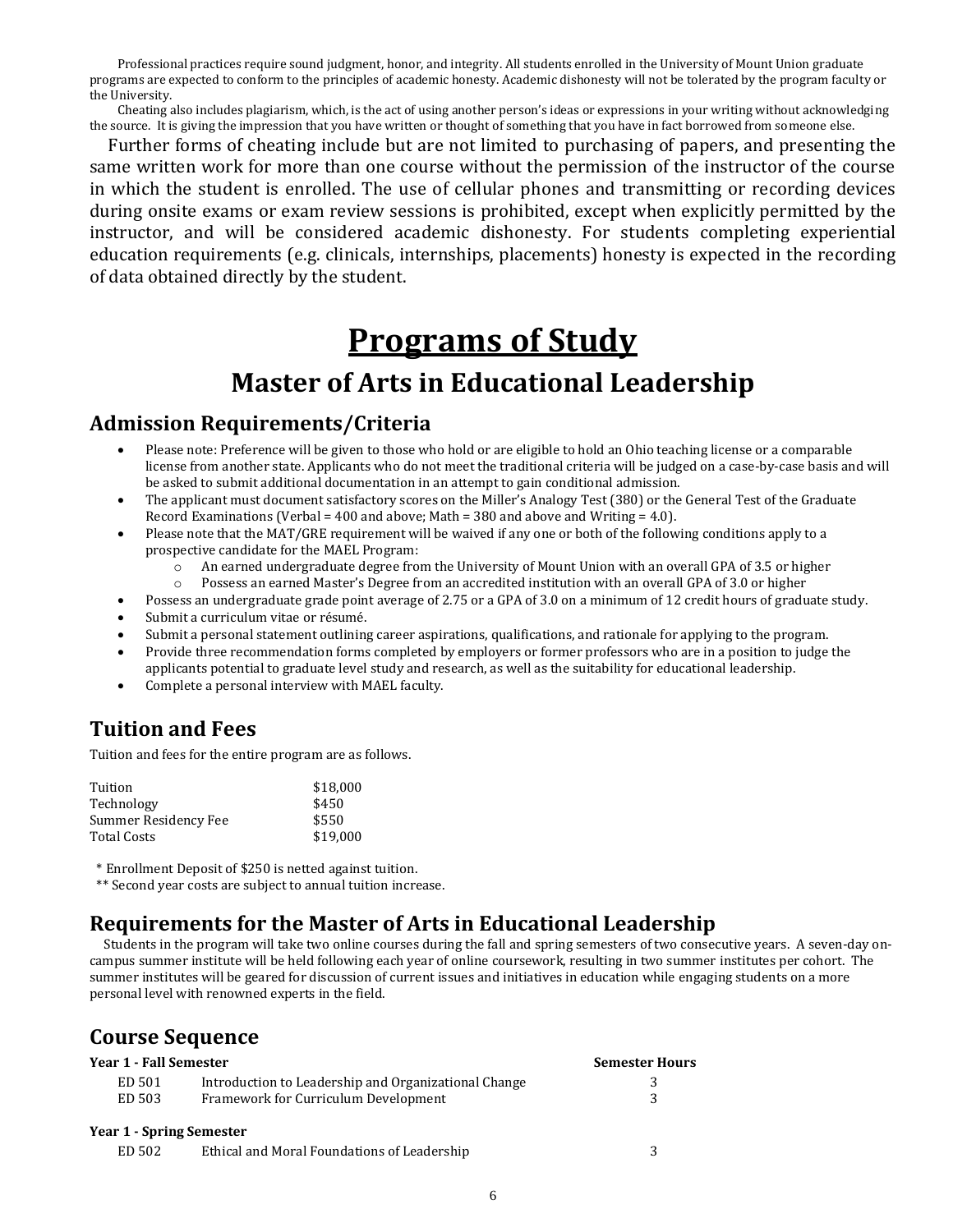#### ED 504 Assessment, Evaluation, and Research 3

| Year 1 - Summer Semester |                                                           |   |
|--------------------------|-----------------------------------------------------------|---|
| ED 530                   | Issues for School Leaders I                               | 6 |
| Year 2 - Fall Semester   |                                                           |   |
| ED 605                   | Technology for Educational Leaders                        | 3 |
| ED 607                   | School Culture, Supervision, and Professional Development | 3 |
| Year 2 - Spring Semester |                                                           |   |
| ED 606                   | Advanced Instructional Design and Delivery                | 3 |
| ED 620                   | Internship in Educational Leadership                      | 3 |
| Year 2 - Summer Semester |                                                           |   |
| ED 631                   | Issues for School Leaders II                              | 6 |

# **Course Descriptions**

# **ED 501 Introduction to Leadership and Organizational Change**

This course focuses on contemporary leadership theory beginning with Douglas McGregor, Warren Bennis, Peter Drucker and Tom Peters through current theorists including Thomas Sergiovanni, Michael Fullan, Andy Hargreaves, Philip Schlectey, Lyn Sharratt, and James Henderson. *3 Sem. Hrs.*

### **ED 502 Ethical and Moral Foundations of Leadership**

A new leadership practice with a moral dimension centered around purpose, values and beliefs, is studied in this course. Included will be a discussion of issues and principles designed to transform districts, schools and classrooms from organizations to communities that inspire positive commitment, devotion, and service. *3 Sem. Hrs.*

#### **ED 503 Framework for Curriculum Development**

This course examines the important milestones in curriculum development including the contributions of Ralph Tyler, Jerome Bruner, Lev Vygotsky, Grant Wiggins and Jay McTighe. Current issues facing curriculum developers and managers are studies from the perspectives of "mapping", "auditing" and other accountability models. *3 Sem. Hrs.*

### **ED 504 Assessment, Evaluation, and Research**

This course focuses on the use of qualitative and quantitative data in assessment-based research to inform decisions, to plan and assess school programs, to design accountability systems, to plan for school improvement, and to develop and conduct research in educational settings. *3 Sem. Hrs.*

### **ED 530 Issues for School Leaders I**

This course examines what the best leaders do to help their organizations survive and thrive. Current issues impacting the change process will be examined in light of the latest research on leadership and whole system reform. School leaders will be provided with critical, up-to-date information on legal and financial issues impacting schools. Related personnel functions will be studied. *6 Sem. Hrs.*

### **ED 605 Technology for Educational Leaders**

This course examines leadership issues in the area of information and communication technologies through critical reflection, discussion, and the co-construction of knowledge. Broadly aligned with ISTE's Educational Technology Standards for Administrators, topics include: visionary leadership, digital age learning culture, excellence in professional practice, systemic improvement, and digital citizenship. *3 Sem. Hrs.*

### **ED 606 Advanced Instructional Design and Delivery**

The latest research on effective teaching will be explored including cooperative learning "structures", learning styles and modalities, brain-compatible teaching, creativity, multiple intelligence theory and "the art and science of teaching." *3 Sem. Hrs.*

### **ED 607 School Culture, Supervision, and Professional Development**

The course emphasizes the organization and management of personnel functions in education as well as the role of the leader in implementing these functions in a manner that sustains the school culture and facilitates a shared vision. The course explores the various supervisory processes by which educational leaders promote instructional improvement, growth, and professional development conducive to student learning. *3 Sem. Hrs.*

#### **ED 620 Internship in Educational Leadership**

A year-long internship experience provides candidates with opportunities to apply leadership and curriculum theory in school-based situations. Candidates, working with school partners and university faculty will develop a plan relevant to their knowledge and expertise that is designed to foster the multiple facets of leadership: improving schools, supporting teaching and learning, and building community and a collaborative culture. *3 Sem. Hrs.*

#### **ED 631 Issues for School Leaders II**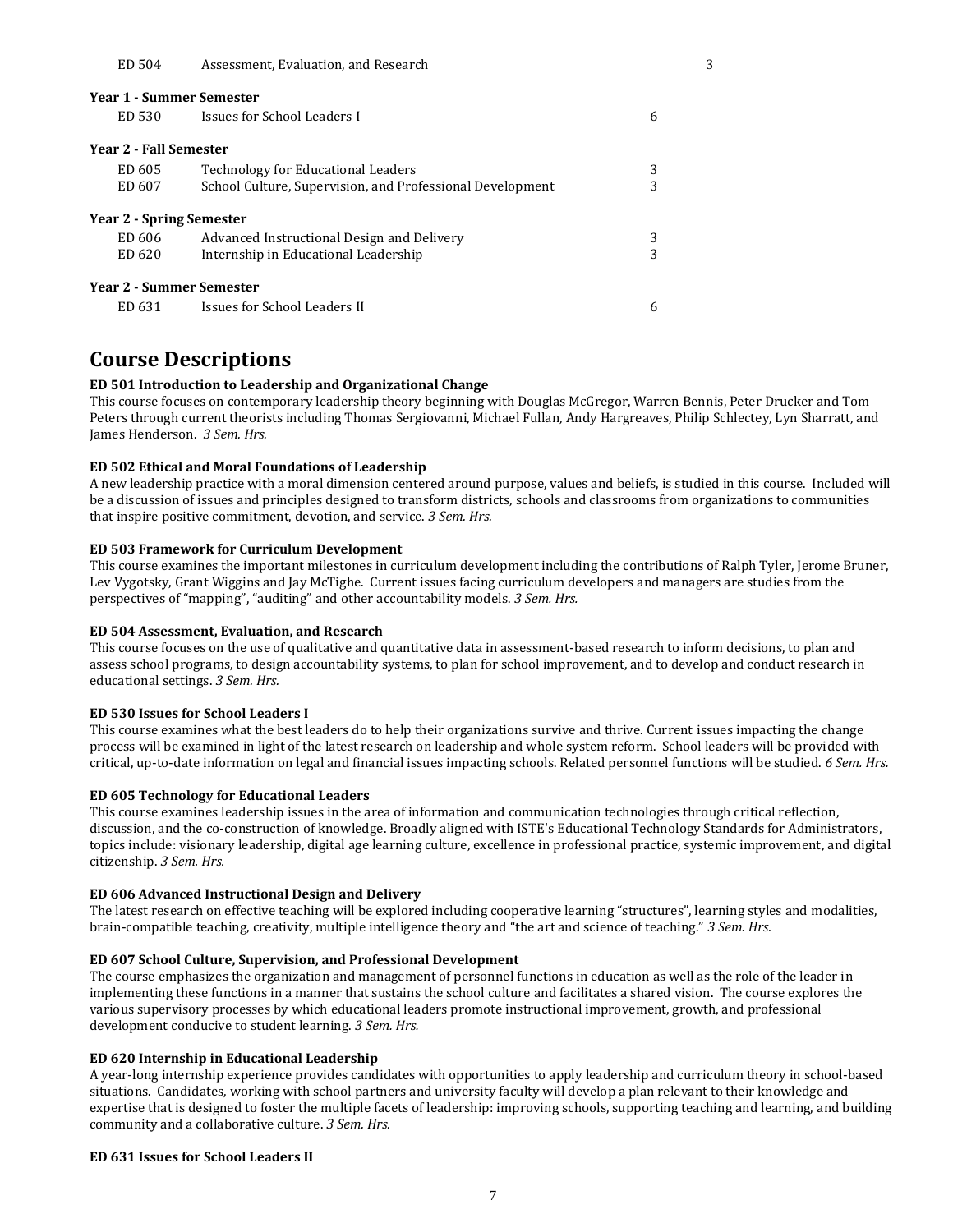This course is the culmination of the MA in Educational Leadership Program. Content will build upon ED 530 and further develop the multi-dimensional nature of managing others. Leadership styles will be examined in more depth. In the first part of the course, candidates will interact with an internationally known consultant/researcher/author. Key workplace issues affecting "leaders" and other efforts to restructure will be examined in part two. 6 *Sem. Hrs.*

# **Physician Assistant Studies**

# **Admission Requirements**

Admission to the Mount Union Physician Assistant Studies Program is based on the following requirements.

- 1. Degree: A bachelor's degree from a regionally accredited college or university is required. Applicants with degrees from any discipline are welcome to apply to the program as long as the prerequisite coursework is complete (see below).
- 2. GPA: The program requires an overall GPA of 3.0 or above on a 4.0 scale and a cumulative 3.0 GPA on a 4.0 scale in
- prerequisite coursework. Overall and science GPAs greater than 3.0 are preferred.
- 3. Prerequisite Coursework: The following coursework is required.

| <b>Prerequisite Course</b>                                                  | <b>Mount Union Equivalents</b>                           | <b>Semester Hours</b> |
|-----------------------------------------------------------------------------|----------------------------------------------------------|-----------------------|
| <b>English Composition</b>                                                  | WRT 100 or successful completion of WOC Portfolio        | $3-4$                 |
| General Psychology                                                          | <b>PSY 110</b>                                           | $3 - 4$               |
| General Biology I and II<br>with labs or higher level<br>biology courses    | BIO 140 and BIO 141<br>or upper-level Biology coursework | 8                     |
| Anatomy and Physiology I<br>and II with labs*                               | BIO 210 and BIO 211                                      | 8                     |
| Genetics                                                                    | <b>BIO 240W</b>                                          | $2 - 4$               |
| Concepts in Chemistry with lab                                              | <b>CHE 120</b>                                           | $3 - 4$               |
| Organic Chemistry I with lab<br>Elementary statistics or<br>Biostatistics** | <b>CHE 231</b><br>MTH 123 or PSY 200                     | $3 - 4$<br>$3 - 4$    |
| Microbiology with lab                                                       | <b>BIO 305</b>                                           | 4                     |
| Medical Terminology***                                                      |                                                          |                       |

All prerequisite coursework must be completed with a grade of "C" or better. No grade of "C-" or lower will be accepted. All prerequisite science and math coursework must have been completed within the past 10 years. Coursework older than 10 years will be reviewed on a case by case basis for acceptance.

*One semester of Human Anatomy PLUS one semester of Human Physiology plus labs can substitute for Anatomy and Physiology I and II.*

*\*\* Elementary Statistics cannot be replaced by any other math (like calculus)* 

*\*\*\* Medical Terminology requirement may be met via a proficiency exam given on the day of the interview. Failure of the proficiency exam will require the student to complete and pass a self-directed medical terminology course prior to matriculation.*

- 4. Physician Assistant Shadowing Experience: All applicants to the program must complete 40 hours of shadowing a NCCPA-certified physician assistant prior to application to the program. The applicant is responsible for the arrangement of the shadowing experience. Documentation verifying the shadowing experience must be submitted with the supplemental application to the program. Applicants with more than the minimum 40 hour requirement will be preferred.
- 5. The Supplemental Application must be submitted to the University of Mount Union, Office of Admission by the application deadline.
- 6. Applicants must complete an application via the Central Application Service for Physician Assistants (CASPA) and submit it by the October 1 deadline.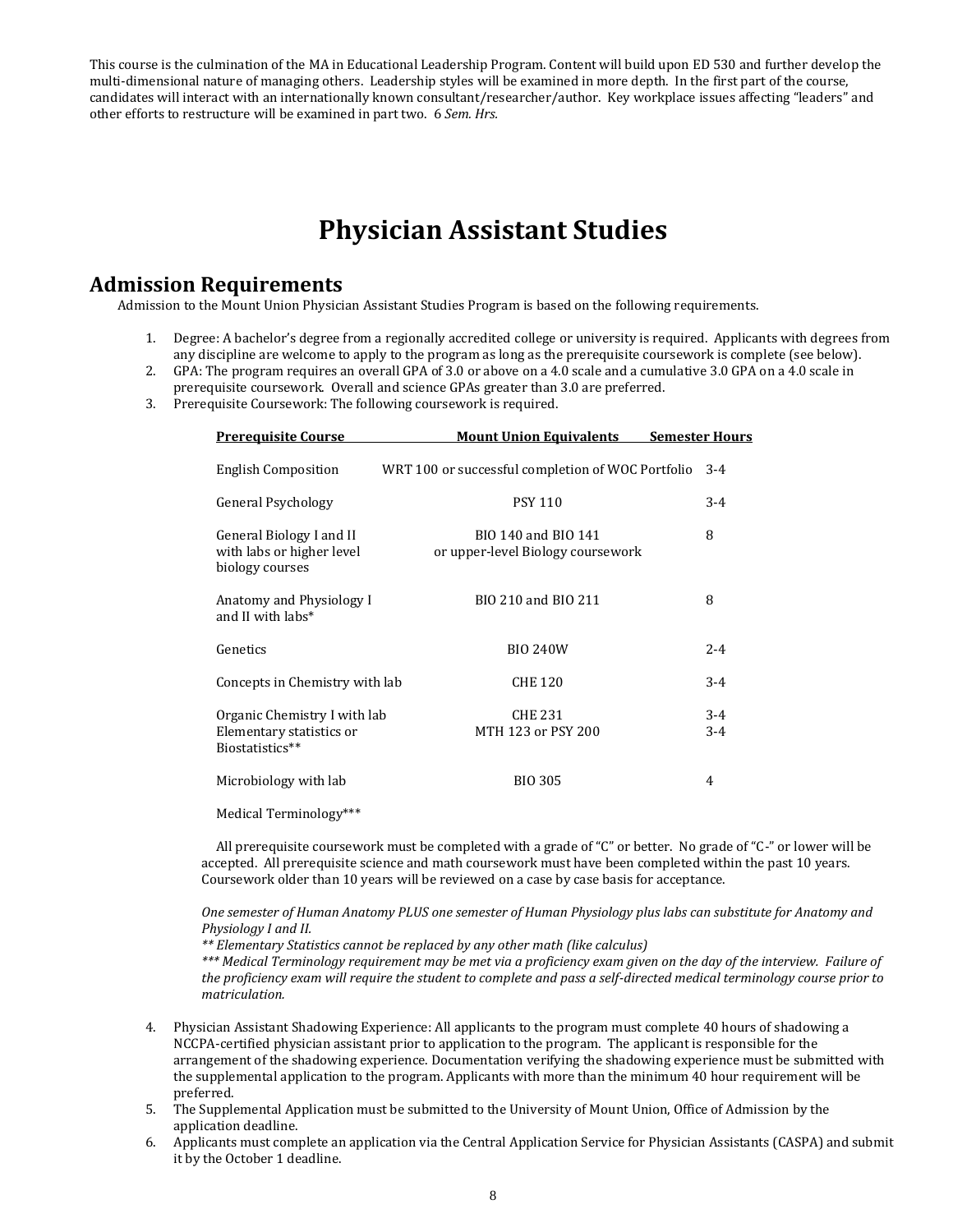- 7. Graduate Record Exam (GRE): General Exam. Please designate code 5966 on the GRE registration. Test scores should not be older than three years. While there is no minimum GRE score required for admission, the competitive candidate will have scores above the 50th percentile. Combined scores greater than 1000 are preferred.
- 8. Candidates must have the ability to meet the Technical Standards of the program. See page 16 of the Physician Assistant Handbook for a listing of technical standards.
- 9. Three letters of recommendation must be submitted via the CASPA web site. One recommendation must be from a practicing physician or physician assistant.
- 10. For International Students Only Foreign Transcripts: All transcripts from an institution in any country other than the United States must have a course-by-course evaluation, plus determination of letter grade equivalence. Either of the following agencies may be used for foreign transcript evaluation:

World Education Services **Education Credentials Evaluators** Education Credentials Evaluators P.O. Box 745, Old Chelsea Station PO Box 514070 New York, NY 10113-0745 Milwaukee, WI 53203-3470 Phone: (212) 966-6311 or (800) 937-3898 Phone: (414) 289-3400 Fax: (212) 739-6139 Fax: (414) 289-3411 Web: http://www.wes.org/ Web: http://www.ece.org/

- b. International students must submit official TOEFL scores. Scores of 550 or above on the paper-based test, 213 or above on the computerized test or 100 or above on the internet test are required for citizens of non-English speaking countries.
- c. International students also are required to have U.S. visa information if they are currently residing in the United States
- 11. Background Check: Students must request and pay online for a criminal background check prior to program matriculation. Information will be provided upon acceptance.
- 12. Patient Care Experience: This experience is not required, but is preferred.
- 13. Preference: Preference will be given to University of Mount Union graduates who meet all other admission prerequisites. Up to 20 percent of the 25 available seats in each entering class may be granted to University of Mount Union graduates in a preferential manner, if all other admission requirements are met.
- 14. Priority Admission: The University of Mount Union Physician Assistant Studies Program offers priority admission to some applicants.
- Note: *The University of Mount Union Physician Assistant Studies Program does not offer credit for experience.*
- Note: *There is no advanced placement within the University of Mount Union Physician Assistant Studies Program.*
- Note: *The PA Program does not accept transfer credit from a student previously enrolled in another PA program, nor does it accept experiential credit. All students accepted in the PA program must satisfy all requirements of the didactic and clinical years of study.*

# **Tuition and Fees**

Tuition and fees for the entire 27-month Physician Assistant Studies Program is as follows.

| <b>Tuition and Fees:</b>                       | 2013 Class |
|------------------------------------------------|------------|
| Entire 27-month PA program                     | \$61,320   |
| Other Costs                                    |            |
| Textbooks                                      | \$3,700    |
| Laptop Computer                                | \$3,500    |
| Lab Coats, equipment, etc.                     | \$2,250    |
| PDA (Clinical Year)                            | \$250      |
| Health Record Maintenance and Background Check | \$328      |
| <b>University Technology Fee</b>               | \$600      |
| Program Fee                                    | \$500      |
| Total Other Costs Estimate                     | \$11,128   |

Note: *Living and travel expenses may vary widely, so they are not included in this estimate.*

**\*\***While most clinical rotations are within a one-hour driving distance from University of Mount Union, students may elect to attend a clinical rotation in a more remote area. In these instances, the student will be responsible for costs associated with student housing, if necessary, unless previous arrangements have been made between the University and the clinical rotation site.

# **Requirements for the Degree in Physician Assistant Studies**

The degree offered is a master of science in physician assistant studies. All students accepted into the Physician Assistant Program will be enrolled in an identical course schedule for the didactic year (first four semesters). During the clinical year students are required to complete eight required clinical rotations and two elective clinical rotations.

The grading scale will be that of the physician assistant program, which differs from that of the University of Mount Union grading scale. Students must pass all requirements and maintain good academic standing to continue in the program.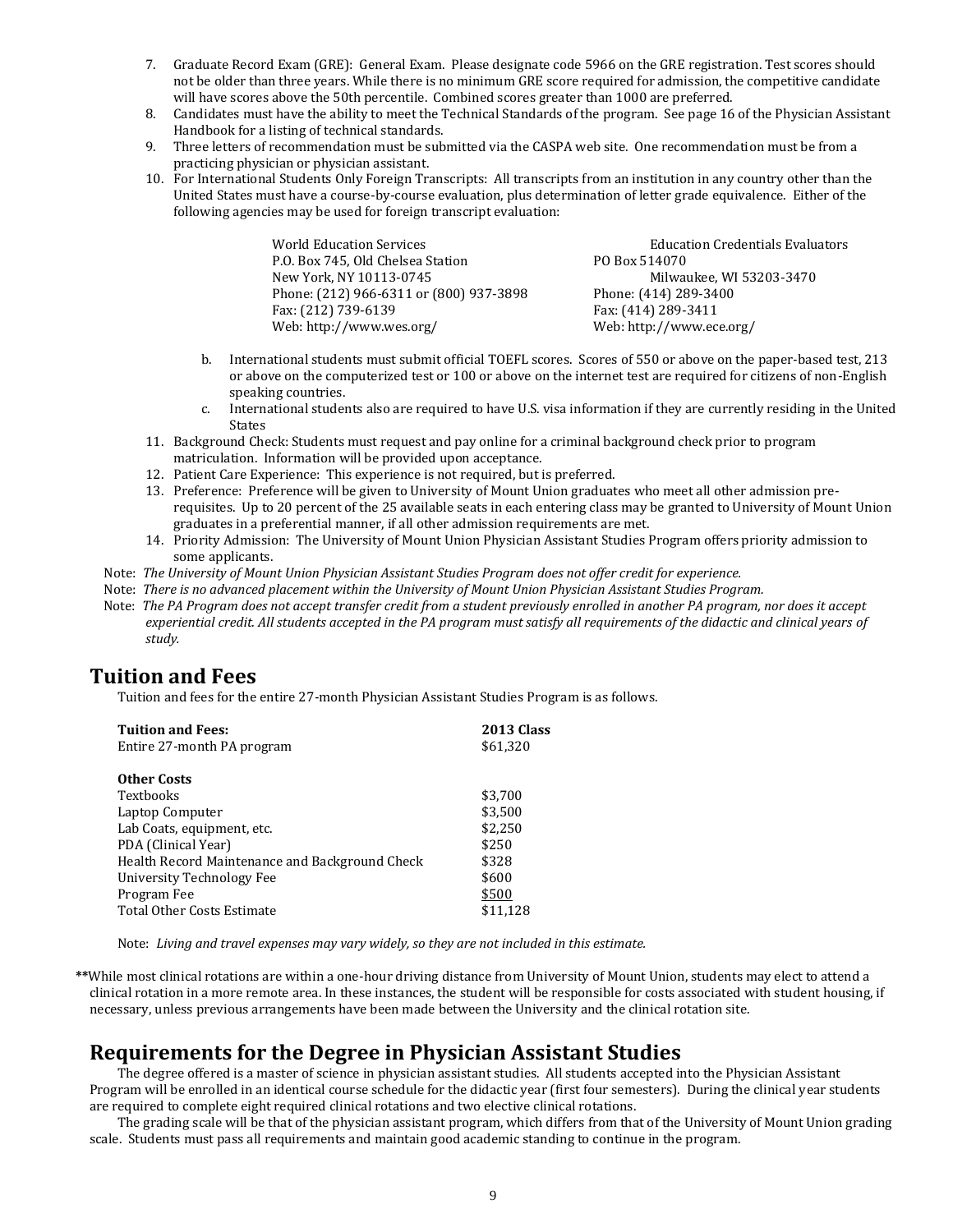# **Grading Scale**

90-100% A 80 - 89% B  $70 - 79\%$  C<br>< 70% F  $< 70\%$ 

| <b>Course Sequence</b> |                                                        |                       |   |
|------------------------|--------------------------------------------------------|-----------------------|---|
|                        | Semester One (Summer 1) - 15 credits (12 weeks)        | <b>Semester Hours</b> |   |
| PA 501                 | The Physician Assistant Profession                     | 1                     |   |
| PA 502                 | <b>Clinical Anatomy</b>                                | $\overline{4}$        |   |
| PA 503                 | Human Physiology                                       | 4                     |   |
| PA 505                 | Genetic and Molecular Mechanisms of Health and Disease |                       | 3 |
| PA 510                 | History and Physical Exam Techniques I and lab         |                       | 3 |
|                        | Semester Two (Fall 1) - 20 credits (15 weeks)          | <b>Semester Hours</b> |   |
| PA 504                 | Pathophysiology                                        | 4                     |   |
| PA 507                 | <b>Patient Diagnostics</b>                             |                       | 2 |
| PA 511                 | History and Physical Exam Techniques II and lab        |                       | 4 |
| PA 512                 | Clinical Medicine I                                    | 6                     |   |
| PA 515                 | Pharmacology I                                         | 4                     |   |
|                        | Semester Three (Spring 1) - 20 credits (15 weeks)      | <b>Semester Hours</b> |   |
| PA 506                 | Electrocardiography                                    | 1                     |   |
| PA 513                 | Clinical Medicine II                                   |                       | 6 |
| PA 516                 | Pharmacology II                                        | $\overline{4}$        |   |
| PA 517                 | <b>Medical Ethics</b>                                  | 2                     |   |
| PA 518                 | Clinical Skills                                        | $\overline{2}$        |   |
| PA 519                 | Research Methods and Evidence-Based Medicine           |                       | 3 |
| PA 520                 | Behavioral Medicine and Preventive Measures            | $\overline{2}$        |   |
|                        | Semester Four (Summer 2) - 17 credits (12 weeks)       | <b>Semester Hours</b> |   |
| PA 514                 | Clinical Medicine III                                  |                       | 6 |
| PA 521                 | Healthcare Policy and Delivery                         | 2                     |   |
| PA 522                 | Leadership and Preparation for Practice                | $\overline{2}$        |   |
| PA 523                 | <b>Emergency Medicine</b>                              | $\overline{4}$        |   |
| PA 524                 | <b>Integrative Patient Care Management</b>             | 3                     |   |
|                        | Semester Five (Fall 2) - 9 credits (16 weeks)          | <b>Semester Hours</b> |   |
| PA <sub>6</sub> xx     | Clinical Practicum I                                   |                       | 2 |
| PA <sub>6</sub> xx     | Clinical Practicum II                                  |                       | 2 |
| PA 6xx                 | Clinical Practicum III                                 | $\overline{2}$        |   |
| PA <sub>6</sub> xx     | Clinical Practicum IV                                  | $\overline{2}$        |   |
| PA 615                 | Professional Development Seminar I                     | $\mathbf{1}$          |   |
|                        | Semester Six (Spring 2) - 9 credits (16 weeks)         | <b>Semester Hours</b> |   |
| PA <sub>6</sub> xx     | Clinical Practicum V                                   |                       | 2 |
| PA 6xx                 | Clinical Practicum VI                                  | 2                     |   |
| PA <sub>6</sub> xx     | Clinical Practicum VII                                 | $\overline{2}$        |   |
| PA 6xx                 | Clinical Practicum VIII                                | 2                     |   |
| PA 625                 | Professional Development Seminar II                    | 1                     |   |
| PA 660                 | Introduction to the Master's Capstone Project          | $\mathbf{1}$          |   |
|                        | Semester Seven (Summer 3) - 9 credits (12 weeks)       | <b>Semester Hours</b> |   |
| PA <sub>6</sub> xx     | Clinical Practicum IX                                  | 2                     |   |
| PA <sub>6</sub> xx     | Clinical Practicum X                                   | 2                     |   |
| PA 635                 | Professional Development Seminar III                   |                       | 1 |
| PA 670                 | Master's Capstone Project                              | 3                     |   |
| PA 671                 | <b>Summative Evaluation</b>                            | $\mathbf{1}$          |   |
|                        |                                                        |                       |   |

\*The actual sequencing in the clinical year varies student to student.

| <b>Required Courses</b> |                        | <b>Semester Hours</b> |  |
|-------------------------|------------------------|-----------------------|--|
| PA 610                  | Family medicine        |                       |  |
| PA 611                  | Pediatrics             |                       |  |
| PA 620                  | Internal Medicine      |                       |  |
| PA 621                  | <b>General Surgery</b> |                       |  |
| PA 630                  | Women's Health         |                       |  |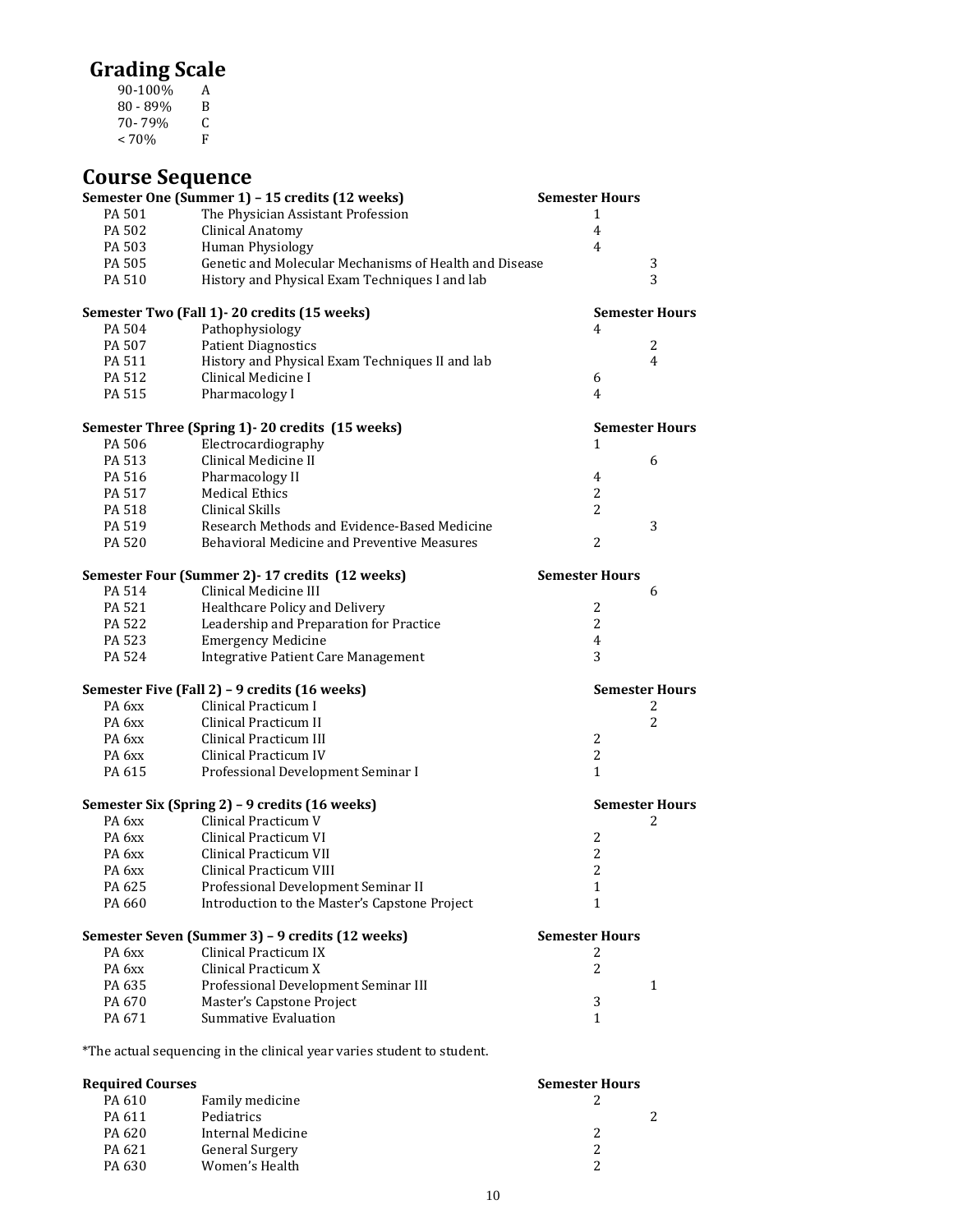| PA 631 | Psychiatry/Behavioral Medicine |  |
|--------|--------------------------------|--|
| PA 640 | Primary Care                   |  |
| PA 641 | <b>Emergency Medicine</b>      |  |
| PA 650 | Elective                       |  |
| PA 651 | Elective                       |  |

# **Course Descriptions**

### **PA 501 The Physician Assistant Profession** (1 credit)

Introduction to the PA Profession, including information about the history of the profession, AAPA Code of Ethics, credentialing and recertification requirements of the PA profession, the PA professional's role in healthcare delivery and reimbursement systems, relationship with the supervising physician and other healthcare professionals; information about legislation and governing bodies that affect the profession. Use of appropriate referral sources when patient management is outside scope of PA practice; introduction to principal of intellectual honesty.

# **PA 502 Clinical Anatomy** (4 credits)

In-depth study of clinical anatomy of the human body. Emphasis on important anatomical landmarks required in physical evaluation of patient, anatomical relationships of structures to each other, anatomical components of body systems, and blood and nerve supply to organs and body regions; includes common pathological processes and topical landmarks related to common surgical procedures. Students analyze, synthesize and apply clinically relevant anatomical information for physical examination, proper diagnosis, appropriate therapy, accurate prognosis in patient care and other clinical procedures. Students will have the opportunity to apply anatomical knowledge through the use of case studies and cadaver laboratory experiences.

# **PA 503 Human Physiology** (4 credits)

A comprehensive study of the physiology of the human. Emphasis will be directed toward advanced instruction in membrane physiology, control of cellular activity, neuromuscular physiology, renal physiology, endocrinology, cardiovascular, respiratory and central nervous system.

# **PA 504 Human Pathophysiology** (4 credits)

Course covers basic pathologic and pathophysiologic concepts of diseases per organ system commonly encountered in primary care practice.

# **PA 505 Molecular Mechanisms of Health and Disease** (3 credits)

Principles of clinical genetics and the use of traditional and molecular methods for the understanding, diagnosis, and treatment of genetic disorders; includes genetic counseling concepts for disease prevention.

### **PA 506 EKG** (1 credit)

Technique of 12-lead EKG recording and interpretation presented; designed to allow students to recognize and interpret electrocardiography (EKG) tracings and their clinical significance

### **PA 507 Patient Diagnostics** (2 credits)

Introduction to diagnostic and therapeutic procedures utilized to evaluate body systems, including laboratory, radiography, and respiratory methods and techniques, their indications and general principles of interpretation. Simulated cases will be included to further develop clinical decision-making skills.

### **PA 510 History and Physical Exam I** (3 credits)

Introduction to obtaining and recording the complete medical history; course will provide an overview of the medical record as well as development of writing and organizational skills for medical record keeping and oral presentation skills. Introduction to lifelong learning skills and cultural diversity influences on all aspects of medical practice. Patient counseling and/or patient education theory and techniques discussed; skills will be developed through structured laboratory exercises.

# **PA 511 History and Physical Exam II** (4 credits)

Instruction, study, and practice of skills required for conduction of a complete physical examination using appropriate equipment, techniques and accurate medical terminology to document findings. Includes instruction to identify and discuss normal and abnormal anatomical structures, body system physiology, pathological conditions, common symptoms of disorders, clinical findings and provide appropriate patient education.

# **PA 512 Clinical Medicine I** (6 credits)

An intensive study of human diseases and disorders in the broad scope of clinical medicine including the perspectives of epidemiology, etiology, historical data, clinical manifestations, progression, therapeutic management, pertinent preventative medicine, laboratory medicine perspectives, and prognosis. In addition, an overview of physiological and pathologic processes that influence the human organism at the cellular, organ and systemic levels. Emphasis will be on disease processes common to primary care practices, and the development of differential diagnoses and plan based upon the patient's clinical presentation.

# **PA 513 Clinical Medicine II** (6 credits)

Part II of an intensive study of human diseases and disorders in the broad scope of clinical medicine including the perspectives of epidemiology, etiology, historical data, clinical manifestations, progression, therapeutic management, pertinent preventative medicine,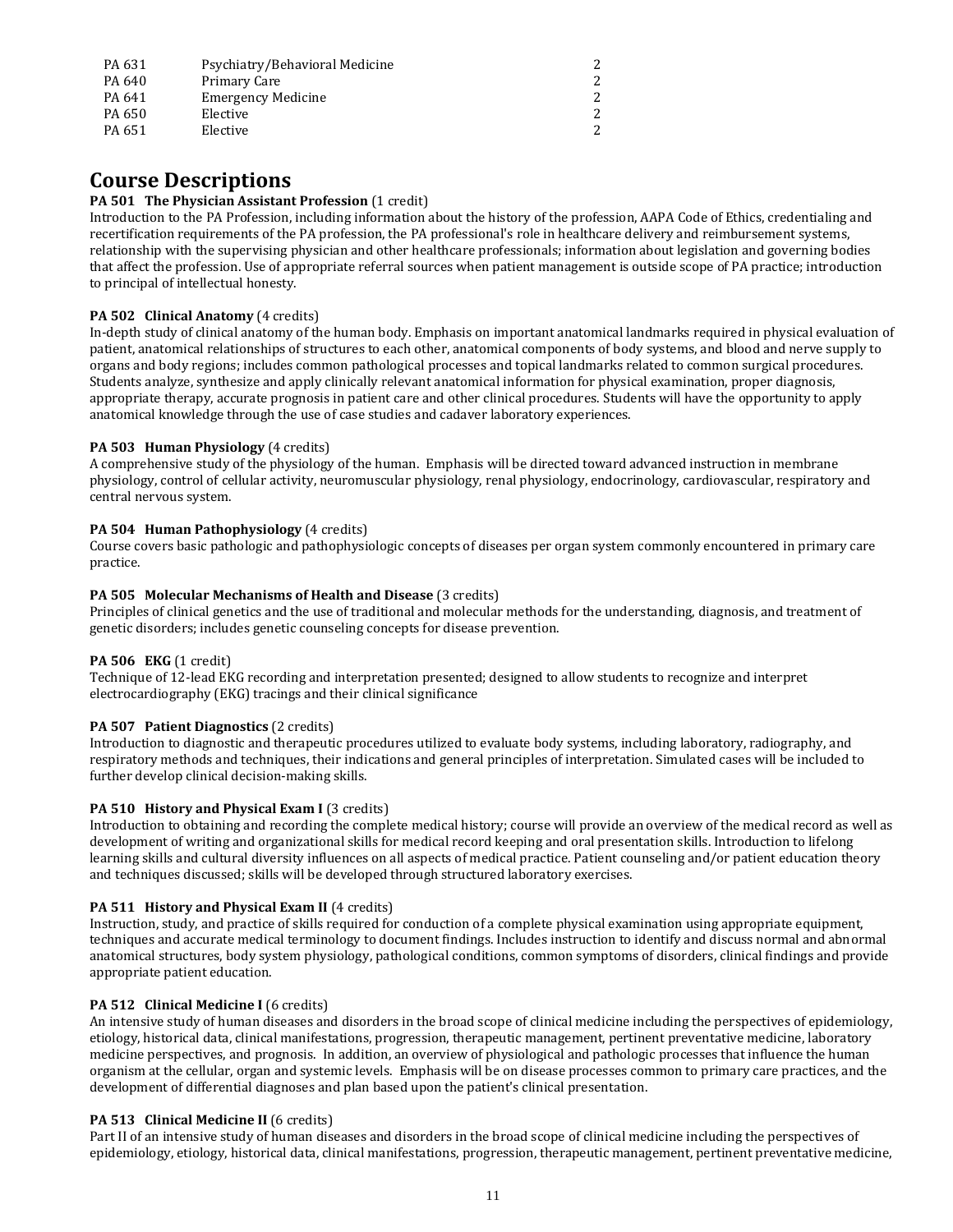laboratory medicine perspectives, and prognosis. In addition, an overview of physiological and pathologic processes that influence the human organism at the cellular, organ and systemic levels. Emphasis will be on disease processes common to primary care practices, and the development of differential diagnoses and plan based upon the patient's clinical presentation.

# **PA 514 Clinical Medicine III** (6credits)

Presentation of medical problems and diseases encountered in primary care practice, emphasizing obstetrics, gynecology, and pediatrics. Etiology, signs, symptoms, diagnostic data interpretation, clinical course, methods of management and potential complications provide framework for lecture and discussion. Differential diagnosis of related and similar diseases included.

# **PA 515 Pharmacology** I (4 credits)

Preparation for appropriate administration/prescription of medicines is accomplished through a study of drug classifications, pharmacodynamic actions, and rationale for therapeutic use of prescription and non-prescription medications.

# **PA 516 Pharmacology II** (4 credits)

Continuation of a two-part course. Preparation for appropriate administration/prescription of medicines is accomplished through a study of drug classifications, pharmacodynamic actions, and rationale for therapeutic use of prescription and non-prescription medications.

### **PA 517 Medical Ethics** (2 credits)

The course will focus on moral problems which arise in the day-to-day practice of health-care professionals, administrators, and researchers within the framework of existing institutions, social policies, and laws. It will include readings on controversial moral issues in clinical ethics and apply forms and strategies of moral reasoning to selected cases.

### **PA 518 Clinical Skills** (2 credits)

Bedside and surgical procedures including aseptic technique, air and blood-borne pathogen transmission prevention, Foley catheter insertion, injections, surgical techniques and casting.

# **PA 519 PA Research Methods and Evidence-Based Medicine (3 credits)**

Course is intended to enable the students to evaluate the findings in current literature in light of current clinical practice. Students will become proficient in database search techniques, the interpretation of published research, and in determining the quality of published research to guide clinical practice decisions.

### **PA 520 Behavioral Medicine and Preventive Measures** (2 credits)

Instruction focused on the detection and application of preventive measures and treatment of health risk behaviors including stress, abuse and violence, substance abuse and psychological symptoms and syndromes through basic counseling, patient education and/or appropriate referrals that are sensitive to culture and ethnicity. Introduction to strategies to identify and ease patient reaction to illness and end of life issues and application of those strategies to overcome resistance, encourage therapeutic cooperation, and assist in changing patient risky behaviors. Cultural diversity and its relationship to health, disease, and death will be addressed. Other topics include sexuality and health.

### **PA 521 Health Care Policy and Delivery** (3 credits)

Explores trends in health care delivery, related public policy, and funding issues, as well as theoretical and ethical considerations in delivering care. Topics include healthcare disparities, the medically underserved, and managed care.

# **PA 522 Leadership and Preparation for Practice** (2credits)

Course reviews leadership roles in healthcare, and provides review techniques and sessions for the NCCPA exam.

### **PA 523 Emergency Medicine** (4 credits)

Provides an overview of potentially life-threatening illnesses and injuries encountered in emergency situations or in the critically ill patient. Discusses the essentials of assessment and management for the initial evaluation, stabilization, assessment, management and treatment, patient education, disposition and follow-up of an acutely ill patient requiring expeditious medical, surgical, or psychiatric attention.

### **PA 524 Integrative Patient Care Management** (3 credits)

Using Problem-based scenarios, students work through patient cases to develop appropriate differential diagnoses.

# **Clinical Practicum I-X** (2 credits each):

### **PA 610 Family Medicine**

Four-week rotation in clinical health care settings designed to emphasize the role of the Physician Assistant to the primary care physician.

### **PA 611 Pediatrics**

This four-week pediatric rotation is designed to provide the Physician Assistant student with an intense exposure of primary care pediatric problems with the objectives of developing skills in well-child preventative care, the care of common pediatric illnesses and the care of the newborn and children.

### **PA 615 Professional Development Seminar I (1 credit)**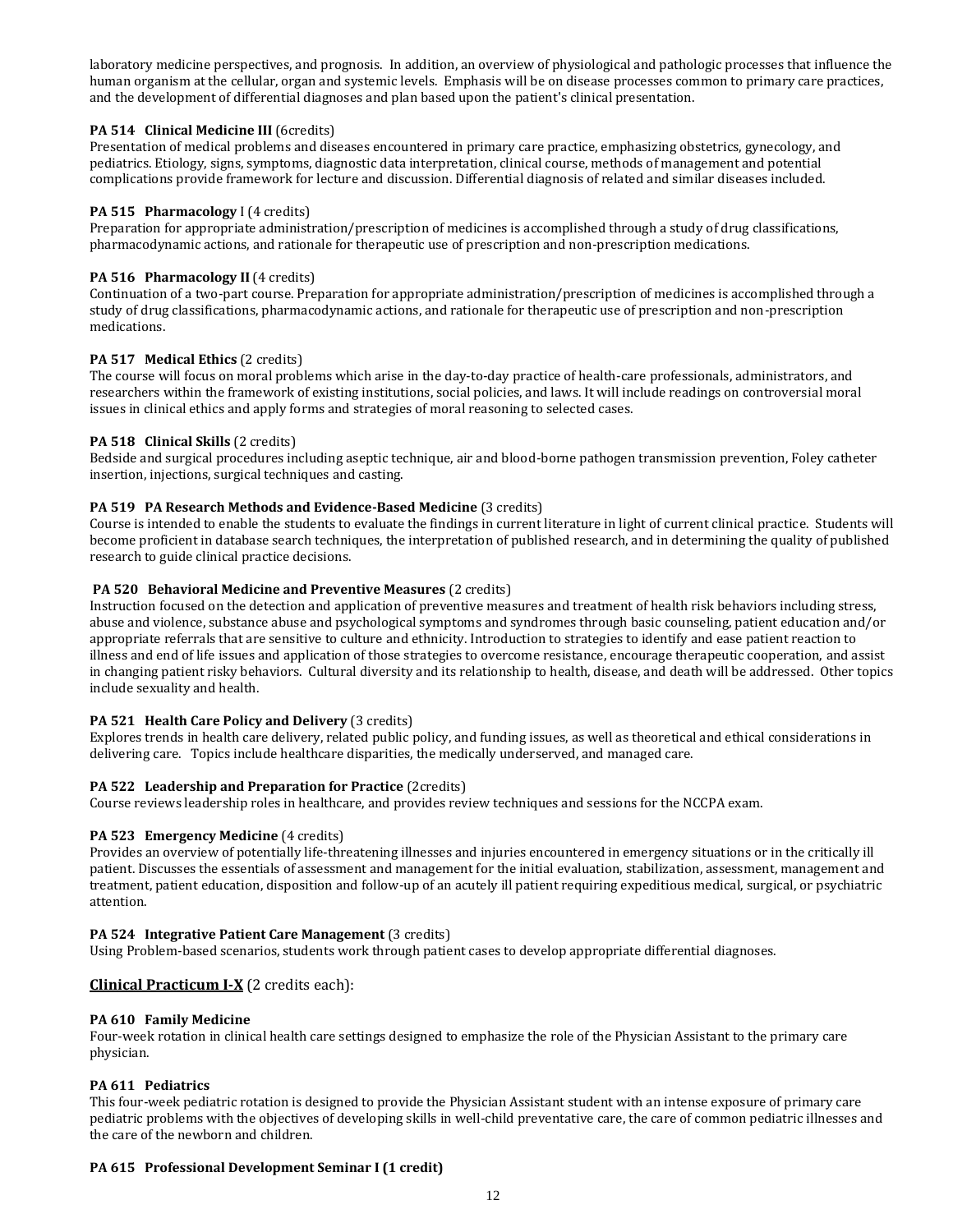Integrates concepts and knowledge gained from field experience rotations into the total learning process. Focus on patient and professional communication, various professional practice issues and topics, and lifelong learning. Other discussions on current issues included.

### **PA 620 Internal Medicine**

Four week rotation designed to provide the Physician Assistant student with the opportunity to develop proficiency in the addressing common medical issues via patient encounters in a clinical setting.

# **PA 621 General Surgery**

This four-week rotation is designed to provide the Physician Assistant student with opportunities to become proficient in preoperative, intraoperative, and post-operative patient care. Student expected to become able to first-assist a surgeon in a surgical setting.

### **PA 625 Professional Development Seminar II (1 credit)**

Integrates concepts and knowledge gained from field experience rotations into the total learning process. Focus on patient and professional communication, various professional practice issues and topics, and lifelong learning. Discussions on current clinical issues and student presentations on patient casework included.

# **PA 630 Women's Health**

This four-week obstetrics/gynecology rotation is designed to provide the Physician Assistant student with an opportunity to develop proficiency in the unique medical history, physical examination and treatment of the prenatal/gynecology patient. The student will also become familiar with tests and procedures unique to this patient population.

# **PA 631 Psychiatry/Behavioral Medicine**

This four-week psychiatric rotation is designed to provide the Physician Assistant student with a behavioral medicine experience in caring for ambulatory and hospitalized patients with psychiatric disorders. The student will be able to perform basic psychiatric evaluations, monitor medications, and support the clinical management plan for patients after psychiatric evaluation and treatment. The student will also be able to refer to psychiatrists and psychiatric facilities as needed.

# **PA 635 Professional Development Seminar III (1 credit)**

Integrates concepts and knowledge gained from field experience rotations into the total learning process. Focus on patient and professional communication, various professional practice issues and topics, and lifelong learning. Discussions on current clinical issues and student presentations on patient casework included.

### **PA 640 Primary Care**

This four-week rotation is designed to enhance the Physician Assistant student's experience in a Primary Care setting. The rotation scope is broad and encompasses such specialties as inpatient Hospital Medicine, Physical Medicine and Rehabilitation, Palliative Medicine, Pediatric Inpatient Medicine, and Urgent Care.

# **PA 641 Emergency Medicine**

This four-week emergency medicine rotation is designed to provide the Physician Assistant student with exposure to and development of skills in managing patients in the emergency room setting. Learned skills will include those necessary for appropriate triage, stabilization, diagnosis and management of patients with traumatic injuries and illnesses as well as the management of less lifethreatening problems that present to the emergency room. Physician Assistant student will develop skills in working with the prehospital emergency medical team and secondary referral systems.

# **PA 650/ PA 651 Clinical Practicum Electives I and II (2 credits each)**

Four-week clinical rotation designed to provide the Physician Assistant student with an elective opportunity in any of the following disciplines: dermatology, gastroenterology, plastic surgery, cardiology, radiology, ENT, subspecialties in surgery, urology, gerontology, pulmonology, ophthalmology, and oncology or another area of interest to the student or to extend any of the required rotations. The student will be able to recognize conditions treatable by these specialties, so they can refer patients appropriately and/or work in a supportive role for such specialists.

### **PA 660 Introduction to the Master's Capstone Project (1 credit)**

Designed to allow PA students to conceptualize Master's project to be completed in Summer Semester III; includes summative evaluation OSCE.

### **PA 670 Capstone Master's Project** (3 credits)

Designed to allow PA students to complete a Master's degree project while under the guidance of a faculty advisor. Students will identify a health care topic/issue, conduct appropriate library research, develop a research paper, and make an oral presentation on their topic at the conclusion of their Master of Science in Physician Assistant Studies curriculum. Students will be responsible for developing appropriate audiovisual, handouts, etc. for the oral presentation.

### **PA 671 Summative Evaluation** (1 credit)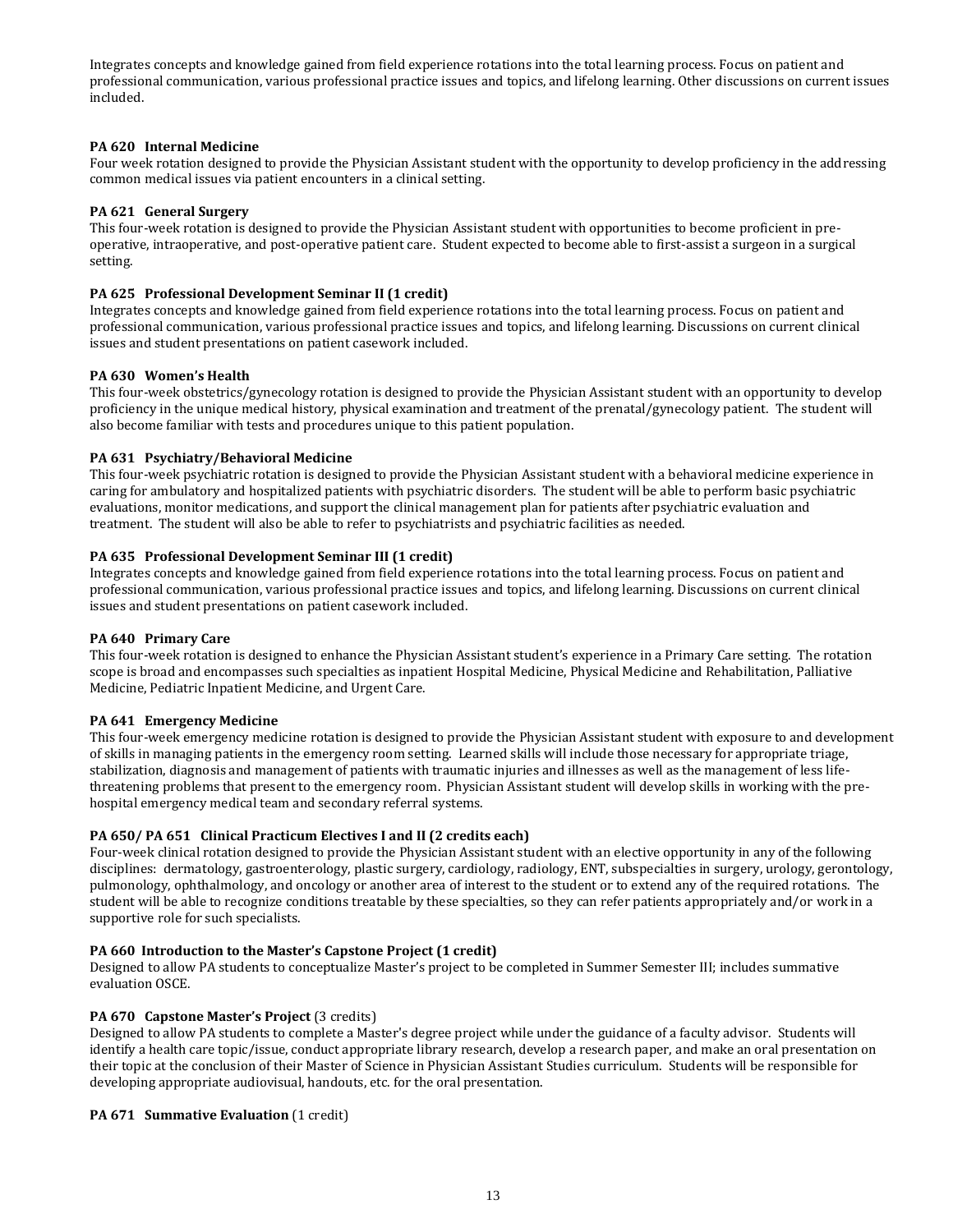# **Graduate Student Handbook**

# **Dining Services**

*\*Students must have their Purple Plu\$ Cards to access the dining room and cards are not to be lent to anyone to use.*

# **Kresge Commons\***

| Monday - Thursday     | 7 a.m. - 7 p.m.           |
|-----------------------|---------------------------|
| Friday                | 7 a.m. - 6:30 p.m.        |
| Saturdav              |                           |
| <b>Breakfast</b>      | 8 a.m. - 8:30 a.m.        |
| Continental Breakfast | $8:30$ a.m. $-9:$ a.m.    |
| Lunch                 | $11:30$ a.m. $-1:30$ p.m. |
| Dinner                | $4:30$ p.m. $-6:30$ p.m.  |
| Sunday                |                           |
| No Breakfast          |                           |
| Lunch                 | $11:30$ a.m. $-1:30$ p.m. |
| Dinner                | $4:30$ p.m. $-6:30$ p.m.  |
| Late Night Snacks     |                           |
| Sunday-Thursday       | $10 - 11:30$ p.m.         |
|                       |                           |

# **B & B Cafe**

| Cyberfresh |                                   |
|------------|-----------------------------------|
|            | Monday - Friday 7 a.m. - midnight |
| Saturday   | 8 p.m. - midnight                 |
| Sunday     | 5 p.m. - midnight                 |

# **Starbucks**

| Monday - Friday | 7 a.m. - midnight |
|-----------------|-------------------|
| Saturday        | 8 p.m. - midnight |
| Sunday          | 5 p.m. - midnight |

# **KHIC Coffee Bar**

Monday - Friday 7 a.m. - 10 a.m.

# **University Store**

| Monday - Thursday                                                              | $8:30$ a.m. $-7$ p.m. |
|--------------------------------------------------------------------------------|-----------------------|
| Friday                                                                         | $8:30$ a.m. $-5$ p.m. |
| Saturday                                                                       | 10 a.m. $-$ 2 p.m.    |
| During home football games, the Bookstore will be open from $1$ a.m. $-5$ p.m. |                       |

# **Main Library**

| Monday - Thursday | 7:30 a.m. - midnight                                 |
|-------------------|------------------------------------------------------|
| Friday            | $7:30$ a.m. $-5$ p.m.                                |
| Saturday          | $9$ a.m. $-5$ p.m.                                   |
| Sunday            | Noon - midnight                                      |
|                   | Exact dates and times will be posted at the library. |

# **Sturgeon Music Library**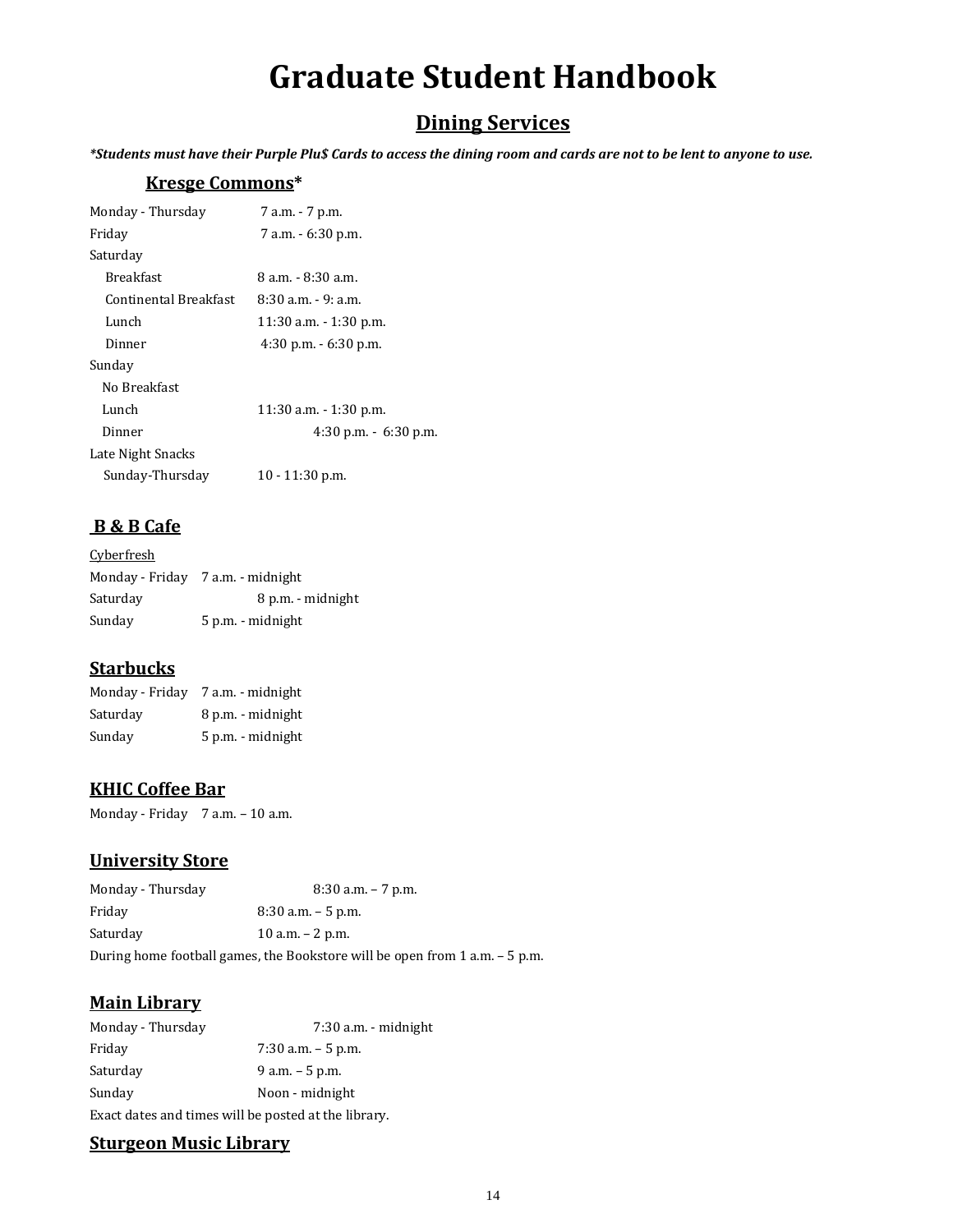| Monday - Thursday | $8$ a.m. $-11$ p.m. |
|-------------------|---------------------|
| Friday            | $8$ a.m. $-5$ p.m.  |
| Saturday          | Closed              |
| Sunday            | 7 p.m. – 11 p.m.    |

# **Writing Center**

Located in Room #233 in the Kolenbrander-Harter Information Center

| Sunday          | $6 - 10$ p.m.    |
|-----------------|------------------|
| Monday-Thursday | 9 a.m. - 10 p.m. |
| Friday          | 9 a.m. - 3 p.m.  |
| Saturday        | Closed           |

# **Mount Union Computer Labs and IT Helpdesk**

Mount Union offers a variety of labs for student use. Students needing general computer assistance can also contact the helpdesk by calling HELP (ext. 4357) from any on-campus phone. The off-campus phone number is (330) 829-8726. Students' personal computer support is free of charge at the Helpdesk. Antivirus software is required on all student computers and is available at no additional charge by contacting the Helpdesk. Non-public labs such as HPCC are subject to the building hours and department labs (Education - Tech lab, T-H 200, Bracy Science lab, Art lab, Geology lab and all other specialty labs) are run by those departments.

# **Mount Union Lab Hours**

KHIC PC Lab 35: Open 24 hours KHIC PC Lab 112: Open during Library hours HPCC PC Lab: Open during building hours T-H 200 Lab: Open during building hours Bracy 303 Lab: Open during building hours Faculty Lab: 8 a.m. - 5 p.m. Department Labs: Check with the individual department Residence Hall Labs: Open 24 hours (located in various residence halls) Helpdesk: Open Monday - Thursday 7 a.m. - midnight Open Friday 7 a.m. - 5 p.m. Open Saturday 2 - 5 p.m. Open Sunday 6 p.m. - midnight Helpdesk summer hours: 7 a.m. - 4 p.m For up-to-date information, contact the IT helpdesk at helpdesk@mountunion.edu.

# **Campus Services**

# **Alcohol, Drug and Wellness Education**

The Office of Alcohol, Drug and Wellness Education strives to facilitate student growth and development and encourage exploration of and balance within the social, intellectual, spiritual, occupational, physical and emotional components of wellness. This office works collaboratively with Mount Union faculty, staff and students to develop proactive programming, education and counseling opportunities. The primary goal is to address issues related to substance use and abuse in the context of holistic student education, so that the University community may grow toward its mission of preparing students for meaningful work, fulfilling lives and responsible citizenship.

The Office of Alcohol, Drug and Wellness Education provides programming and outreach in the form of campus-wide "awareness" events (e.g., Breast Cancer Awareness Month, National Collegiate Alcohol Awareness Week, Great American Smoke Out and Safe Spring Break), hall and floor programs and individual/group counseling sessions. The office provides education and counseling for students concerned about alcohol, drug and other wellness related issues. Additionally, the Office of Alcohol, Drug and Wellness Education is a campus-wide resource, providing wellness-related information and referrals for students, whether for a class project or personal use.

Two student organizations work in conjunction with the Office of Alcohol, Drug and Wellness Education: C.H.O.I.C.E.S. (Choosing Healthy Options in Celebration of Educational Success) and GAMMA (Greeks Advocating Mature Management of Alcohol). C.H.O.I.C.E.S. provides information and opportunities for students interested in health and wellness issues. C.H.O.I.C.E.S. offers programs on stress management, healthy decision making, responsible alcohol use, sexual responsibility and many others. GAMMA is composed of and works with students participating in fraternity and sorority life. GAMMA offers programs designed to improve risk-management and promote responsible attitudes toward alcohol use.

The Office of Alcohol, Drug and Wellness Education is located in the Office of Student Affairs behind the Information Desk in the Hoover-Price Campus Center and welcomes any and all visitors.

# **Business Affairs**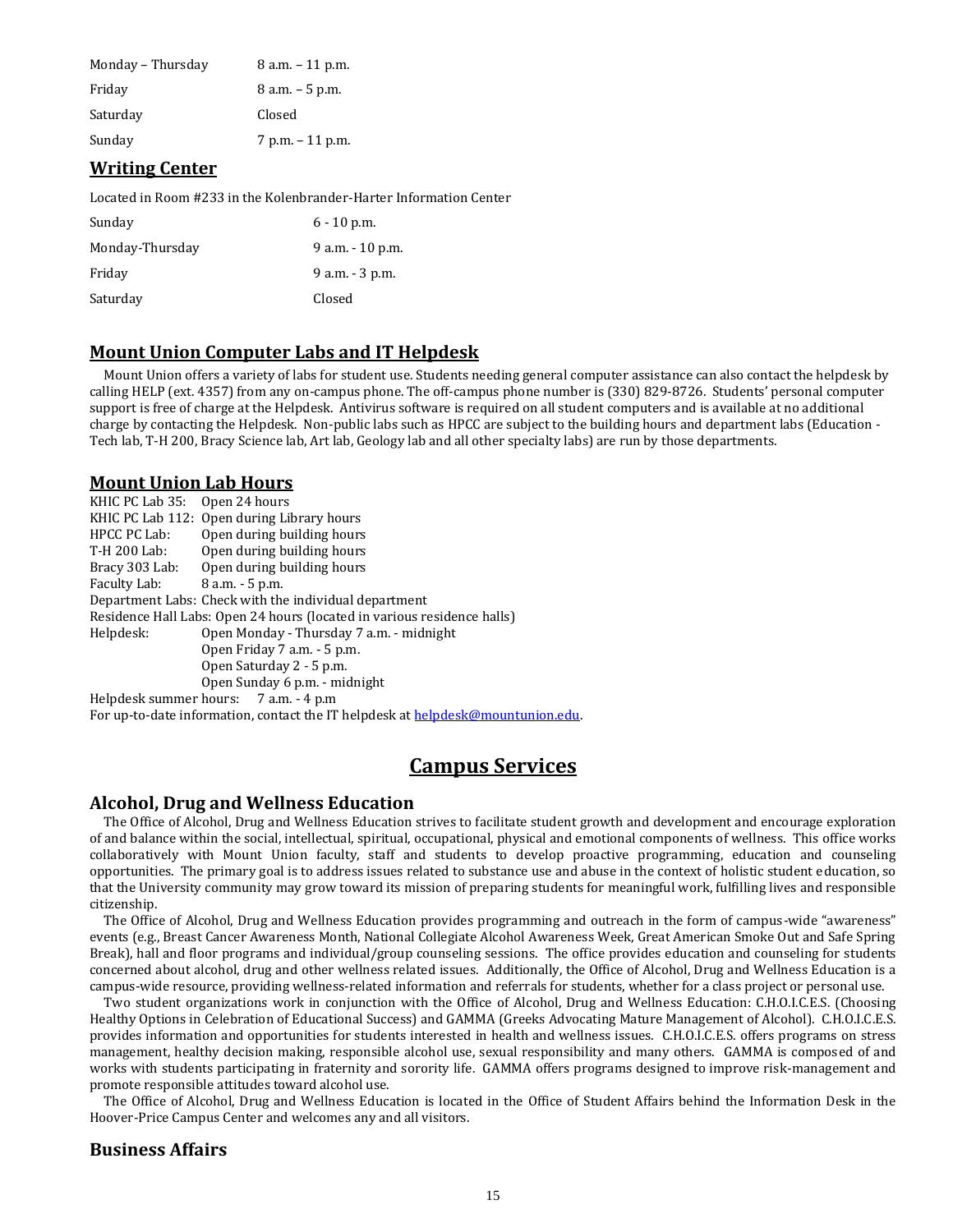**Financial Responsibility:** Prior to each academic semester the Office of Business Affairs sends a billing packet to each student. Payments for the full-payment plan are due prior to the start of each semester. Payments for the monthly payment plan option are due on the 5th of the month. Registration and housing may be held and food service privileges will not be available until satisfactory financial arrangements have been made. Transcripts will not be released until all financial obligations to the University have been met. All questions should be referred to the Office of Business Affairs.

**Cashier:** The cashier's window is open from 8:30 a.m. to 4:30 p.m., Monday through Friday. With proper picture identification, personal checks may be cashed up to a limit of \$50. Any checks over \$50, but not exceeding \$500, can be approved by the cashier to be cashed at our local bank.

**Meal Plans:** For first-time students, the University offers an unlimited meal plan. Returning students have the option of an unlimited meal plan, a 14-meal plan with \$50 flexible money or a 10-meal plan with \$100 flexible money. A block meal plan is also available for commuters. A meal plan is required for any student who lives in campus housing. Declaration of the plan option must be made 30 days prior to the start of the semester.

**Refund Checks:** When a student's account reflects a credit balance, the student must contact the Office of Business Affairs to request the balance. Refunds over \$50 will be issued by check on a weekly basis. Students can sign up to receive their refund electronically via the Finance tab in Self-Service.

# **Campus Card and Facilities Scheduling**

**Facilities Scheduling:** All facilities on campus must be scheduled through the Office of Campus Card and Facilities Scheduling, which maintains an accurate schedule of all activities occurring on campus and other events of interest related to Mount Union wherever they may take place. This provides one central location where an event can be scheduled and details arranged for use of any facility on campus. Faculty, staff or students can reserve facilities by creating an EMS account located at

http://calendar.mountunion.edu/VirtualEMSProfessional and reserving a room online or by calling (330) 823-2881. Once a room is requested, the Office of Campus Card and Facilities Scheduling will review the request for approval and if approved, a confirmation email will be sent to the faculty member, staff member or student requesting the reservation. The calendar of events can be viewed from the Mount Union home page a[t http://calendar.mountunion.edu/mastercalendar.](http://calendar.mountunion.edu/mastercalendar)

**Purple Plu\$ Cards:** All students, faculty and staff receive a Purple Plus Card. The card is used to access residence halls and meals, check out books in the library or as a debit card at various locations on campus as well as certain authorized off-campus vendors. The card is the property of Mount Union and is non-transferable. There is a \$15 fee for the replacement of lost cards. There is a variable fee for broken/damaged cards. Replacement for first broken/damaged card is \$5.00, second card is \$10.00 and third card is \$15.00. Replacement of broken /damaged cards requires that the recognizable pieces be presented to the Office of Campus Card and Facilities Scheduling. If the broken pieces are not recognizable, a \$15 fee will be charged for the replacement. . In order to protect personal funds and maintain security, students should deactivate their cards online at www.mountunion.edu/purpleplus in the event that their ID card is missing and the Office of Campus Card and Facilities Scheduling are closed. **To obtain a new card,** please visit the Office of Campus Card and Facilities Scheduling. The office is located in the Hoover-Price Campus Center, adjacent to the Information Desk. For more information, call (330) 823-2881 or visit www.mountunion.edu/purpleplus.

**Campus Recreation:** Campus Recreation contributes to the Mount Union experience by providing quality facilities, programs and services to all members of the campus community. Throughout the year the recreation staff offers a variety of fitness programs and intramural sport activities. The McPherson Academic Athletic Complex (MAAC) consists of cardio machines, free weights, nautilus equipment, an aerobic room, pool and auxiliary gymnasium. The Peterson Field house has a 200 meter track, two basketball courts, four tennis courts and four volleyball courts. During the academic year students, faculty and staff may participate in intramural sports such as flag football, sand night volleyball, inner tube water polo, basketball, indoor soccer and many more. Fitness programs such as yoga, step aerobics, zumba and pilates are offered as well. The wide variety of programs allows members of the Mount Union community to be physically active in a safe and fun environment.

# **Career Development**

The Office of Career Development, located in The Hoover-Price Campus Center, in The Center for Student Success, offers a wide variety of services and activities for all levels of students and alumni. The focus of the office is to assist all students during their years as a graduate student and as they embark on a career.

Among its many functions, the Office of Career Development can assist students with resume preparation and their search for fulltime employment upon graduation. Employers from many types of businesses and government agencies regularly notify the center of their employment needs. All employment opportunities coming to the Office of Career Development are available through our website, collegecentral.com. Additionally, area employers who are seeking candidates to fill entry-level jobs in many different fields participate in the on-campus recruitment program. Students who plan to interview with company representatives must register with the Office of Career Development and complete the College Central electronic registration and resume upload.

# **Center for Student Success**

The Center for Student Success Center (CSS) is located in the Hoover-Price Campus Center and includes the Office of Academic Support, Office of Career Development, Office of Student Accessibility Services, and the Office of Students in Academic Transition Programs.

The center also collaborates closely with the Writing Center, located in the Kolenbrander-Harter Information Center. While each office provides different kinds of assistance, their services are interrelated to provide holistic, student-centered support.

- The Office of Students in Academic Transition Programs primarily services undergraduates in need of identifying an appropriate academic path, but graduate students are welcome to use the office for answering questions about their academic strengths and interests.
- The Office of Academic Support offers assistance with time management, study strategies that consider both the demands of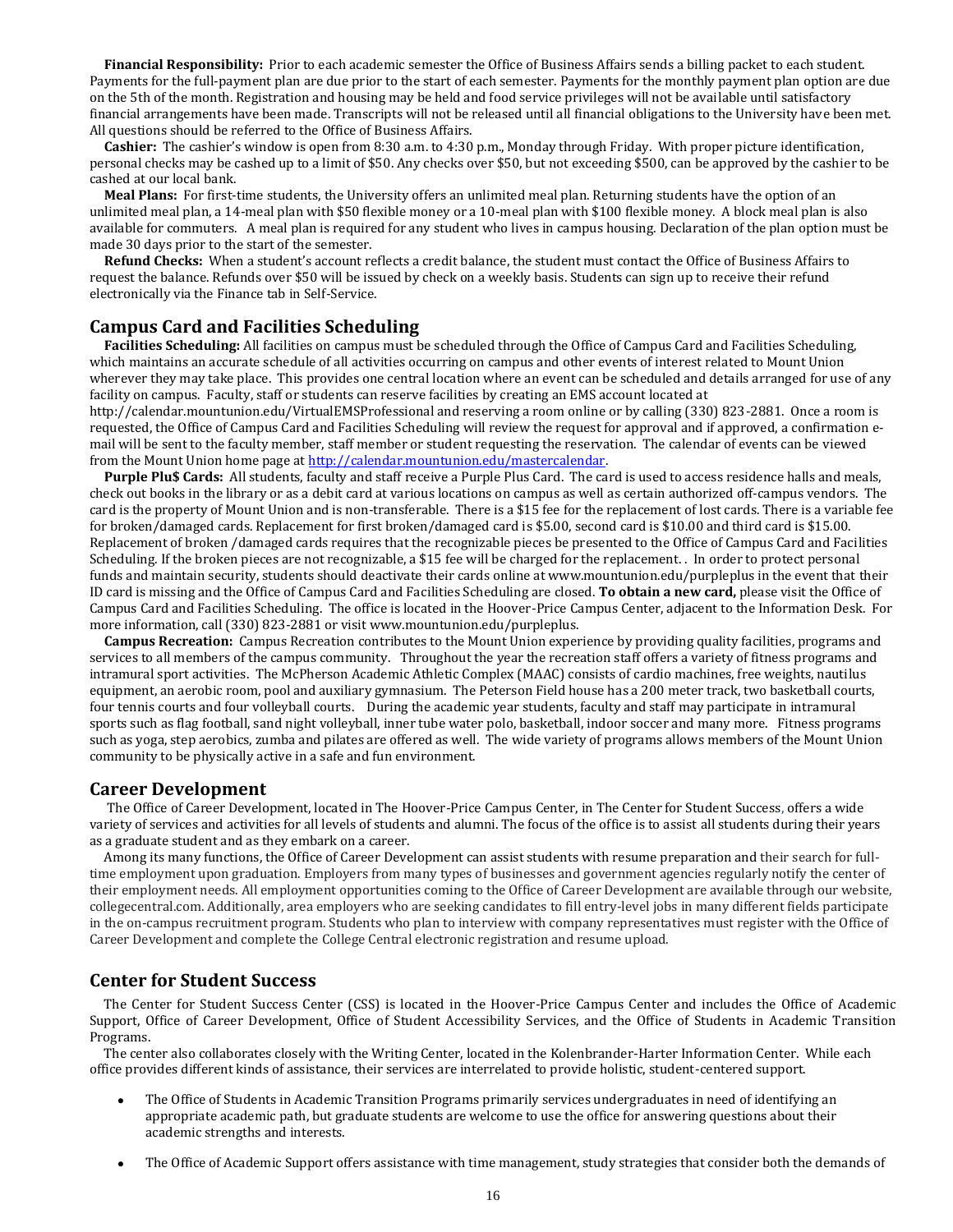specific courses and individual learning styles, and ways to prepare for tests and deal with test anxiety.

- The Office of Student Accessibility Services (SAS) provides educational opportunities for qualified persons with disabilities through accessible programs, services, and a campus environment in compliance with the Americans with Disabilities Act and other disability rights legislation. SAS also serves as a resource to the University community in regard to compliance issues.
- The Writing Center offers writing support to Mount Union students across disciplines, academic levels and abilities. Staffed by student consultants, the center provides responsive support adaptable to the needs of most student writers. The Writing Center can help student writers in any stage of the writing process, anywhere from thinking about an assignment to editing and proofreading a paper. The Writing Center provides writing tutors who work with students to improve writing and editing skills for many different types of papers, including essays, research papers, and lab reports. Graduate students may also make an appointment to work with the Faculty Director of the Writing Center.

For more information, call the Center for Student Success at (330) 823-8685 or visi[t www.mountunion.edu/Academics](http://www.mountunion.edu/Academics)

# **Counseling Services**

The aim of counseling at Mount Union is to assist students in living as well as possible. Counseling here is a partnership; people working together to find solutions and possibilities in life. Staff members in the Office of Counseling Services work to help Mount Union students sort out life's problems and move toward life goals. Counseling staff members provide free, short-term counseling by appointment to enrolled students.

The primary service requested by students is individual counseling. During counseling, students typically discuss problems with relationships, adjusting to life as a graduate student, stress or burnout, the death or illness of a friend or relative, academic difficulties, career or work decisions, substance abuse problems, family dilemmas, sports injuries or setbacks, the effects of violence or prejudice and/or balancing school, work and social life. Counseling is short-term, as it addresses normal life problems faced by graduate students.

Students experiencing serious emotional, medical or behavioral problems (including but not limited to suicidal or homicidal thoughts or actions, eating disorders, substance addictions and disorders which impair the ability to think logically or relate with others constructively) are referred for outside treatment, often with the aid of parents or guardians. To promote safety and recovery, students who seem a danger to themselves and/or others may be withdrawn from the University (see Interim Suspension). In addition, as there are no psychiatric services available on campus, students must find such services off campus.

As time allows, other services include presentations and consultation. Presentation subjects might include creating good relationships, learning relaxation methods, finding the right path in life, making and reaching goals and communicating effectively with friends and loved ones. In addition, the staff consults with students on mental health, relationship or general life decisions or concerns.

# **Health Services**

# **Services Available**

The Health Center is designed to serve the needs of undergraduate students. Graduate students should contact the Health Center or the Director of their graduate program for information on alternatives.

### **Emergency Information**

Students who have medical emergencies should go to the emergency room at the nearest hospital. The nearest hospital in Alliance is Alliance Community Hospital.

# **Health Requirements Prior to Arrival on Campus**

All requirements are program specific. Please consult the Handbook for your graduate program for full details on the rules that pertain to that program. The Handbook will also describe the mandatory health standards and immunizations, if any.

# **Hoover-Price Campus Center**

# **Rules and Regulations**

Mount Union expects that, in consideration of the rights of others, all students will observe reasonable standards of good taste in the matter of dress in all public areas. The following standards should be observed:

- 1. All persons entering the Campus Center will wear clothing to appropriately cover the body, including shoes and shirt.
- 2. Gambling is prohibited in any part of the Campus Center.
- 3. The Campus Center is a tobacco-free environment.
- 4. Rollerblades, skateboards and bicycles are not permitted inside.
- 5. Furnishings and audio-visual equipment may not be removed from the Campus Center.
- 6. A Mount Union I.D. must be left at the Information Desk before a student can use any game equipment or obtain office keys. Only Mount Union students and employees are permitted to use the game equipment.
- 7. Students are not permitted to use the phone at the Information Desk.
- 8. Room reservation inquiries for the use of facilities should be made through the Office of Campus Card and Facilities Scheduling or online.
- 9. Animals (exception of service animals) are not permitted in the building.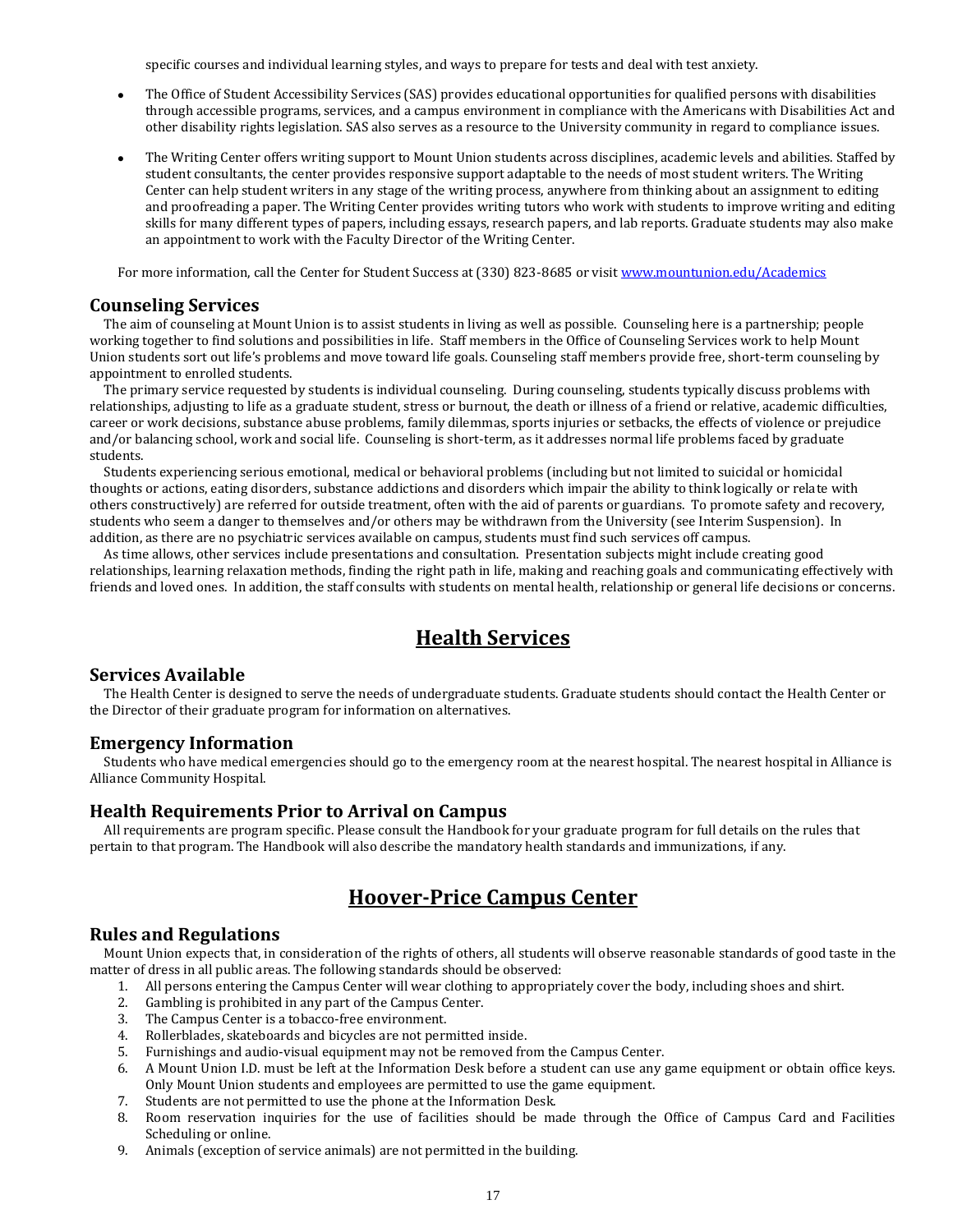# **Posting Policy – Hoover-Price Campus Center**

Any department, club or organization affiliated with Mount Union may post materials in the Campus Center. In order to ensure that materials are posted appropriately, the following policies must be observed.

- Signs may only be posted on general posting bulletin boards.
- General posting space is on a first-come, first-served basis.
- Materials posted on reserved office or student organization boards that are not affiliated with that office or organization will be removed.
- Signs with no event date will be marked by Campus Center staff and removed after one week.
- The removal or covering of previously posted materials is prohibited unless the event's date has passed.
- Materials may be posted on bulletin boards with either pushpins or staples only. Signs posted with anything else, including thumbtacks, will be removed.
- Materials may not be posted on any of the Campus Center walls, doors, floors or windows. Wall clocks, fire alarms, fire extinguishers and electrical outlets are not to be covered. Materials may be posted in the restrooms provided they are limited to one per stall or one above each urinal only.
- Signs placed on bulletin boards or in bathrooms must be smaller than 17" x 22".
- Banners, limited to four feet in length, may only be hung in designated areas. Banners must be removed by the organization responsible for hanging the banner within two hours after the event. Banner space in the Campus Center must be reserved in advance with the Office of Campus Card and Facilities Scheduling. Space is reserved on a first-come, first-served basis.
- Materials must not promote the use of alcohol or tobacco products in any way or display any alcohol/tobacco manufacturer or bar location or name.
- Materials must be consistent with the University policy regarding sexist, racist and other discriminatory behavior.
- The Campus Center staff will remove all outdated signs and signs in violation of this policy.

# **Library**

Libraries include the Main Library located in the Kolenbrander-Harter Information Center and the Sturgeon Music Library located in Cope Music Hall.

The circulation period for most library materials is 30 days. Items may be renewed before their due date for an additional 30 days, up to three times, if there are no holds on the materials. Library materials may be renewed online through the "My Account" section of the catalog. Fines for overdue books are 25 cents per book per day and 50 cents per day for videos. After an item is 30 days overdue a \$25 overdue fee will be assessed. Borrowers will be charged \$100 for each lost or damaged Mount Union item, which includes the \$25 overdue fee.

Borrowers may request items not currently available in our library system from other OPAL and OhioLINK institutions through the online catalog. These materials from other schools circulate for 21 days and may be renewed before their due date up to four times if there are no holds on the item. Overdue fines for these items are 50 cents per book per day and \$1 per video per day for the first 29 days, then a fine of \$50 on overdue day 30. The replacement charge for lost or damaged OhioLINK books is \$125.

Reserve materials, items intended for use by a particular class, are available either for use in the library or for a circulation period selected by the professor. There is a \$5 per item per reserve period fine for all overdue reserve materials. These fines are assessed around the clock for items removed from the library.

Hard copy and microform periodicals are intended for library use only. Digital copies of microform materials can be produced on demand. This is a free service but please allow up to 48 hours for processing.

Over 180 research databases and 50,000 full-text journals are available via the library home page. Full-text journal articles can be located easily using the journal finder listed under the "Research by Journal Titles" function on the library home page.

Research materials (including books, articles, etc.) not currently available in the library or through OPAL and OhioLINK institutions may be borrowed from another library through the interlibrary loan process. Request forms are available at the circulation desk and online. There is no fee for this service. Loan periods vary as they are determined by the lending institution. Overdue fines on these items are charged at the rate of \$1 per day per item. Renewals are at the discretion of the lending library and a request must be submitted before the due date.

Students who do not participate in the campus e-mail system must provide the library with an active e-mail address in order to receive timely reminders about the arrival of OhioLINK items and interlibrary loan requests.

*The Mount Union Library has a long tradition of excellent support for its Education Department and Teacher Education program. The*  library's general collections include 195,000 books, over 70,000 electronic books, 500 paper journal subscriptions, access to over 50,000 full-text journal titles, over 180 databases, and 400,000 government documents. The library also offers 450 study seats, 6 group study rooms, 4 computer labs, 40 public computers, and a Writing Center.

The library web pages offer an education subject page with links to both general and education specific databases and other electronic resources. These resources include four major collections of full-text education journals, including Education Abstracts (Wilson), Education Research Complete (EBSCO), Educator's Reference Complete (Gale), and the Professional Development Collection (EBSCO). We also offer access to ERIC, a children's literature database, and the Educator's Reference Desk for lesson plans and curriculum materials. Materials cited in any one database are linked to full-text in other databases through OLinks. Over 220 full-text journal titles are available in the OhioLINK EJC collection and are complimented by older journal titles in our JSTOR collection. A Serials Solutions journal finder provides easy access to both print and electronic journals by journal title.

Library book collections reflect 150 years of collecting for the support of teacher training. Access to electronic books include such collections as the OhioLINK Electronic Book Center, including publishers like Sage and Springer, and the Ebrary academic collection, which provides titles from major academic publishers. A 10,000 volume reference collection is supplemented by electronic reference materials from such publishers as Oxford, Sage and Gale.

A newly established Curriculum Resource Center occupies 2,300 square feet in the Main Library and includes a 600 square foot multimedia classroom with a teacher observation station and an electronic smart board. The CRC provides an outstanding collection of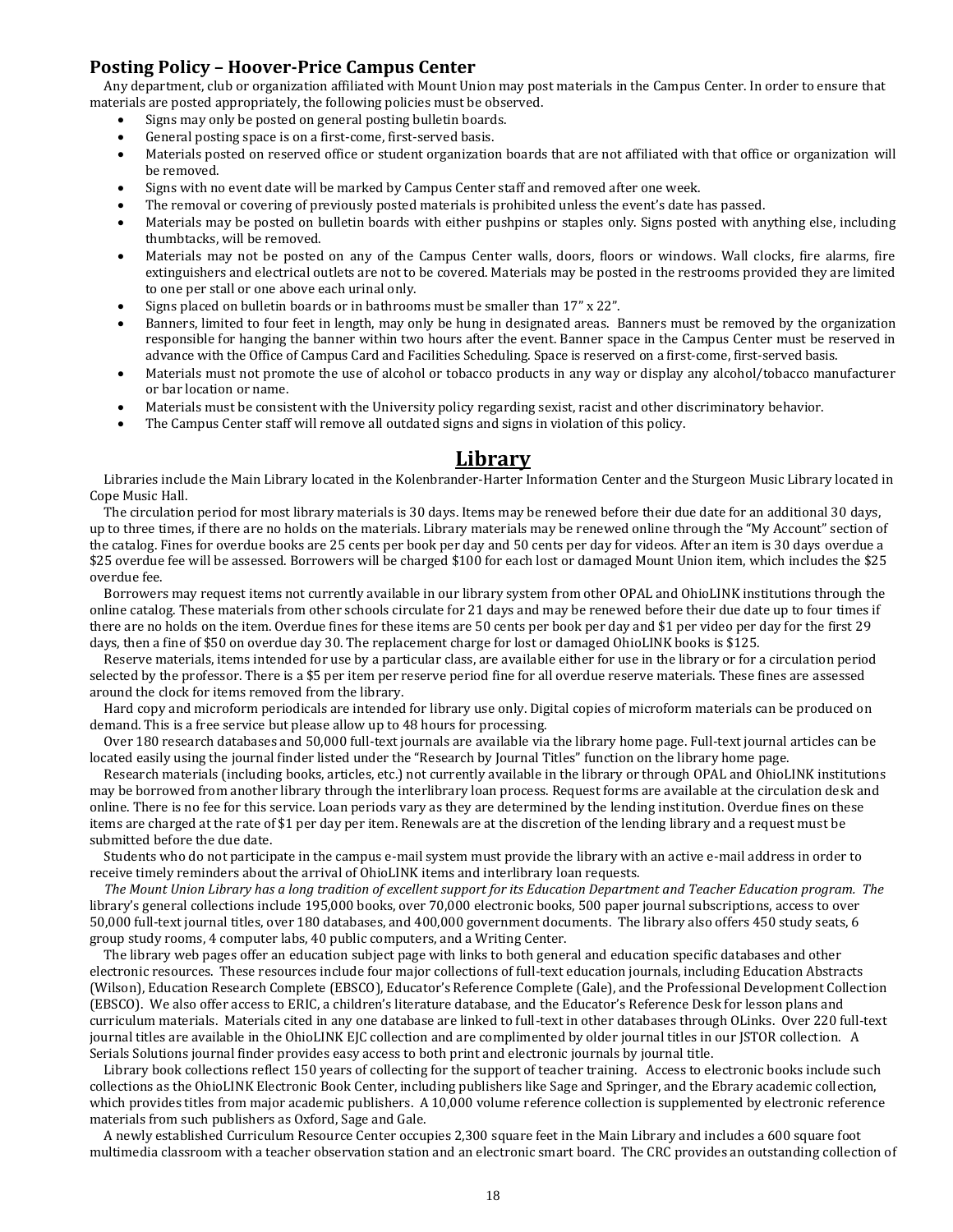library resources which support both undergraduate and graduate level teacher education programs. These resources emphasize educational methods, materials for student instruction and curriculum objectives for preschool through grade twelve, including special education. During the course of the summer library staff will be developing a separate CRC web page for easy external access to these materials.

In preparation for the new education graduate program we will expand our holdings to further support concentrations in curriculum and instructional design, information management and evaluation, school law and ethics, personnel administration and supervision, administrative policy making, fiscal management, and statistical tools. While there will be a planned increase in departmental book budgets, much of the new funding will be used to purchase specialized collections of electronic books which can be easily accessed by remote students. Our already substantial collections of education databases and electronic journals are already remotely accessible through a proxy server arrangement managed by OHIONET.

Our students have direct access to materials at 90 OhioLINK libraries as well as free access to full interlibrary loan services with most materials delivered digitally via e-mail. Electronic reserve materials are already widely in use and can be accessed through the library catalog. Library staff have already begun to make use of LibGuides to develop resource lists with live electronic links which can be added to course pages through our Angel courseware system.

An extensive library orientation program will be included as part of the initial orientation programming for all incoming graduate students. For the PA program this orientation session consists of a two hour demonstration of subject resources delivered by the instruction librarian and the library director. Graduate education orientation will be provided by the instruction librarian and the department liaison librarian.

# **Office of Diversity and Inclusion**

The Office of Diversity and Inclusion falls under the Office of Student Affairs, reporting to the vice president for student affairs and dean of students. The Office of Diversity and Inclusion primarily serves as a resource for students of color in matters of academic, social, cultural and personal well-being. However, the office also offers our services to all students who are interested in/concerned with issues of diversity within the campus community. Mount Union believes that an appreciation of diversity among campus constituencies creates a welcoming campus environment that is crucial to the success of all of our students. As such the office sponsors a variety of programs to meet these needs including our Kaleidoscope Orientation Program, Not Another Statistic Conference, Diversity Month programs and various other events.

While student needs are the primary focus, diversity focused programming, resources and training is available to the entire Mount Union community during the academic year. The Office of Diversity and Inclusion also oversees the operation of the Black Cultural Center, located at 243 W. Simpson Ave. To contact the office, please call (330) 823-2138.

### **Regula Center for Public Service and Civic Engagement**

The Regula Center for Public Service and Civic Engagement in van den Eynden Hall is a center of resources for students interested in learning opportunities revolving around careers in public service and community service. The Center coordinates a variety of events and programs providing extracurricular opportunities. These include the Regula Scholars program, the Dowling Mentor Program, poll worker training, Trick or Treat for Canned Goods, Breakfast with the Regulas, MLK Day of Service and training for elected officials. The Center strives to serve as the link between students and the community. Volunteerism is the backbone of Regula Center-sponsored events.

Students who would like more information about the Regula Center can contact Chris Pontius at (330) 823-5993 or by e-mailing regulacenter@mountunion.edu.

# **Residence Life**

Currently, the University does not provide housing for graduate students. Questions about temporary housing (such as nearby hotels), and housing for special programs held during the summer may be addressed to the Residence Life staff at (330) 823-2496.

### **Security**

The University attempts to provide for the security of individuals and their belongings through a security system which includes locks for rooms and buildings, controlled access to buildings, the employment of professional security people and an extensive nighttime lighting system. Campus security officers patrol the campus 24-hours a day. In addition, the officers carry a cellular phone to be accessible to students 24-hours a day if services are needed or in the event of an emergency.

Security measures are only as effective as the individuals on campus choose to make them. Students are encouraged to use sound judgment at all times. All residence halls are under a 24-hour locked condition. Access is granted using an authorized student ID card. All other campus buildings have controlled access at night and on weekends. All individuals entering these facilities may be asked to show a valid ID card and may be denied permission to enter if they are unable to produce an ID card. At times it may be necessary to establish other security checks and procedures and it is expected that students will cooperate fully in carrying out security procedures, all of which are designed to promote the safety and security of the University community. Occupants of the residence halls and small houses must ensure that outside doors are closed and that locks are firmly secured at all times.

If assistance is needed or in the event of an emergency, students should call Campus Security at (330) 428-1344 (or by dialing "SAFE" from any campus phone) or the Alliance Police Department at (330) 821-3131 (or 2255 from any campus phone.) When calling for assistance, the caller should clearly state the nature of the problem and its location.

In addition, Blue Light Phones are located strategically across campus for emergencies. Students need only to push a button on these phones to alert the Alliance Police and Campus Security of an emergency situation. It is important to speak clearly, state the nature of the problem and its location.

# **Spiritual Life**

All spiritual life programming and scheduling is handled through the Office of the Chaplain located in Room 128 of Dewald Chapel. The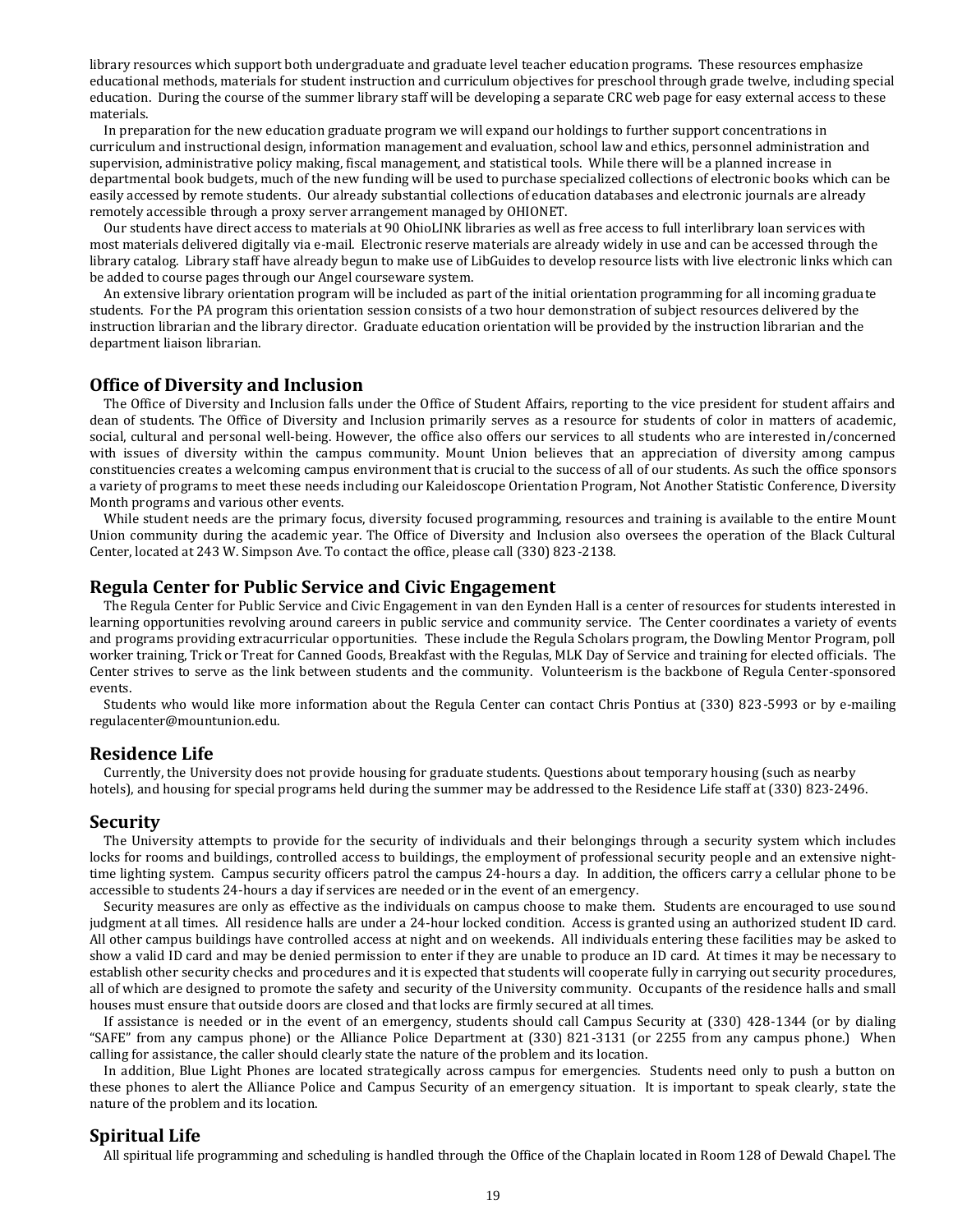coordinating body of student spiritual life organizations is the Religious Life Council (RLC), which is advised by the Chaplain. Each of the organizations is student-led with a faculty or staff advisor. In addition to weekly meetings, the annual calendar includes retreats, lock-ins, alternative break mission trips and special holy day services and activities. Worship and meetings take place in the sanctuary of Dewald Chapel throughout the week. Sunday services include Catholic Mass at 6:30 p.m. and Praise and Prayer at 9 p.m. In addition to scheduled worship times, there is a 24-hour meditation room available. Students, faculty and staff are always welcome to be a part of spiritual life activities and worship. For more information about spiritual life on campus, contact the Office of the Chaplain at (330) 823-2838 or go to the Mount Union website.

# **Student Involvement and Leadership**

The Office of Student Involvement and Leadership prepares Mount Union students for meaningful work, fulfilling lives, and responsible citizenship through engaging and intentional co-curricular activities, programs, services, and partnerships. Through immersed participation, training, practice and reflection, the Mount Union student will gain skills that will complement their academic endeavors and further enable their success after graduation, regardless of undergraduate or graduate status.

Leadership programming, campus programming, student organizations, and more can be found as part of the Office of Student Involvement & Leadership.

# **Leadership Programming**

Much of what the office does is viewed through the lens of student leadership development. Our leadership programs provide students at a variety of abilities and engagement levels with appropriately designed leadership opportunities to further enhance their learning and engagement on campus. Workshops and seminars are available throughout the year to meet the needs of student leaders and organizations.

The Office of Student Involvement and Leadership is directly responsible for the coordination of all campus programming, advising fraternity and sorority life, coordinating and implementing leadership programs, providing support to student organizations, and offering the Student Involvement Record.

# **Campus Programming**

Sponsored by the Office of Student Involvement and Leadership, the Mount Union *After Hours* program is designed to provide a late night weekend alternative for student social interaction. *After Hours* strives to give students activities while creating a fun and exciting atmosphere both on and off the Mount Union campus.

The office staff also advises the Raider Programming Board (RPB). RPB is responsible for most of the student-initiated campus entertainment, including events that occur during Week of Welcome, Homecoming, Welcome Back Week, Little Sibs Weekend, Up 'Til Dawn, and Springfest.

# **Student Organizations**

In support of the leadership development that takes place in student organizations, the Office of Student Involvement and Leadership also serves as a resource center and clearinghouse for the approximately 80 active student organizations on campus. Student can learn about becoming involved in these student organizations by participating in the Raiderfest Student Involvement Fair held during the Fall Orientation program.

All student organizations are required to register with the office and maintain current contact information for presidents and advisors as well as accurate constitutions. Students interested in starting a new student organization can obtain materials and learn the appropriate process by contacting the office.

# **Vehicles**

Mount Union maintains a fleet of vehicles that are available for University-sponsored activities and functions. The use of a University vehicle is a privilege that entails specific responsibilities. Failure to follow University, state and federal rules and regulations, or irresponsible use of a vehicle, will result in that privilege being withdrawn.

All drivers must be authorized to drive University-owned vehicles. Drivers must annually fill out the driver's application form authorizing the University to obtain a motor vehicle check through the human resource office and submit a copy of their driver's license to the Physical Plant office. New drivers must have this done seven days in advance to using a University vehicle.

# **Campus Citizenship Policies and Procedures Student Disciplinary Process**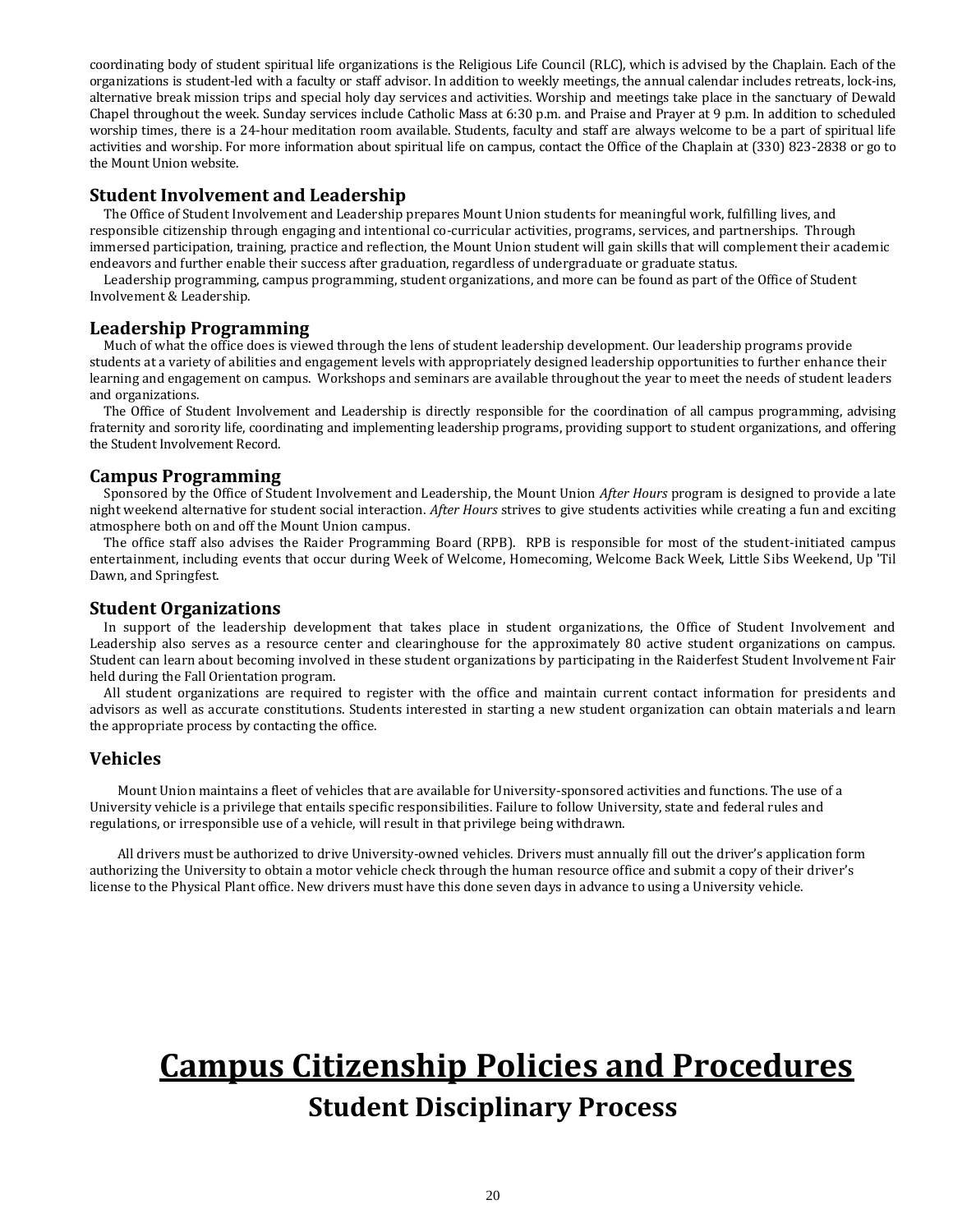# **Purposes of the Student Disciplinary Process**

The University of Mount Union student disciplinary process is composed of students, faculty members, and administrators whose purpose is to aid in the development of higher values and proper citizenship in all of life, not in campus life alone. Student discipline concerns those experiences and processes that help a student to achieve self-control, to make mature decisions, and to accept responsibility for her/his decisions. To this end, Mount Union supports the concept of educational discipline. The University will make an effort to educate students through sanctions. However, should a student be considered a danger to the university community or demonstrate unwillingness to adhere to the behavioral expectations of the University, s/he will be treated in a similar manner as one who has failed academically, and may be separated from the University.

# **Article I: Definitions**

For the purposes of the student disciplinary process, the following definitions will apply:

- 1. The term "University" means University of Mount Union.
- 2. The term "student" includes all persons taking courses at the University, either full-time or part-time. Persons who withdraw after allegedly violating the Student Code of Conduct, who are not officially enrolled for a particular term but who have a continuing relationship with the University, or who have been notified of their acceptance for admission are considered to be "students."
- 3. The term "graduate student" means any person enrolled in a University of Mount Union graduate program.
- 4. The term "faculty member" means any person hired by the University to conduct classroom or teaching activities or who is otherwise considered by the University to be a member of the faculty.
- 5. The term "administrator" means any person employed by the University to perform assigned administrative or professional responsibilities.
- 6. The term "member of the University community" includes any person who is a current student, faculty member, administrator, or any other person employed by the University.
- 7. The term "University property" includes all land, buildings, facilities, and other property owned, leased, or controlled by the University or any student organization.
- 8. The term "student organization" means any number of persons who have complied with the formal requirements for University recognition.
- 9. The term "administrative hearing officer" means a University administrator authorized by the dean of students to determine whether a student has violated the Student Code of Conduct and to impose sanctions accordingly.
- 10. The term "student conduct board" means any persons authorized by the dean of students to determine whether a student has violated the Student Code of Conduct and to impose sanctions accordingly.
- 11. The term "college appeals board" means any persons authorized by the dean of students to consider an appeal of the determination of responsibility and/or sanctions given by an administrative hearing officer or student conduct board.
- 12. The term "complainant" means any person who submits a charge alleging that a student violated the Student Code of Conduct. In all cases before the student conduct board, a representative of the University shall act as a complainant. In cases before the student conduct board or an administrative hearing officer where a member of the University community believes that s/he has been a victim of an alleged violation, this individual may also be considered a complainant.
- 13. The term "charged student" means any student charged with violating the Student Code of Conduct.
- 14. The vice president for student affairs and dean of students is the person designated by the president of the University to be responsible for the administration of the Student Code of Conduct and is referred to in this document as the dean of students.

# **Article II: Jurisdiction**

The submission of an application for admission to University of Mount Union is an optional and voluntary action. Institutional approval of that application is, in turn, an extension of privilege to join the academic and social community and to remain a part of it as long as academic and behavioral standards are met. These expectations have been established so that the educational purpose of the University may be pursued in an atmosphere conducive to such an undertaking. When a student or group of students violates the Student Code of Conduct, these students must accept responsibility for their actions.

Students are expected to exhibit good judgment and responsibility in their behavior on University property, at University sponsored events, and off campus. The University reserves the right to address student behaviors that occur off-campus, including those that are also being acted upon by legal authorities. Although the University will not automatically impose sanctions in addition to those imposed by law enforcement agencies, it does have the obligation to introduce counseling and/or disciplinary action if the student's behavior conflicts with the University's educational objectives or its responsibilities to members of the community. The dean of students or her/his designee shall decide whether the Student Code of Conduct shall be applied to conduct occurring off campus, on a case by case basis, in her/his sole discretion. Disciplinary action taken on this basis shall conform to the student disciplinary process, including appeal.

Each student shall be responsible for her/his conduct from the time of application for admission through the actual awarding of a degree. This includes during the academic year, before classes begin or after classes end, as well as during periods between terms of actual enrollment. The Student Code of Conduct shall apply to a student's conduct even if a student withdraws from school while a disciplinary matter is pending.

In general, any non-academic violation by a student or group of students at the University will come under the jurisdiction of the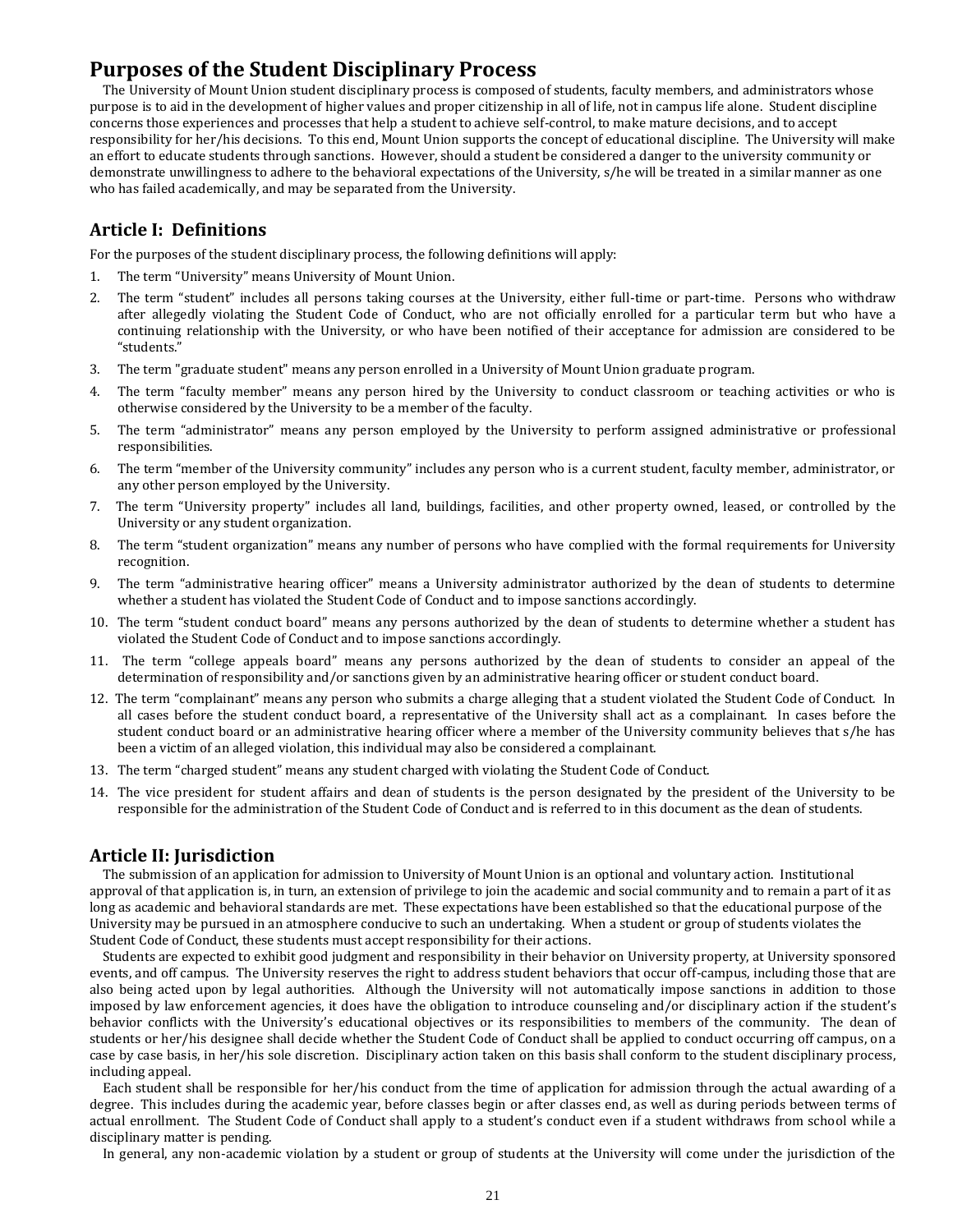# **Article III: Student Disciplinary Process Authority**

The student disciplinary process at University of Mount Union consists of the resident directors, the director of residence life, the associate dean of students, the dean of students, a student conduct board, a college appeals board and, on occasion, other administrators as deemed appropriate by the dean of students. Disciplinary cases are handled by one of the above individuals or groups depending on the nature and severity of the offense. The dean of students, or her/his designee, will decide which body shall hear the case.

# **Article IV: Violation of Law and University Discipline**

University disciplinary proceedings may be instituted against a student charged with conduct that potentially violates both criminal law and the Student Code of Conduct without regard to the pendency of civil or criminal litigation in court or criminal arrest or prosecution. Proceedings in the student disciplinary process may be carried out prior to, simultaneously with, or following civil or criminal proceedings off campus at the discretion of the dean of students or her/his designee. Determinations made or sanctions imposed under the student disciplinary process shall not be subject to change because criminal charges arising out of the same facts giving rise to violation of university rules were dismissed, reduced, or resolved in favor of or against the criminal law defendant.

When a student is charged by federal, state, or local authorities with a violation of law, the University will not request or agree to special consideration for that individual because of her or his status as a student. If the alleged offense is also being addressed under the student disciplinary process, the University may advise off-campus authorities of the existence of the Student Code of Conduct and how such matters are typically handled within the University community. The University will attempt to cooperate with law enforcement and other agencies in the enforcement of criminal law on campus and in the conditions imposed by criminal courts for the rehabilitation of student violators (provided that the conditions do not conflict with campus rules or sanctions). Individual students and other members of the University community, acting in their personal capacities, remain free to interact with government representatives as they deem appropriate.

# **Article V: Administrative Hearings**

#### *Section 1: Jurisdiction*

An administrative hearing may be conducted to act on all infractions of non-academic University rules and regulations by a student, group of students, or student organization affiliated with the University.

Administrative hearings may be conducted by resident directors, the director of residence life, the associate dean of students, the dean of students or other administrators as deemed appropriate by the dean of students or her/his designee.

# *Section 2: Procedures for Administrative Hearings*

The purpose of an administrative hearing is to provide an evaluation of a charged student's responsibility for violating the University of Mount Union Student Code of Conduct. The hearing will be conducted in accordance with the procedures set forth by the student disciplinary process, but shall not be bound by technical rules of evidence or other formal rules of process and procedure, such as are applied in criminal or civil proceedings.

The following procedural protections are provided to charged students in administrative hearings:

- a. receiving written notice of the specific charges prior to the hearing;
- b. knowing the content of written material being considered in the case;
- c. the opportunity to be present at the hearing, to respond to the allegations, and to provide relevant information;
- d. the ability to bring pertinent and necessary witnesses to speak on her/his behalf (witnesses may only be present in the hearing when they are providing information, not throughout the entire process);
- e. the right to speak or not speak on her/his own behalf. Invoking the right to not speak will not be considered an admission of responsibility.

If the charged student fails to attend the hearing after notification has been given, the hearing may be held in her/his absence.

Administrative hearings shall be closed to all parties other than the following: the charged student; the complainant (if any); the administrative hearing officer; and witnesses (who are only present during the time that they are providing information.)

The administrative hearing officer will review the written materials with the charged student at the hearing. In addition, if requested by the charged student, arrangements will be made for her/him to review the written materials prior to the hearing.

The administrative hearing officer will advise the charged student of the allegations made against her/him and give the charged student the opportunity to accept or deny responsibility. If the charged student denies responsibility, then the administrative hearing officer will consider all available information in order to decide if the charged student should be found responsible for violating the Student Code of Conduct.

While the University brings all charges within the student disciplinary process, there are occasions when a member of the campus community believes s/he has been a victim of the alleged violation and may also be considered to be a complainant. In this case, this person will be made aware of the specific charges prior to the hearing; be informed of the content of written material about the case; and have the opportunity to be present at the hearing, provide relevant information concerning the alleged violation, and bring pertinent and necessary witnesses to support the charges at hand (witnesses may only be present in the hearing when they are providing information, not throughout the entire process).

A finding of responsibility will only be made if the preponderance of information supports the charges placed against the student.

If the student accepts responsibility or is found responsible for violating the Student Code of Conduct, then the administrative hearing officer will assign appropriate disciplinary sanctions and explain them to the student. Following the hearing, a letter will be sent to the student confirming the outcome of the hearing and the sanctions assigned.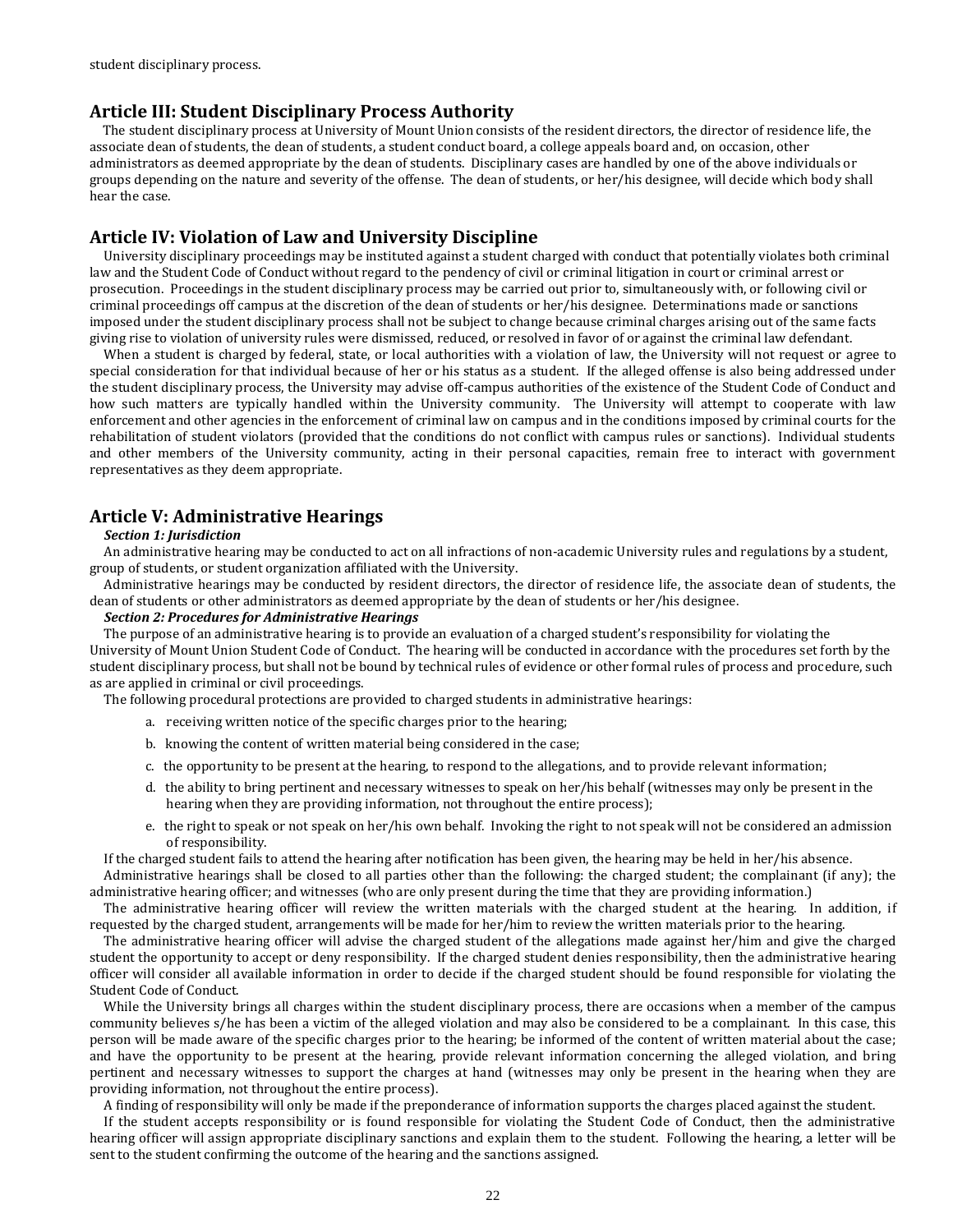# **Article VI: Student Conduct Board**

#### *Section 1: Jurisdiction*

The student conduct board may act on all infractions of non-academic University rules and regulations by a student, group of students, or student organization affiliated with the University.

During the academic year, a committee of student conduct board members consisting of three faculty members and two student members will act as the final appeals board for appeals of academic disciplinary decisions reached by an Academic Dishonesty Hearing Committee. If the charged student is a graduate student, at least one of the students on the final appeals board will be a graduate student and at least one of the faculty members will teach at the graduate level. Appeals of decisions made by an Academic Dishonesty Hearing Committee that must be heard during the summer, or at times when classes are not in session, may be heard by the Vice President for Academic Affairs or her/his designee.

#### *Section 2: Organization*

A pool of qualified student and faculty board members shall be selected in accordance with the process described in Article VI, Section 6. For each hearing of the student conduct board, the board shall consist of two student board members, two faculty board members, and the associate dean of students. If the charged student is a graduate student, at least one of the students on the board will be a graduate student and at least one of the faculty members will teach at the graduate level. In situations where the associate dean of students must present the case or must excuse her/himself, the dean of students may appoint another administrator to sit on the board.

Before each hearing begins, the sitting members of the board shall select a Chairperson and a Secretary.

A. Chairperson

1. He or she shall be selected from and by the sitting members of the board.

2. He or she shall preside at the hearing.

#### B. Secretary

1. He or she shall record all proceedings.

- 2. He or she shall prepare the written documentation of the decisions of the board.
- 3. He or she shall be selected from and by the sitting members of the board.

#### *Section 3: Qualifications*

A. Student Membership

- 1. Undergraduate students must have at least a sophomore standing. Graduate student members must be in at least the second semester of their program.
- 2. Students must have and maintain a minimum 2.5 GPA, be full-time students, and be making satisfactory academic progress.
- 3. Students must be and remain in good disciplinary standing with the University.
- 4. Student members of the board shall be selected through the process explained in Article VI, Section 6: Selection.

#### B. Faculty Membership

- 1. Faculty members must have completed at least one year of service to the University and be full-time faculty members.
- 2. Faculty members of the board shall be selected through the process explained in Article VI, Section 6: Selection.

#### C. Administrative Membership

1. The associate dean of students is a member of the board by virtue of her/his position at the University.

#### *Section 4: Removal*

If a member of the student conduct board fails to fulfill their responsibilities on the board, or if the behavior of a board member is called into question by other members of the board, any member of the board shall report these concerns to the dean of students.

#### *Section 5: Term of Service*

Board members shall assume responsibility from the first day of the designated fall semester. Student terms shall run for one year. General faculty terms shall run for three years on a rotational basis in accordance with the Faculty Constitution. Graduate faculty member terms shall run for one year.

#### *Section 6: Selection*

- A . Undergraduate Students The selection procedure consists of an application and interview process conducted during the spring semester previous to the designated year of service. The applications will be reviewed by the Office of Student Affairs to verify the applicant's eligibility. Current members of the board, excluding any undergraduate student members who are applying for continued membership, will interview the eligible candidates and make recommendations to the dean of students regarding new undergraduate student board members. The dean of students will make the final decisions and appointments of the undergraduate student members to the board. A pool of 6 undergraduate students will be seen as the desirable minimum number of undergraduate students to have on the board.
- B. Graduate Students Graduate student board members shall be selected through a process identified and administered by each graduate program. Three students from each graduate program will be seen as the desirable number of graduate students to have on the board.
- C. Faculty The general faculty members of the board shall be elected from the general faculty during the spring semester previous to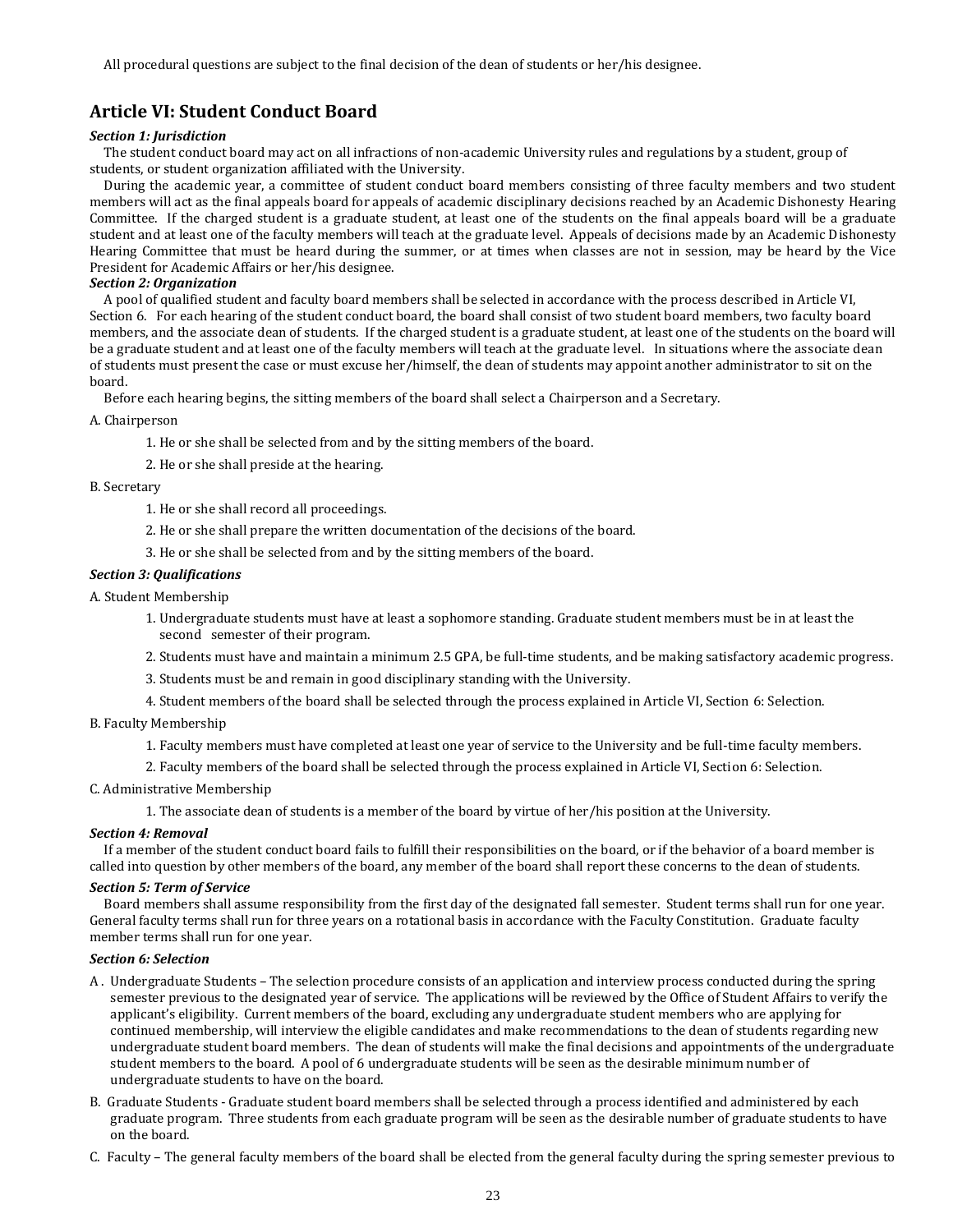the designated year of service. A pool of 6 faculty members will be seen as a desirable number of faculty members to have on the board. In addition to these 6 general faculty members, one faculty member who teaches in each graduate program will be selected by the faculty of that program to be a member of the Student Conduct Board.

D. Administration – The administrative member of the board shall be the associate dean of students. In situations where the associate dean of students must present the case or must excuse her/himself, the dean of students may appoint another administrator to sit on the board.

### *Section 7: Hearings*

Hearings are to be held as necessary in order to address cases assigned to the board. For each hearing of the student conduct board, the board shall be composed of the members stated in Article VI, Section 2.

#### *Section 8: Procedures for Student Conduct Board Hearings*

The purpose of a student conduct board hearing is to provide an evaluation of a charged student's responsibility for violating the University of Mount Union Student Code of Conduct. The hearing will be conducted in accordance with the procedures set forth by the student disciplinary process, but shall not be bound by the technical rules of evidence or other formal rules of process and procedure, such as are applied in criminal or civil proceedings.

The following procedural protections are provided to charged students in student conduct board hearings:

- a. receiving written notice of the specific charges prior to the hearing;
- b. knowing the content of written material being considered in the case;
- c. the opportunity to be present at the hearing, to respond to the allegations, and to provide relevant information;
- d. the ability to bring pertinent and necessary witnesses to speak on her/his behalf (witnesses may only be present in the hearing when they are providing information, not throughout the entire process);
- e. the chance to question witnesses in the manner described in the student disciplinary process;
- f. the opportunity to be accompanied by an advisor who must be a University of Mount Union student, faculty, or staff member and may not be an attorney. Advisors may not speak or directly participate in the hearing, unless otherwise approved by the members of the student conduct board;
- g. the right to speak or not speak on her/his own behalf. Invoking the right to not speak will not be considered an admission of responsibility.

Any member of the student conduct board who is considered to have a conflict of interest in the particular case being heard should discuss with the members of the sitting board the desirability of being excused from that hearing. The sitting board may decide the appropriateness of that member voting in the decision.

The charged student and the complainant(s) shall have the right to ask for the removal of any board member by showing written or verbal evidence of a conflict of interest on the part of the member. The remainder of the sitting board will determine if there is a potential conflict of interest. If a potential conflict of interest is shown, the board member will excuse her/himself.

In hearings involving more than one charged student, the Dean of Students, or her/his designee, in her/his sole discretion may permit the hearings concerning each student to be conducted either separately or jointly.

In order to protect the privacy of the students involved, hearings of the student conduct board shall be closed to all parties other than the following: the charged student(s); the complainant(s); the sitting members of the student conduct board; a University of Mount Union student, faculty or staff member who is acting as an advisor for the charged student and/or the complainant; and witnesses (who are only present during the time that they are providing information.) In the event that a student organization is involved in a hearing before the student conduct board, one member will represent the organization, while other members who want to present information will be considered to be witnesses and will only be present when they provide information.

If the charged student fails to attend the hearing after notification has been given, the hearing may be held in her/his absence.

A single recording shall be made of each hearing. The deliberations of the student conduct board will not be recorded. The recording shall be the property of the University. Recordings of all student conduct board proceedings will be kept on file in the associate dean of students' office. Recordings will be erased 60 days after the hearing unless an appeal is still pending. In this case, recordings will be erased thirty days after the final appeal decision.

A written description of the charges shall be made available to the sitting members of the student conduct board. This description shall include the name of the charged person, persons, or groups involved, the time and place of the alleged offense, and the nature of the alleged offense. In addition, other written materials may be considered at the discretion of the sitting members of the board. These written materials shall be held in confidence and will be collected at the conclusion of the hearing.

A copy of all written materials to be considered in the hearing shall be provided to the charged student and the complainant(s) for their use during the hearing. These written materials will be collected at the conclusion of the hearing. If requested by the charged student or the complainant(s), arrangements will be made for them to review the written materials prior to the hearing.

A University staff member will be a complainant and present information pertinent to the charges being considered by the board. The University staff member acting as a complainant may be present at the hearings, make a statement concerning the alleged violation, be informed of the content of written material about the case, call witnesses to support the charges at hand, and directly question witnesses. While the University brings all charges within the student disciplinary process, there are occasions when a member of the campus community believes s/he has been a victim of the alleged violation and may also be considered to be a complainant. In this case, this person may be directly involved in the case brought before the student conduct board and, therefore, will be made aware of the specific charges prior to the hearing; be informed of the content of written material about the case; and have the opportunity to be present at the hearing, provide relevant information concerning the alleged violation, bring pertinent and necessary witnesses to support the charges at hand (witnesses may only be present in the hearing when they are providing information, not throughout the entire process), question witnesses in the manner described in the student disciplinary process, and be accompanied by an advisor who must be a University of Mount Union student, faculty, or staff member and may not be an attorney. Advisors may not speak or directly participate in the hearing, unless otherwise approved by the members of the student conduct board.

The complainant(s) and the charged student may arrange for witnesses to present pertinent information to the board. Witnesses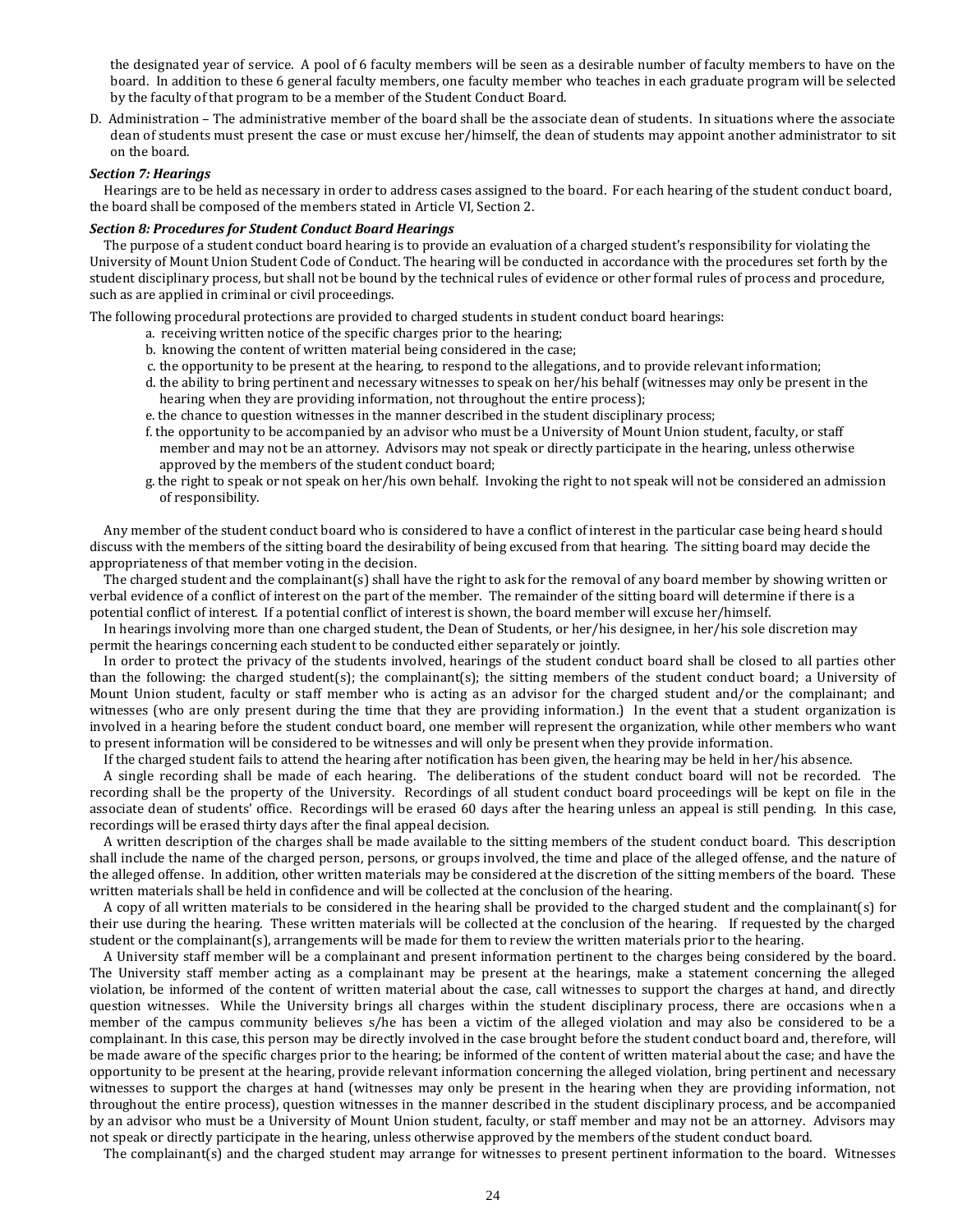will provide information to and answer questions from the student conduct board. Questions may be suggested by the charged student and/or the complainant(s) to be answered by each other or by other witnesses. These questions shall be directed to the board chairperson, rather than to the witness directly. This method is used to preserve the educational tone of the hearing and to avoid creation of an adversarial environment.

The student conduct board may accommodate concerns for the personal safety, well-being, and/or fears of confrontation of the complainant, charged student, and/or other witnesses during the hearing by providing separate facilities, by using a visual screen, and/or by permitting participation by telephone, videophone, video conferencing, videotape, audiotape, written statement, or other means, where and as determined in the sole judgment of the dean of students or her/his designee to be appropriate.

After completion of the presentation of information, the board will deliberate privately and reach a decision. A finding of responsibility shall only be reached when a majority of sitting members finds that the preponderance of the information that has been presented supports the allegation that the charged student has violated the University of Mount Union Student Code of Conduct. If the charged student is found responsible for the violation, then the student conduct board will make a decision regarding appropriate sanctions to be assigned.

The secretary and chairperson will ensure that written notification of the findings of the board are given to the dean of students or her/his designee as soon as possible following the completion of the hearing. The dean of students, or his or her designee, will notify the charged student of the outcome of the hearing.

All procedural questions are subject to the final decision of the dean of students or her/his designee.

# **Article VII: Appeals**

#### *Section 1: Grounds for Appeal*

The decision made by a hearing body may be appealed by the charged student(s) or the complainant(s) for the following reasons. In order for an appeal to be granted and/or for the outcome to be amended, one or more of the following grounds for appeal must be met:

- 1. specified procedural errors or misrepresentation of University regulations are so substantial that the outcome of the hearing may have been affected; or
- 2. new and significant information has become available which was not reasonably discoverable/available before the original decision was rendered and which could have reasonably altered the results of the hearing; or
- 3. the determination of responsibility and/or the sanctions are arbitrary or unjustified by the information presented at the hearing.

When the grounds for appeal have been met, the appeals body has the option to make decisions that extend the full range of the student discipline process, from finding the charged student responsible or not responsible for the violation to assigning any sanction it deems appropriate to the violation, including maintaining, decreasing, or increasing the sanction.

#### *Section 2: Method for Requesting an Appeal*

All appeals must be signed and filed in writing within five business days after the decision of the hearing body is made. Electronic submissions are not acceptable except in extreme circumstances as determined by the dean of students or his/her designee. The appeal should clearly state the grounds of the appeal and should be submitted to the office of the dean of students.

#### *Section 3: Appeals Related to Non-academic Violations*

During the academic year, the university appeals board will hear appeals of cases that were adjudicated in either an administrative or student conduct board hearing. Appeals that must be heard during the summer, or at times when classes are not in session, may be heard by the Dean of Students or her/his designee, in place of the board. The decision of either appeals body is final.

If a decision is appealed by the charged student or the complainant(s), all parties will have the opportunity to actively participate in the appeal hearing as described in Article VII, Section 5. This hearing will serve as the sole appeal for all parties.

The university appeals board is composed of a student and a faculty member from the pool of student conduct board members who did not hear the case originally and the dean of students. If the charged student is a graduate student, at least one of the two student conduct board members who sit on the appeals board for the case will be a graduate student or a graduate faculty member. In the event that the dean of students must excuse her/himself or is unavailable, the dean of students may designate a staff member to fill her/his place on the board. Meetings of the university appeals board will be called as necessary by the dean of students.

#### *Section 4: Appeals Related to Academic Violations*

During the academic year, a committee of student conduct board members consisting of three faculty members and two student members will act as the appeals body for appeals of decisions reached by an academic dishonesty hearing committee. If the charged student is a graduate student, at least one of the students on the final appeals board will be a graduate student and at least one of the faculty members will teach at the graduate level. Appeals of decisions made by an academic dishonesty hearing committee that must be heard during the summer, or at times when classes are not in session, may be heard by the Vice President for Academic Affairs or her/his designee, in place of the committee. The decision of either appeals body is final.

#### *Section 5: Procedures for Appeals*

The purpose of an appeals hearing is to assess the appropriateness of the outcome(s) of a prior hearing that are brought into question by an appeal. The hearing will be conducted in accordance with the procedures set forth by the student disciplinary process, but shall not be bound by the technical rules of evidence or other formal rules of process or procedure, such as are applied in criminal or civil proceedings.

The following procedural protections are provided to charged students in appeals hearings:

- a. the opportunity to be present at the hearing and to provide information relevant to the grounds of the appeal;
- b. the ability to bring witnesses to speak on new and significant information which was not reasonably discoverable/available before the original decision was rendered (witnesses may only be present in the hearing when they are providing information, not throughout the entire process);
- c. the chance to question witnesses in the manner described in Article VI, Section 8 of the student disciplinary process;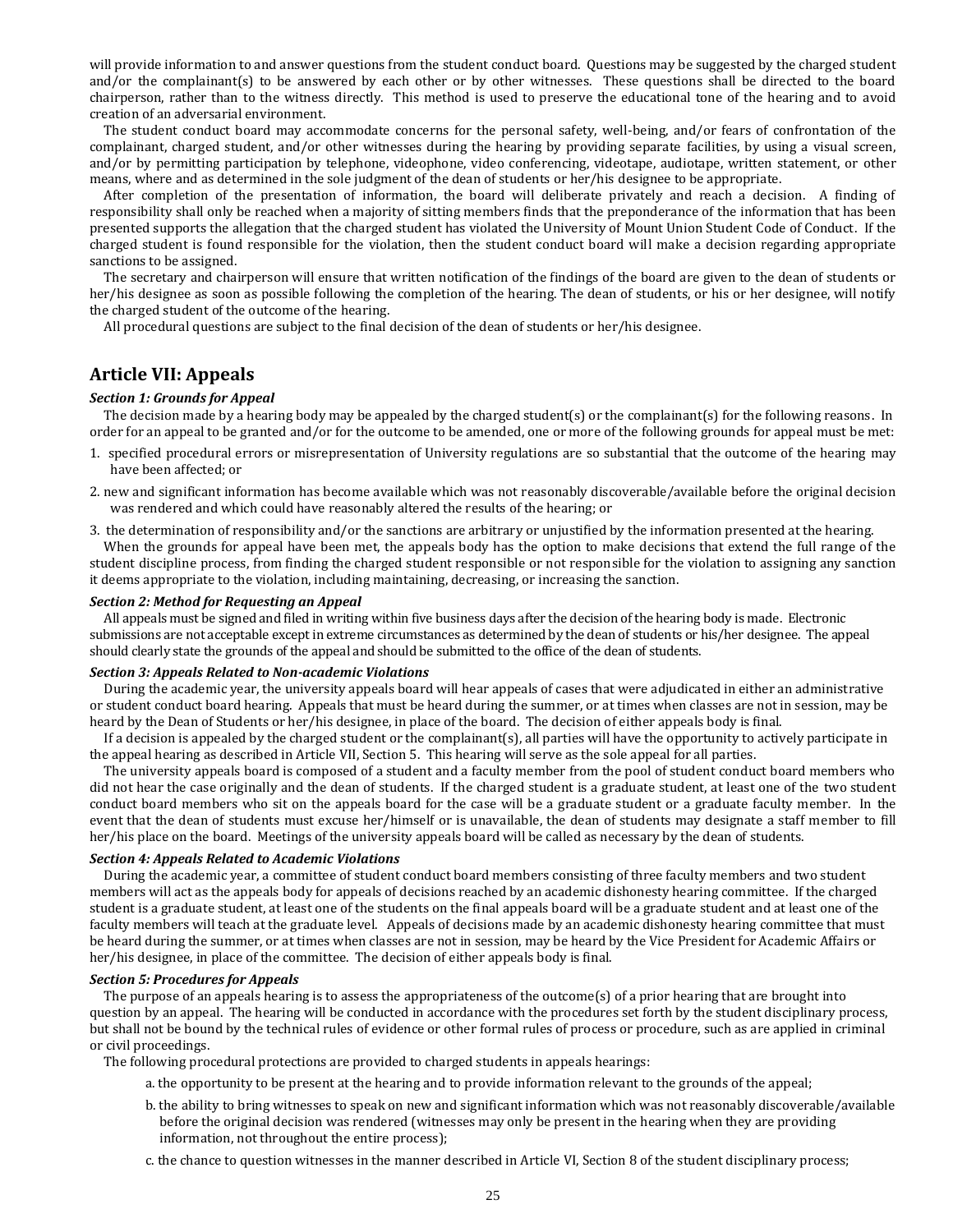d. the opportunity to be accompanied by an advisor who must be a University of Mount Union student, faculty, or staff member and may not be an attorney. Advisors may not speak or directly participate in the hearing, unless otherwise approved by the appeals body.

In order to protect the privacy of the students involved, appeals hearings shall be closed to all parties other than the following: the charged student; the original hearing officer or representative of the original hearing body who presents the case; the complainant(s) ; the members of the appeals body; a University of Mount Union student, faculty or staff member who is acting as an advisor for the charged student and/or the complainant(s); and witnesses (who are only present during the time that they are providing information.) In the event that a student organization is involved in an appeals hearing, one member will represent the organization, while other members who want to present information will be considered to be witnesses and will only be present when they are providing Information.

A single recording will be made of each appeals hearing. The deliberations of the appeals body will not be recorded. The recording shall be the property of the University. Recordings of all appeals hearings will be kept on file in the associate dean of students' office. Recordings will be erased thirty days after the appeals hearing.

Copies of all written materials used in the original hearing shall be made available to all members of the appeals body. These materials shall include the charge letter, documentation reports, witness statements, disposition letter, and any other documents pertinent to the case. In addition, if the original hearing was recorded, the appeals body may choose to listen to the recording. Further, the appeals body will receive copies of the request for appeal and any additional documentation that will be presented at the appeals hearing. All documents shall be held in confidence and will be collected at the conclusion of the hearing.

A copy of all written materials to be considered in the appeal hearing shall be provided to the charged student and to the complainant(s) (if any) for their use during the hearing. These written materials will be collected at the end of the hearing. If requested by the charged student or the complainant(s), arrangements will be made for them to review the written materials prior to the appeal hearing.

The original administrative hearing officer or a representative of the original hearing body will present information to the appeal body. This individual may be present at the hearing, make a statement concerning the issues raised by the appeal, be informed of the content of written material about the case, call witnesses if necessary to support the outcome of the original hearing, and directly question witnesses. While the University brings all charges within the student disciplinary process, there are occasions when a member of the campus community believes s/he has been a victim of the alleged violation and may also be considered to be a complainant. In this case, this person may be directly involved in the case brought before an appeals body and, therefore, may be present at the hearing, provide information relevant to the grounds of the appeal, call witnesses to speak on new and significant information which was not reasonably discoverable/available before the original decision was rendered, question witnesses in the manner described in Article VI, Section 8 of the student discipline process, and be accompanied by an advisor who must be a University of Mount Union student, faculty, or staff member and may not be an attorney. Advisors may not speak or directly participate in the hearing, unless otherwise approved by the members of the appeals body.

After completion of the presentation of information, the appeals body will deliberate privately and reach a decision. The appeals body will first consider if any of the specified grounds for appeal have been met. If the grounds for appeal have been met and these grounds relate to the determination of responsibility, a sustained decision shall only be reached when the appeals body finds that the preponderance of the information that has been presented supports the allegation that the charged student has violated the University of Mount Union Student Code of Conduct. If the grounds for appeal have been met and these grounds relate to the sanctions assigned by the original hearing body, then the appeals body will make a decision regarding the appropriateness of the assigned sanctions.

The decision of the appeals body is final and will be presented to the charged student as soon as possible after the hearing by the dean of students or her/his designee.

All procedural questions are subject to the final decision of the dean of students or her/his designee.

# **Academic Dishonesty Hearing Process**

### **Article I: Academic Honesty**

The University views the moral and ethical education of its students as being equal in importance to their intellectual development. The codes of conduct and ethical habits individuals practice as students are likely to guide them for their entire lives. As a consequence, a significant part of the University's mission is to support in its students a belief in the importance of personal honesty and integrity and a strong commitment to high standards in those areas. In all of their academic pursuits, Mount Union students are expected to be responsible members of the academic community.

Unless clearly documented with citations indicating otherwise, all academic work is expected to be the student's own. Plagiarism and/or any other form of cheating or dishonesty will subject the student involved to sanctions ranging from failure of an assignment to possible suspension or dismissal from the University. When the latter sanctions are recommended the Associate Academic Dean for Curriculum and Student Issues may convene a hearing committee to determine responsibility and appropriate sanctions. Specific procedures for hearings of this nature are outlined below.

### **Article II: Hearing Committee Membership**

The academic dishonesty hearing committee shall consist of two faculty members from the Academic Policies Committee, one student to be appointed by Vice President for Academic Affairs or her/his designee, and the Associate Academic Dean for Curriculum and Student Issues, who serves as convener without vote.

Any member of the academic dishonesty hearing committee who is considered to have a conflict of interest in the particular case being heard should discuss with the Associate Academic Dean the desirability of being excused from that hearing. The Associate Academic Dean will decide the appropriateness of that member's involvement and select a replacement for the hearing if needed.

The charged student shall have the right to ask for the removal of any committee member by providing a written or verbal statement regarding the alleged conflict of interest on the part of the committee member. The Associate Academic Dean will determine if there is a potential conflict of interest. If a potential conflict of interest is shown, the Associate Academic Dean will select a replacement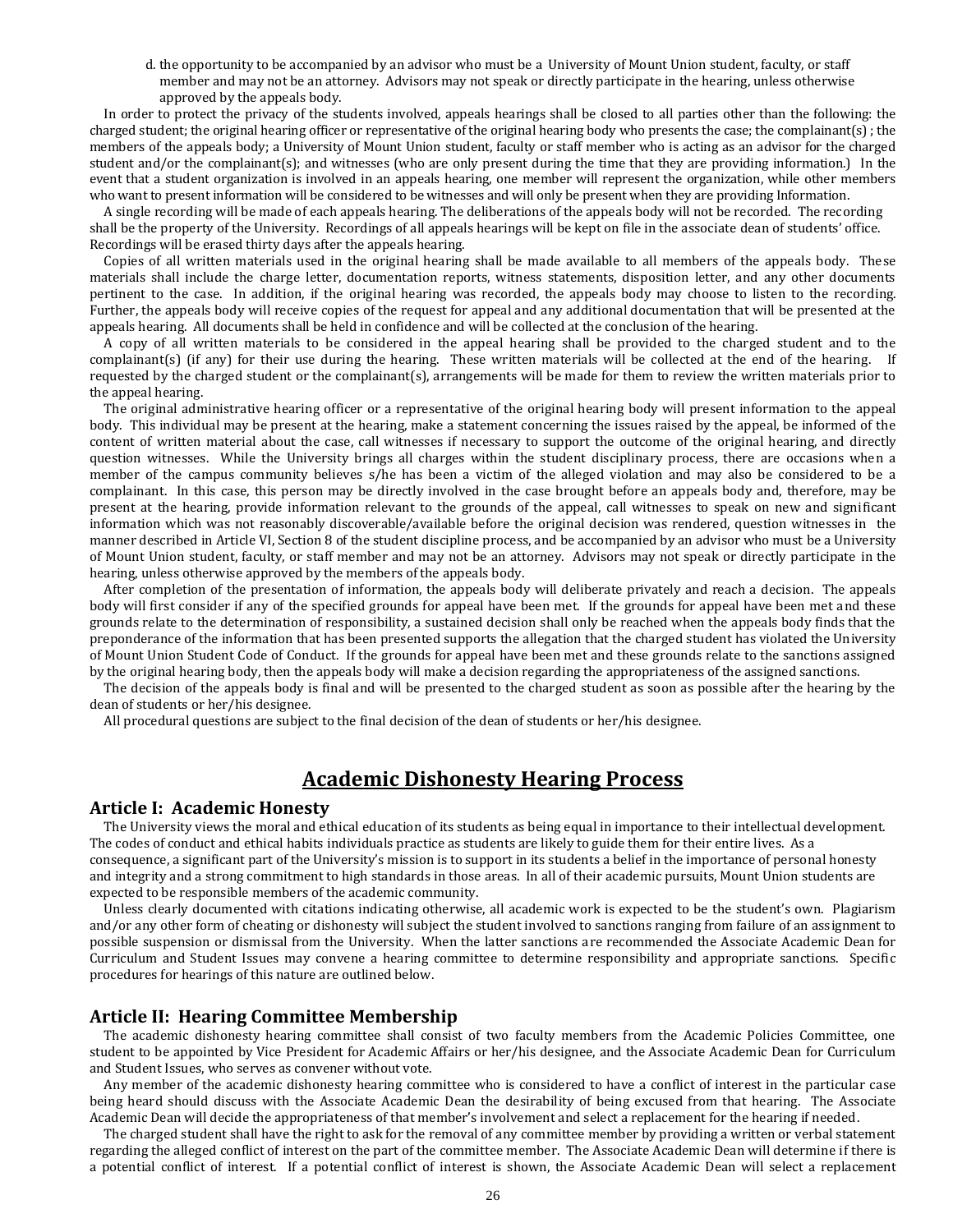# **Article III: Purpose**

The purpose of an academic dishonesty hearing is to provide an evaluation of a charged student's responsibility for violating the University of Mount Union's academic honesty policy.

# **Article IV: Procedural Protections**

Academic dishonesty hearings will be conducted in accordance with the procedures set forth by this document, but shall not be bound by the technical rules of evidence or other formal rules of process or procedure, such as are applied in criminal or civil proceedings.

The following procedural protections are provided to charged students in academic dishonesty hearings:

- a. receiving written notice of the specific charges prior to the hearing;
- b. knowing the content of written material being considered in the case;
- c. the opportunity to be present at the hearing, to respond to the allegations, and to provide relevant information. If the charged student fails to attend the hearing after notification has been given, the hearing may be held in her/his absence;
- d. the ability to bring pertinent and necessary witnesses to speak on her/his behalf (witnesses may only be present in the hearing when they are providing information, not throughout the entire process);
- e. the chance to question all witnesses present at the hearing;
- f. the opportunity to be accompanied by an advisor who must be a Mount Union student, faculty, or staff member and may not be an attorney. Advisors may not speak or directly participate in the hearing, unless otherwise approved by the members of the academic dishonesty hearing committee;
- g. the right to speak or not speak on her/his own behalf. Invoking the right to not speak will not be considered an admission of responsibility.

# **Article V: Academic Dishonesty Hearing Procedures**

Academic dishonesty hearings shall be closed to all parties other than the following: the charged student; the faculty member reporting the dishonesty (also known as the complainant); the members of the hearing committee as described above; a University of Mount Union student, faculty or staff member who is acting as an advisor to the charged student; and witnesses (who are only present during the time that they are providing information.)

A single recording shall be made of each hearing. The deliberations of the academic dishonesty hearing committee will not be recorded. The recording shall be the property of the University. Recordings of all academic dishonesty hearing committee proceedings will be kept on file in the associate academic dean's office. Recordings will be erased 60 days after the hearing unless an appeal is still pending. In this case, recordings will be erased thirty days after the final appeal decision.

A written description of the charges shall be made available to the academic dishonesty hearing committee. This description shall include the name of the charged student, the time and place of the alleged offense, and the nature of the alleged offense. In addition, other written materials may be considered at the discretion of the hearing committee. These written materials shall be held in confidence and will be collected at the conclusion of the hearing.

A copy of all written materials to be considered in the hearing shall be provided to the charged student for her/his use during the hearing. These written materials will be collected at the end of the hearing. If requested by the charged student, arrangements will be made for her/him to review the written materials prior to the hearing.

The complainant(s), the charged student and the Associate Academic Dean may arrange for witnesses to present pertinent information to the committee. Witnesses will provide information to and answer questions from the academic dishonesty hearing committee.

After completion of the presentation of information, the committee will deliberate privately and reach a decision. A finding of responsibility shall only be reached when a majority of the voting members of the committee finds that the preponderance of the information that has been presented supports the allegation that the charged student has violated the University of Mount Union Academic Honesty Policy. If the charged student is found responsible for the violation, then the academic dishonesty hearing committee will make a decision regarding appropriate sanctions to be assigned.

The Associate Academic Dean will ensure that written notification of the findings of the committee are given to the Vice President for Academic Affairs as soon as possible following the completion of the hearing. The Associate Academic Dean will notify the charged student of the outcome of the hearing.

All procedural questions are subject to the final decision of the Vice President for Academic Affairs or her/his designee.

### **Article VI: Appeals**

Appeals shall be considered under the circumstances and procedures described in Article VII of the Student Disciplinary Process, which may be found in the Student Handbook.

# **Student Code of Conduct**

The following conduct is unacceptable to University of Mount Union and will be addressed through the student disciplinary process. This listing is illustrative of the kinds of behaviors prohibited by the University, but is not an exhaustive definition of misconduct. Although the University will make every reasonable effort to make the rules and regulations available, students are responsible for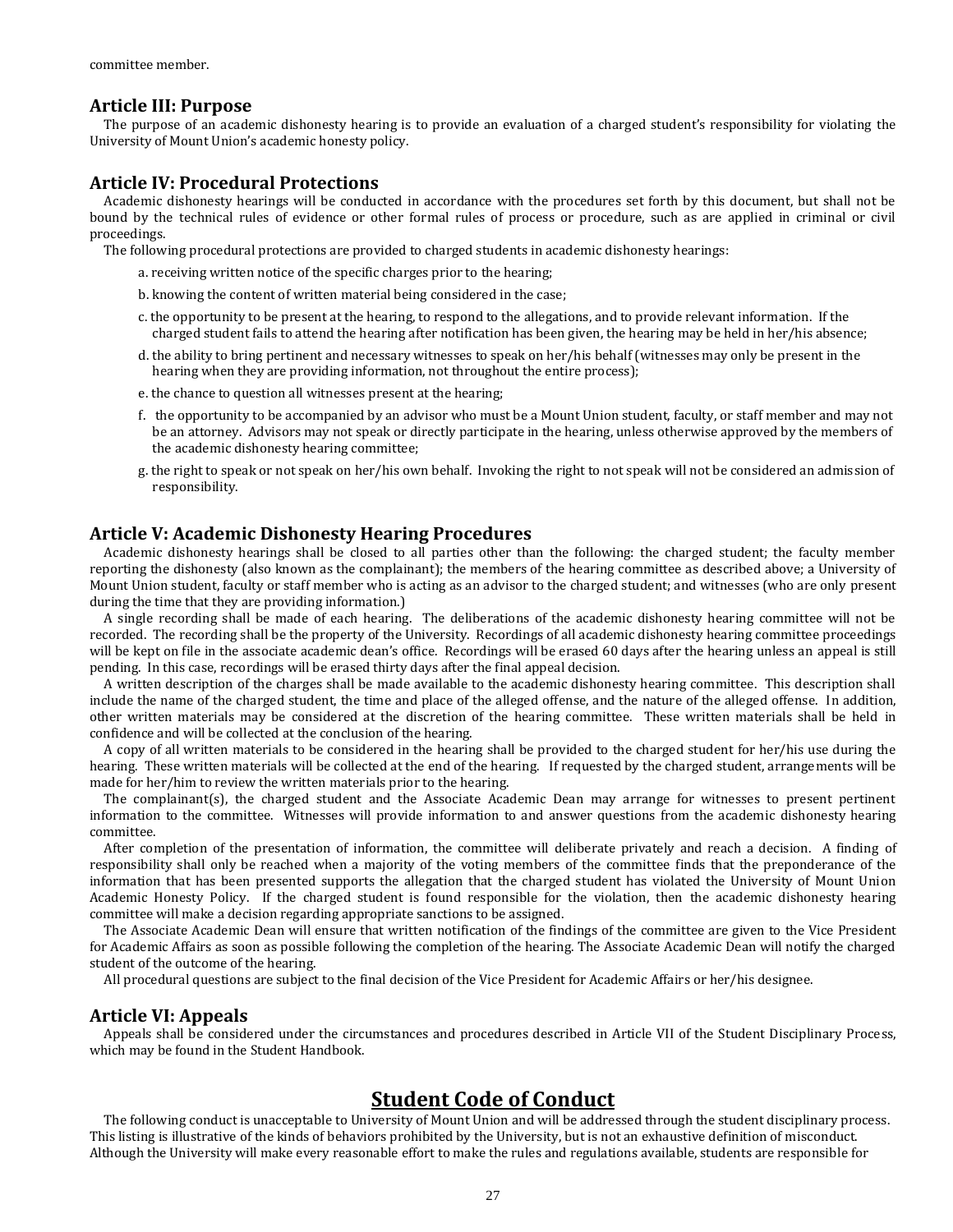becoming familiar with them. Being under the influence of alcohol or other drugs does not diminish a student's responsibility or excuse a violation of the Code of Conduct. Prohibited behaviors include:

- 1. Academic Misconduct Violations of the Academic Honesty Policy. The policy can be found in its entirety in the Program handbook.
- 2. Dishonesty Furnishing false ID; furnishing a false written or oral statement; falsification, alteration or misuse of University, or other official, documents or records; knowingly passing a worthless check or money order in payment of a financial obligation to the University or to a member of the University community; falsely representing the work of another as one's own.
- 3. Misuse of Identification Transferring, lending, borrowing or altering University identification or other official forms of identification (i.e. driver's license); production or possession of a fake or altered ID.
- 4. Misuse of Technology Misuse or abuse of any computer, computer system, service, hardware, software, program, data, network, cable television network or communication network, particularly as defined by the Technology Resources Acceptable Use Policy.
- 5. Disorderly Conduct Abusive, obscene, violent, destructive or excessively noisy behavior, including behaviors that result from being under the influence of alcohol or other drugs.
- 6. Community Disruption Behaviors that disrupt the regular operation of the University or interfere with the ability of members of the University community to complete their ordinary activities.
- 7. Mental or Bodily Harm\* Acts covered by this policy include, but are not limited to:
	- a) intentionally inflicting mental or bodily harm upon any person;
	- b) taking any action for the purpose of inflicting mental or bodily harm upon any person;
	- c) taking any reckless, but not accidental, action from which mental or bodily harm to any person could result;
	- d) sexual assault;
	- e) harassing, intimidating or threatening behavior toward any person including, but not limited to, behavior in violation of the University of Mount Union Statement on Harassment found in the Student Handbook;
	- f) any act which demeans, degrades or disgraces any person, e.g. hazing;
	- g) use of alcohol or other drugs in a manner that contributes to, or places the individual at risk for, mental or bodily harm.
	- \* "Any person" as used in this section may include one's self.
- 8. Theft/Unauthorized Use of Property Theft or unauthorized use of property, money or services from the University or any other person or business. This includes the unauthorized use, duplication or possession\*\* of any key issued for any University building, facility or room.
- 9. Possession\*\* of Stolen Property Possessing property known to be stolen that may be identified as property of the University or any other person or business.
- 10. Vandalism/Destruction of Property Intentionally or recklessly, but not accidentally, damaging, destroying, defacing or tampering with University property or the property of any person or business
- 11. Trespassing Forcible or unauthorized entry into any room, building, structure or facility belonging to the University or any person or business; or unauthorized entry to or use of property belonging to the University or any person or business.
- 12. Misuse of Safety Equipment Unauthorized use or alteration of firefighting equipment, safety devices or other emergency safety equipment.
- 13. Making a False Report Causing, making or circulating a false report or warning of fire, explosion, crime, violation of the Student Code of Conduct, or other crisis or emergency.
- 14. Failure to Evacuate during a Fire Alarm Failure to leave a building quickly and in an orderly manner in the event of a fire alarm.
- 15. Possession of Dangerous Weapons or Materials Unauthorized possession\*\*, use or storage of weapons or dangerous materials of any type or description, including, but not limited to, firearms, compressed-air guns, pellet guns of any nature, paintball guns, BB guns, illegal knives, swords, brass knuckles and other fighting apparatus, explosive devices, fireworks, ammunition for any prohibited weapon, or any dangerous "ordnance" as defined by Ohio law. In addition, flammable liquids or gases, such as gasoline, kerosene, propane, lighter fluid, etc. may not be used or stored in any residential facility, or by students in any other campus building except as approved by appropriate University officials.
- 16. Violation of University Drug Policies The manufacture, distribution, sale, offer for sale, use, or possession\*\* of any illegal drug or narcotic. In addition, the possession\*\* or use of drug abuse instruments or paraphernalia is prohibited. (Additional details can be found in the complete Drug Policy in the Student Handbook.)
- 17. Violation of University Alcohol Policies (a) Possession\*\* or consumption of alcoholic beverages, except under circumstances authorized by the University of Mount Union Alcohol Policy; (b) failure to comply with state or University regulations regarding the use or sale of alcoholic beverages.
- 18. Failure to Comply or Identify Failure to comply with the directions of University or public officials, including residence life staff and security officers, acting in the performance of their duties or to identify one's self to these persons when requested to do so. This includes failure to complete assigned disciplinary sanctions.
- 19. Violation of Rules Regarding the Residence Halls Violation of any of the rules and regulations of the University residence halls. (A listing of Residence Hall Regulations can be found in the Student Handbook.)
- 20. Facilitating or Encouraging Violations of the Code of Conduct Helping, procuring or encouraging another person to violate the Student Code of Conduct.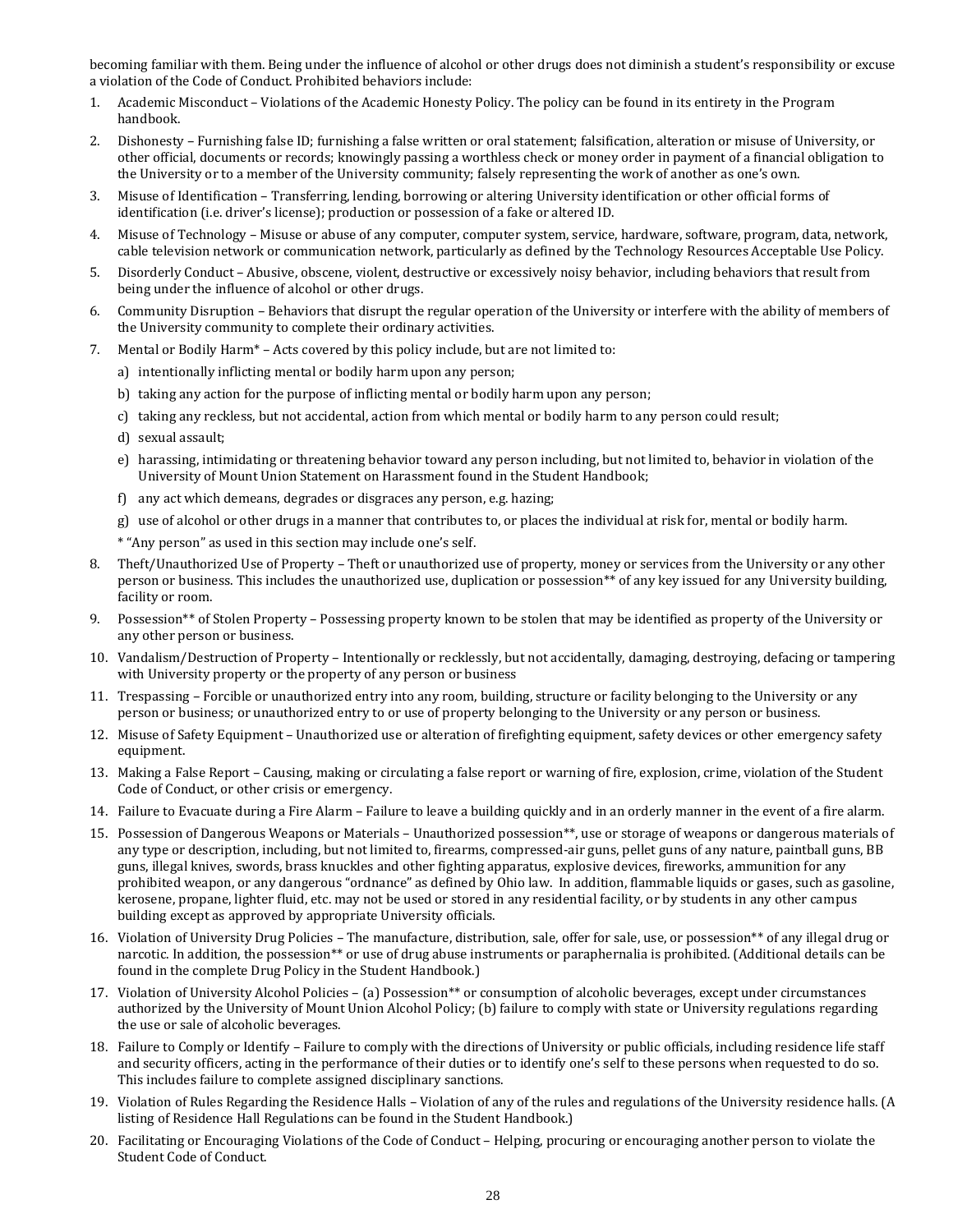- 21. Violation of Probation Violation of the Student Code of Conduct while on probation or violation of the terms of that probation.
- 22. Violation of any published rule or policy of Mount Union, or of local, state or federal law.

\*\* **PLEASE NOTE: The presence of articles may be interpreted as possession of those articles. Students encountered in locations where drugs, alcohol, dangerous weapons or materials, or other misconduct is evident will normally be considered in violation of the Code of Conduct, even if they do not have the prohibited items on their person at the time they are encountered.**

# **Disciplinary Sanctions**

- 1. The University of Mount Union supports the concept of educational discipline. Therefore, when a graduate student is not a danger to the University community, or when repetition of misconduct is unlikely, the University will make an effort to educate the student through disciplinary sanctions. However, should the student demonstrate an unwillingness to adhere to the behavioral expectations of the University, or to the graduate program, he or she will be treated in a similar manner as one who has failed academically, and may be separated from the University. Possible disciplinary sanctions include, but are not limited to:
	- a) Written Warning A written notice to the student that the student has violated the Student Code of Conduct, that such behavior is unacceptable, and that further violations may result in more serious disciplinary sanctions.
	- b) Disciplinary Probation A written reprimand for violation of the Student Code of Conduct. Disciplinary probation is for a designated period of time and includes the probability of more severe disciplinary sanctions if the student is found to be violating the Student Code of Conduct during the probationary period.
	- c) Loss of Privileges Denial of specific privileges for a designated period of time.
	- d) Fines Previously established fines may be imposed.
	- e) Restitution Compensation for loss, damage, or injury. This may take the form of appropriate service and/or monetary or material replacement.
	- f) Educational Sanctions Assignments made to assist in the educational outcome of the disciplinary process (e.g., meetings with the Director of Alcohol, Drug and Wellness Education, attendance at programs, writing a research paper, etc.) These assignments are designed to address the specific issues that arise in each disciplinary case.
	- g) Disciplinary Suspension Separation of the student from the University for a definite period of time, after which the student is eligible to apply for readmission. Conditions for readmission may be specified.
	- h) Disciplinary Expulsion Permanent separation of the student from the University.
- 2. More than one of the sanctions listed above may be imposed for any single violation.
- 3. Disciplinary sanctions do not appear on a student's academic transcript, but do become a part of the student's confidential educational record with the University. Disciplinary records are kept on file for six years following a student's graduation or withdrawal from the University.
- 4. The following sanctions may be imposed upon groups or organizations found to have violated the Student Code of Conduct:
	- a) Those sanctions listed above in section 1, a through f.
	- b) Deactivation Loss of all privileges, including University recognition, for a specified period of time. Conditions for reactivation may be specified.

# **Interim Suspension**

In certain circumstances, the vice president of student affairs and dean of students, or his/her designee, may impose a disciplinary or residence hall suspension prior to a disciplinary hearing. Interim suspension may be imposed: a) to ensure the safety and wellbeing of members of the University community or preservation of University property; b) to ensure the student's own physical or emotional safety and well-being; or c) if the student poses a definite threat of disruption of or interference with the normal operations of the University.

In addition to the above, an interim suspension will be imposed if the University becomes aware that a student attempts or threatens to attempt suicide. Under this circumstance, the interim suspension will remain in effect until the student has been assessed by a psychiatrist and receives a written release from the psychiatrist that the student is able to safely return to the campus environment. This release would include any recommendations from the psychiatrist regarding treatment while the student remains enrolled and/or remains on campus. If the student is released to return to the University, pursuant to the psychiatrist's recommendations, the student will be required to comply with his or her psychiatrist's recommendations in order to remain at the University.

During an interim suspension, the student shall be denied access to the campus to the extent deemed appropriate by the dean of students or his/her designee. This may include restriction from residence halls, University activities, campus buildings, classes, etc., or may constitute restriction from the campus entirely.

# **Alcohol and Other Drug Use/Abuse Policies and Programs**

Mount Union is concerned about the health and well-being of its students, faculty and staff and recognizes the health hazards involved with the use of alcohol and other drugs. The following policies are an attempt to influence students to make low-risk decisions regarding alcohol and other drugs. In accordance with the Drug Free Schools Act of 1989, state and local laws pertaining to alcohol and drug use are also detailed in this section, in addition to, the health risks of alcohol and other drug use and treatment opportunities available for students, faculty and staff members who are involved in the abuse of alcohol or other drugs.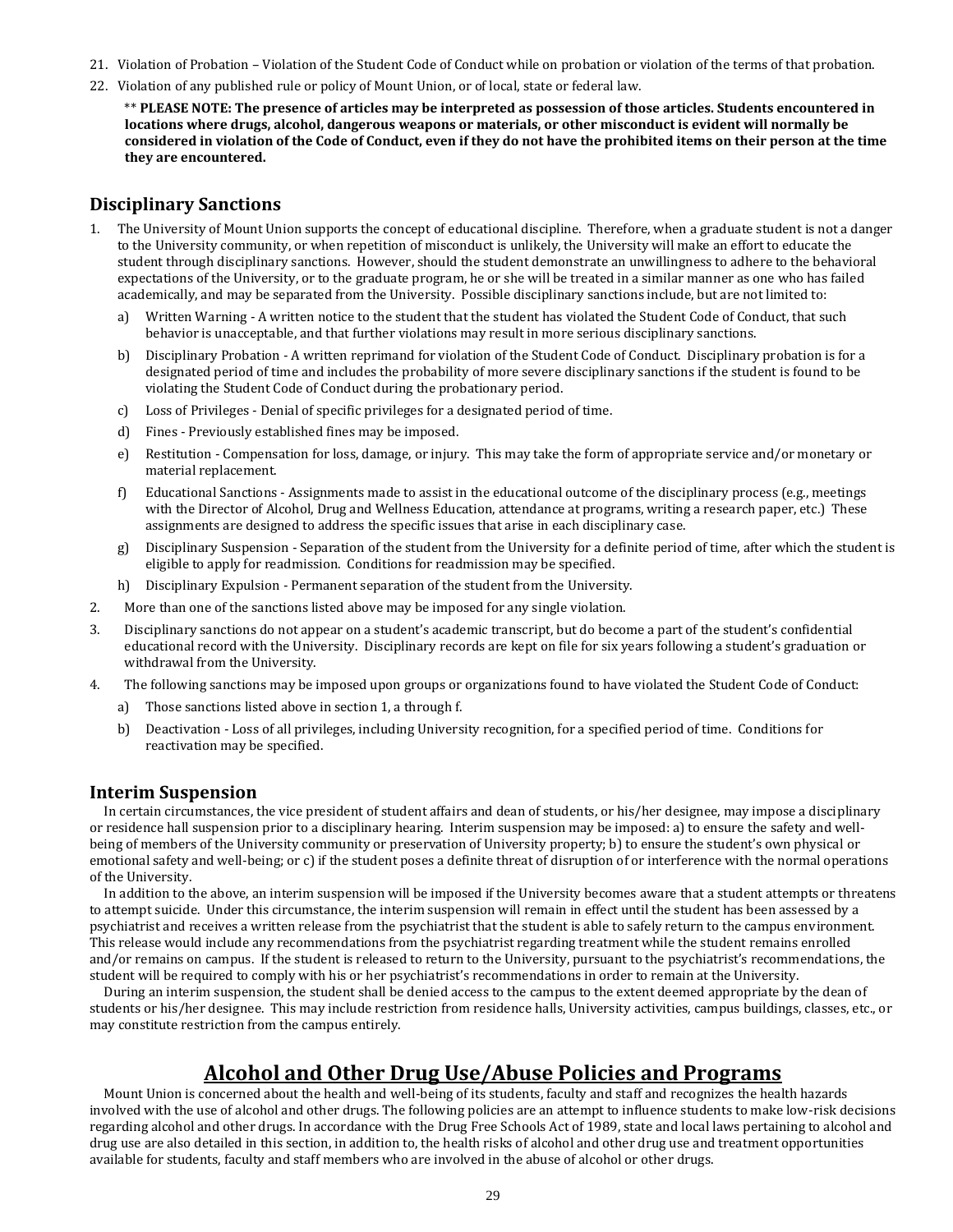# **Alcohol Policy**

Mount Union expects members of the campus community to act in a mature manner and to accept full responsibility for their behavior. Violation of any local, state or federal law regarding the use of alcoholic beverages is considered to be a violation of the University of Mount Union Alcohol Policy, regardless of where this violation occurs. Providing alcoholic beverages to persons under the age of 21 is an illegal act and will be addressed seriously by Mount Union. In addition, it is a violation of the Student Code of Conduct for students to allow alcoholic beverages to be consumed at their place of residence by persons under the age of 21.

While the University does not encourage the use of these beverages, alcoholic beverages, as allowed by University policy and state and local laws, are permitted in individual student rooms and university apartments, in fraternity and sorority houses (as allowed by national and/or local chapter guidelines) and at activities held off campus by students who are 21 years of age or older. The following are specific alcohol regulations.

- 1. Persons who are 21 years of age or older may possess\* and consume alcoholic beverages in the residence halls, university apartments and campus houses according to the following standards:
	- a) Students who are 21 or older may possess\* or consume alcoholic beverages in the privacy of their individual student rooms or university apartments. Room/apartment doors must be shut when consumption is occurring.
	- b) An individual who is of legal drinking age may not consume alcohol in the presence of any one under the age of 21, with the exception of her/his roommate(s)/apartment mate(s).
	- c) No one shall consume or possess\* open containers of any alcoholic beverage in any other area of the residence halls, university apartments and campus houses (e.g., lounges, hallways, restrooms, laundry rooms, etc.)
	- d) Kegs of beer, taps, beer balls and beer funnels are not permitted in or on University of Mount Union property. These items will be confiscated by University officials if discovered on campus.
	- e) Drinking games or contests involving alcoholic beverages may not be played on University of Mount Union property.
- 2. Persons who are under 21 years of age may not possess\* or consume any alcoholic beverage or possess\* alcoholic beverage containers, full or empty, anywhere on campus or at any University-related functions. Individuals who are under 21 years of age who are discovered in areas where there are alcoholic beverages present or who are discovered possessing\* or consuming alcohol will be subject to disciplinary action. The only exception to this policy is in the instance where a person who is of legal age is consuming in the presence of his or her underage roommate/apartment mate.
- 3. Alcoholic beverages are not permitted to be sold on the Mount Union campus.
- 4. Alcoholic beverages are not permitted to be possessed\*, served or consumed in any public place on the Mount Union campus.
- 5. Possession\* or consumption of alcoholic beverages at Mount Union athletic events or in the University athletic facilities is prohibited.
- 6. Individuals found in locations where violations of the Alcohol Policy are occurring will be asked to dispose of all alcoholic beverages immediately.
- 7. The manufacture, use or possession of falsified or altered identification will be considered a serious violation of the Student Code of Conduct, particularly when the identification is used to deceive officials as to the age or identity of the bearer.
- 8. Advertisements and promotional materials posted or distributed on campus may not make any direct or implied reference to or depict in any manner alcoholic beverages, alcoholic beverage company logos or symbols, the consumption of alcoholic beverages, drugs or drug paraphernalia or the use of illicit drugs. Exceptions to this policy may be made for advertisements for educational programs and events; however, these materials must be approved in advance by the associate dean of students or the director of alcohol, drug and wellness education.
- 9. No campus activity may be co-sponsored by a bar, liquor establishment or other alcoholic beverage manufacturer or distributor.
- 10. Although the consumption of alcoholic beverages within the aforementioned guidelines is permitted, inappropriate actions and behavior that may accompany drunkenness will not be tolerated or excused and will lead to disciplinary action.

### *\* PLEASE NOTE: The presence of alcohol may be interpreted as possession of the alcohol. Students encountered in locations where alcohol is present may be considered to be in violation of the Alcohol Policy, even if they do not have alcohol on their person at the time they are encountered.*

# **Drug Policy**

Since the manufacture, distribution, sale, offer for sale, use, or possession\* of illicit drugs or narcotics is an illegal act, which is also extremely hazardous to the well-being of the individual involved and not compatible with good campus citizenship, students involved in the aforementioned behaviors will be subject to disciplinary action up to and including suspension or expulsion from the University.

In addition, the possession\* or use of drug abuse instruments or paraphernalia is a violation of the Student Code of Conduct and will result in disciplinary action. Prohibited items include, but are not limited to, bongs, hookahs, water pipes, rolling papers, etc. Drug paraphernalia also may include items that are not in and of themselves against University of Mount Union policies, if said items are used for storing, preparing, consuming or in any other manner contribute to the use or possession of illicit drugs.

*\* PLEASE NOTE: The presence of drugs or paraphernalia may be interpreted as possession of those articles. Students encountered in locations where drugs or paraphernalia are evident will normally be considered in violation of the Code of Conduct, even if they do not have the prohibited items on their person at the time they are encountered.*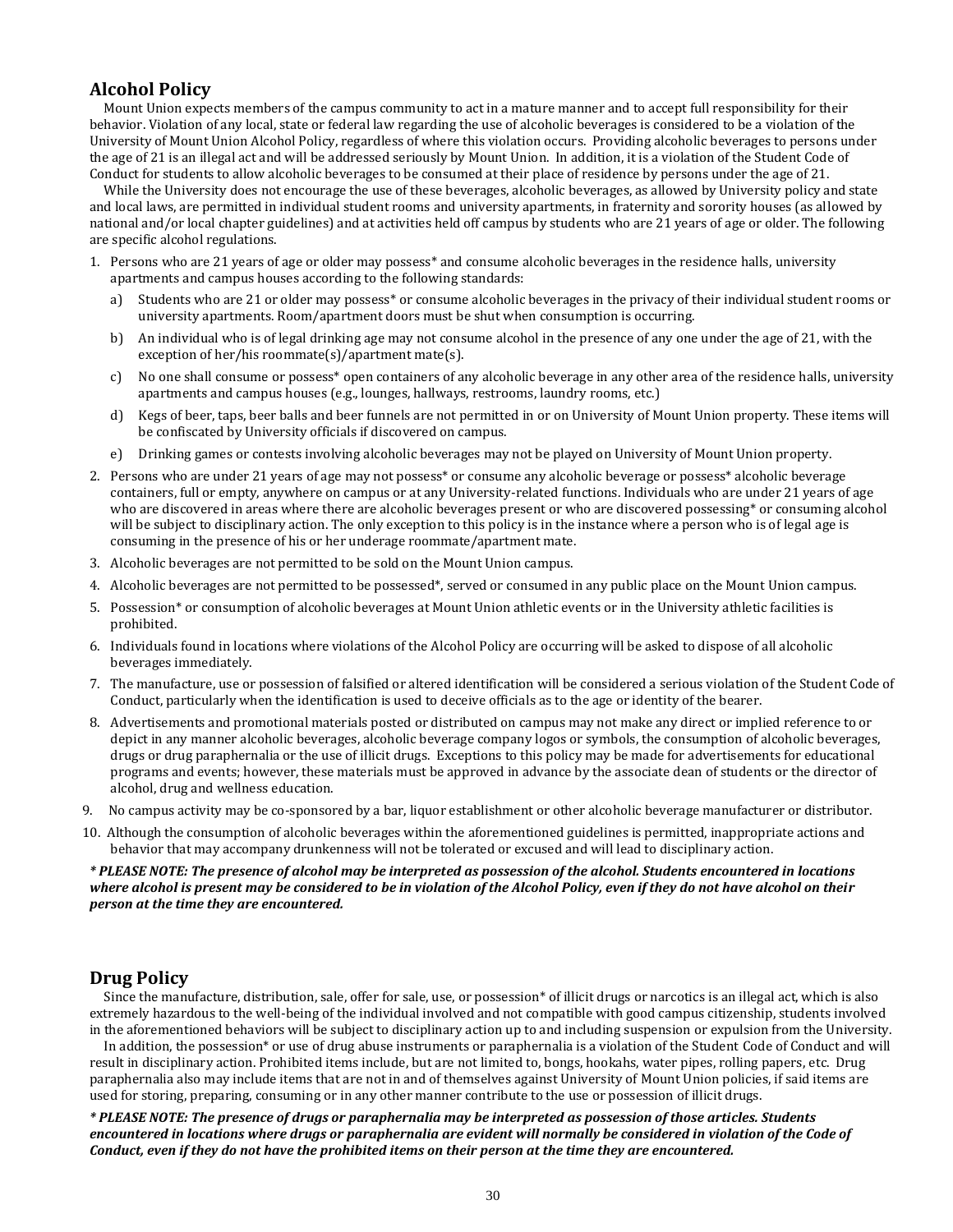# **Alcohol and Other Drug Procedures for Student Organizations**

Student organizations, including fraternities and sororities, must abide by the following guidelines:

- 1. All state, local, and University laws and policies concerning the use of alcohol and other drugs must be observed. In addition, Greek-letter organizations must abide by Interfraternity and Panhellenic Council rules and regulations, as well as, policies set forth by their national organizations.
- 2. In order for alcoholic beverages to be allowed at a student organization event, organizations must comply with the Social Event Risk Management Policies. Compliance with these policies must be coordinated with the Office of Student Involvement and Leadership and approval must be given by this office before the event can occur.
- 3. If an off-campus activity includes the sale of alcoholic beverages, organizations will be required to use a licensed third-party vendor to manage this sale.
- 4. Promotional materials (including, but not limited to, advertisements in any form, t-shirts, cups or any other item to be displayed, given away or sold before, during or after an event) shall not make any direct or implied reference to or depict in any manner alcoholic beverages, alcoholic beverage company logos or symbols, the consumption of alcoholic beverages, drugs or drug paraphernalia, or the use of illicit drugs.
- 5. No activity may be co-sponsored by a bar, liquor establishment, or other alcoholic beverage manufacturer or distributor. Advertisement for such establishments, manufacturers or distributers may not occur at any activity.
- 6. No student organization shall allow alcoholic beverages or drugs to be present at its membership recruitment activities or initiation activities.
- 7. The officers of the student organization sponsoring the activity are responsible for enforcing the above guidelines and for the behavior of the guests at their events.

# **Alcohol or Drug Policy Sanctions**

- 1. An individual involved in a violation of alcohol or drug related policies will be referred for disciplinary action, and may receive any of the sanctions outlined in the student disciplinary process.
- 2. If a recognized student organization violates the alcohol or drug policies, the group will be referred for disciplinary action. The following minimum sanctions will apply:
	- a) A two hundred dollar fine and a period of probation for a first offense. Possible conditions of this probation include, but are not limited to, restrictions on activities such as recruitment, sponsoring social activities, or participation in campus events.
	- b) Subsequent offenses may result in suspension of the group from campus.
	- c) Other penalties may be assessed depending upon the nature of the violation.

# **State and Federal Laws Pertaining to Alcohol and Other Drugs**

Ohio law prohibits the purchase, consumption or possession of alcoholic beverages by persons under 21 years of age, with a fine up to \$1,000 and/or six months imprisonment for the first offense. Possession or display of a fictitious operator's license is a first degree misdemeanor. The offense includes mere possession of a fictitious license or display of someone else's valid operator's license. The maximum penalty for this offense is six months imprisonment and/or a \$1,000 fine. If the fictitious operator's license is used to purchase alcohol or enter an establishment that serves alcohol the minimum fine is \$250 and the person displaying the factitious operator's license may have his/her valid operator's license suspended for three years.

A person who furnishes alcohol to an underage person is guilty of a first degree misdemeanor. The maximum penalty associated with this offense is six months imprisonment and/or a \$1,000 fine. Therefore, a social host risks being fined and imprisoned. It is illegal to possess an open alcoholic container in public. Conviction of this offense carries a maximum penalty of \$100 fine.

A first conviction for driving under the influence of alcohol or drugs has a penalty of up to \$1,000 fine, forfeiture of driving privileges for six months and up to six months imprisonment (mandatory three days in jail).

Criminal penalties in Ohio for the illicit use of controlled substances ("drugs") vary with the type of drug and quantity. For example, possession of marijuana is punishable with fines up to \$2,500 and imprisonment up to one year, while possession of Ecstasy (MDMA) is punishable with fines up to \$15,000 and imprisonment up to eight years.

Possession of drugs is illegal without valid authorization (i.e. a valid doctor's prescription). While penalties for possession are generally not as great as for manufacture and distribution of drugs, possession of a relatively large quantity may be considered distribution. Penalties for conviction of the sale or attempted distribution of marijuana are fines up to \$10,000 and up to five years imprisonment. Under both state and federal laws, penalties for possession, manufacture and distribution are much greater for second and subsequent convictions. Many of these laws dictate mandatory prison terms and require that the full minimum term be served.

Sale and possession of drug paraphernalia is illegal in Ohio. Drug paraphernalia can be classified as any equipment, product or material of any kind that is designed, intended or used for producing, processing, preparing, testing, analyzing, packaging, repackaging, storing, containing, concealing, injecting, ingesting, inhaling or otherwise introducing into the human body, a controlled substance in violation of Ohio drug law.

The exact legal wording can be found in the Ohio Revised Code, Sections 4301.63.2, 4301.63.3, 4301.63.4, 4301.69: http://codes.ohio.gov/orc/4301

A student who is convicted of any offense under any Federal or State law involving the possession or sale of a controlled substance for conduct that occurred during a period of enrollment for which the student was receiving any federal grant, loan, or work assistance shall not be eligible to receive and federal grant loan or work assistance from the date of that conviction for the period of time specified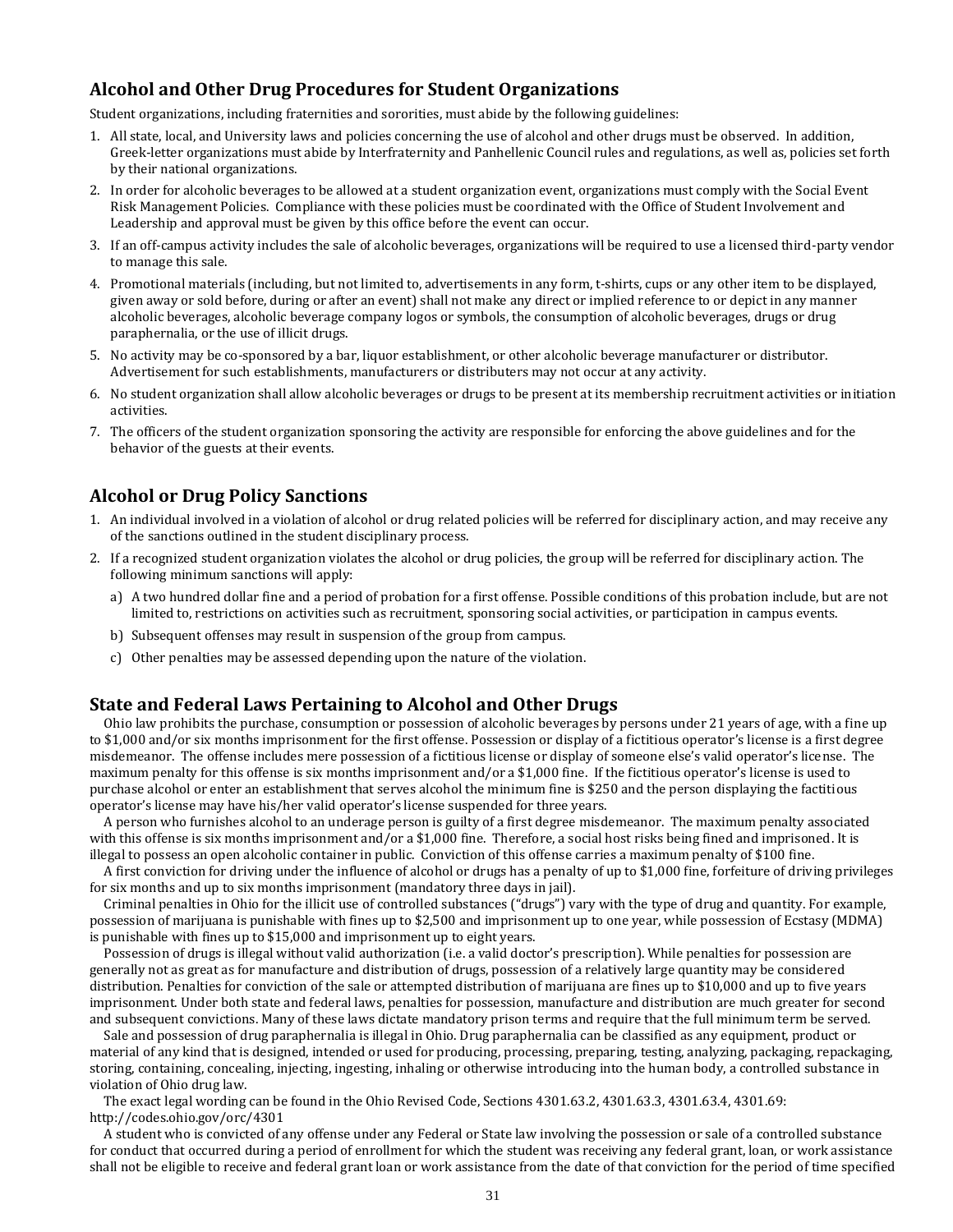in the following table:

If convicted of an offense involving the possession of a controlled substance the ineligibility period is:

First offense - 1 year

Second offense - 2 years

Third offense - Indefinite. If convicted of an offense involving the sale of a controlled substance the ineligibility period is:

First offense - 2 years

Second offense - Indefinite.

A student whose eligibility has been suspended may resume eligibility before the end of the ineligibility period if:

A. The student satisfactorily completes a drug rehabilitation program that complies with criteria set by federal regulations and includes two unannounced drug tests.

OR

B. The student successfully passes two unannounced drug tests conducted by a drug rehabilitation program that complies with criteria set by federal regulations.

OR

C. The conviction is reversed, set aside, or otherwise rendered nugatory.

# **Health Risks Associated with Alcohol and Other Drug Use/Abuse**

**Alcohol** Alcohol consumption causes a number of changes in behavior and physiology. Even low doses significantly impair judgment, coordination and abstract mental functioning. Statistics show that alcohol use is involved in a majority of violent behaviors on college campuses, including acquaintance rape, vandalism, fights and incidents of drinking and driving. Continued abuse may lead to dependency, which often causes permanent damage to vital organs and deterioration of a healthy lifestyle.

**Cannabis (Marijuana, Hashish)** The use of marijuana may impair or reduce short-term memory and comprehension, alter sense of time and reduce coordination and energy level. Users often have a lowered immune system and an increased risk of lung cancer.

**Hallucinogens** Lysergic acid (LSD), mescaline and psilocybin (mushrooms) cause hallucinations. The user may experience panic, confusion, suspicion, anxiety and loss of control. Delayed effects and flashbacks, can occur even when use has ceased. Phencyclidine (PCP) affects the section of the brain that controls the intellect and keeps instincts in check. Because the drug blocks pain receptors, violent PCP episodes may result in self-inflicted injuries.

**Cocaine/Crack** Cocaine users often have a stuffy, runny nose and may have a perforated nasal septum. The immediate effects of cocaine use include dilated pupils and elevated blood pressure, heart rate, respiratory rate and body temperature, followed by depression. Crack, or freebase rock cocaine, is extremely addictive and can cause delirium, hallucinations, blurred vision, severe chest pains, muscle spasms, convulsions and even death.

**Amphetamines** Speed, methamphetamine and some diet pills can cause a rapid or irregular heartbeat, tremors and loss of coordination, reduced appetite, irritability, panic and paranoia. Heavy users are prone to violence and psychotic behavior.

**Opiates** Codeine, heroin, morphine and other opioids cause the body to have diminished pain reactions, drowsiness, respiratory depression and arrest, nausea, confusion, constipation and possibly coma or death.

**MDMA (Ecstasy)** Short term use of MDMA can cause loss of inhibition, confusion, hallucinations, muscle tension, increased heart rate, increased blood pressure, increased body temperature, dehydration, involuntary teeth clenching, nausea, blurred vision, rapid eye movement, faintness, chills and sweating, impaired memory and learning. Long-term use of MDMA can lead to depression, sleep problems, liver and kidney damage, drug cravings, severe anxiety, paranoia, permanently impaired memory and ability to learn.

**Anabolic Steroids** Steroid users often experience hypertension, cholesterol changes, liver cysts and cancer, kidney cancer, hostility and aggression, acne, premature stoppage of growth and reproductive side effects for both sexes.

# **Alcohol and Other Drug Treatment Options**

#### *On Campus*

Mount Union offers a comprehensive alcohol and drug counseling and education program to all students. Self-referrals, supervisory and departmental referrals and consultations are welcome.

# **Office of Alcohol, Drug and Wellness Education**

Hoover-Price Campus Center, 1972 Clark Ave., (330) 829-6660

#### **Stark County**

The following locations offer programs for those with alcohol or drug related concerns. These agencies can provide counseling, treatment, rehabilitation, re-entry and referral for Mount Union faculty, staff and students.

#### **Alcoholics Anonymous Intergroup Office**

4125 Hills & Dales Rd. N.W., Canton, OH 44708, (330) 491-1989 <http://www.aaincantonohio.org/>

#### **Trillium Family Solutions**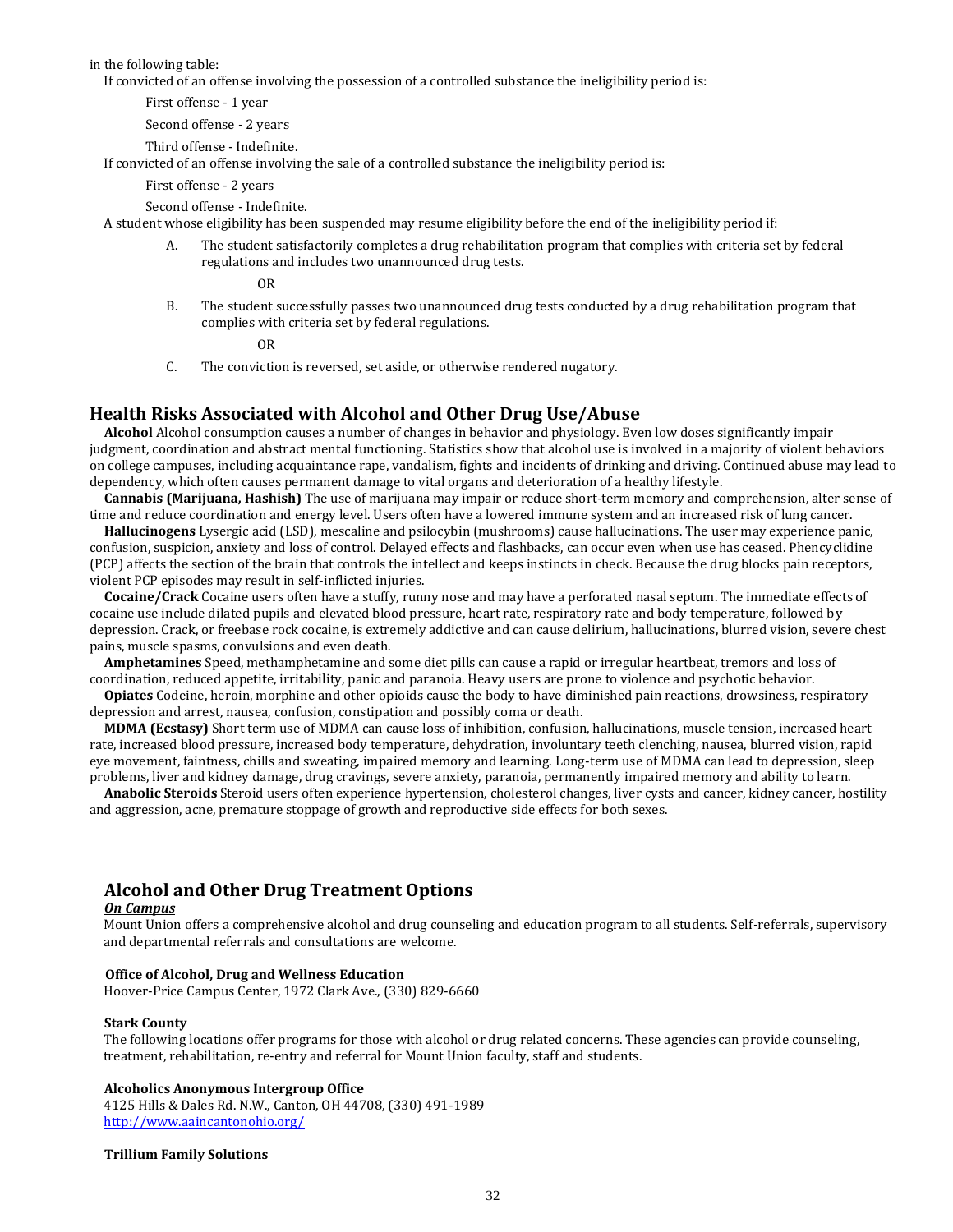Alliance Office: 1410 State St., Suite M, Alliance, OH 44601, (330) 823-6932 Canton Office: 624 Market Ave. North, Canton, OH, 44702, (330) 454-7066 <http://www.trilliumfs.org/>

#### **IMPACT Program**

Mercy Medical Center, 1320 Mercy Dr. N.W., Canton, OH 44708, (330)489-1233 <http://www.cantonmercy.org/impact.html>

#### **Quest Recovery and Prevention Services**

Main Office:1341 Market Ave. North, Canton, OH 44714-2675, (330) 453-8252 Alliance Office:1207 West State St., Suite M, Alliance, OH 44601, (330) 821-3846 Massillon Office (Driver Intervention Program): 100 Lincoln Way East, Suite 180, Massillon, OH 44646, (330) 833-0234 [http://www.questrs.org](http://www.questrs.org/)

#### **Crisis Intervention and Recovery Center of Stark County**

832 McKinley Ave. N.W., Canton, OH 44703, (330) 455-9407 (office), (330) 452-6000 (hotline) <http://www.circstark.org/>

#### **Narcotics Anonymous for Northeast Ohio**

Call for meeting times and locations, (888) 438-4673 http://www.naohio.org/

# **Tobacco Policy**

Members of the University community are expected to be discrete and courteous whenever smoking or using other tobacco products. All campus buildings, including residence halls, are tobacco-free. In addition, in compliance with the Smoke Free Workplace Act, smoking is prohibited in all areas which would be considered entrances or exit points to the buildings and/or other areas in which tobacco smoke could easily carry into the buildings. To accommodate the adherence to these restrictions, smoking is only permitted in designated smoking areas. A map of designated smoking areas is available from the Office of Human Resources, located in Beeghly Hall.

# **Fire Safety Regulations**

Students are expected to use good judgment at all times to prevent fires. Tampering with fire equipment or ringing the fire alarm, except in case of fire, violates state laws and University regulations and could result in suspension from the graduate program. Presence on any fire escape is prohibited, unless it is being used to exit the building in the case of a fire. Fire doors in all campus facilities must be closed at all times.

# **Weapons Policy**

Ohio law and Mount Union policy prohibit the possession, use or storage of weapons or dangerous materials of any type or description anywhere on Mount Union property. This includes, but is not limited to, firearms, compressed-air guns, pellet guns of any nature, paintball guns, BB guns, illegal knives, swords, brass knuckles and other fighting apparatus, explosive devices, fireworks, ammunition for any prohibited weapon, or any dangerous "ordnance" as defined by Ohio law. In addition, flammable liquids or gases, such as gasoline, kerosene, propane, lighter fluid, etc. may not be used or stored in any residential facility or by students in any other campus building except as approved by appropriate University officials. While state legislation (H.B. 12, effective April 8, 2004) authorizes county sheriffs to issue licenses to carry concealed handguns, these firearms are still prohibited on University property.

### **Campus Lakes**

The campus lakes are for campus beautification only. No one is permitted to be in or on the lake. Boating, swimming, ice skating and all other activities taking place in or on the campus lakes are strictly prohibited.

# **Student Health Care Privacy**

During the academic year, a student may be treated at the Student Health Center or, if appropriate, in the Department of Human Performance and Sport Management, while other students may receive counseling by the Office of Counseling Services or the Office of Alcohol, Drug and Wellness Education. On occasion, a student may be seen at a local hospital or by a private physician for tests, x-rays, or treatment. The hospital or physician generally sends a copy of those test results or medical records to the Student Health Center, which maintains them in the student's health record.

The confidentiality of a student's health care information is important to the University. Students should know what laws apply and how the University protects the privacy of student health information. The two main laws governing the confidentiality of student health information are the HIPAA Privacy Rule and the Family Educational Rights and Privacy Act ("FERPA").

# **HIPAA**

Hospitals and private physicians must comply with HIPAA's Privacy Rule, which controls the use and disclosure of a patient's protected health information. If a student goes to the hospital or a private physician's office, it will not be necessary, under HIPAA, for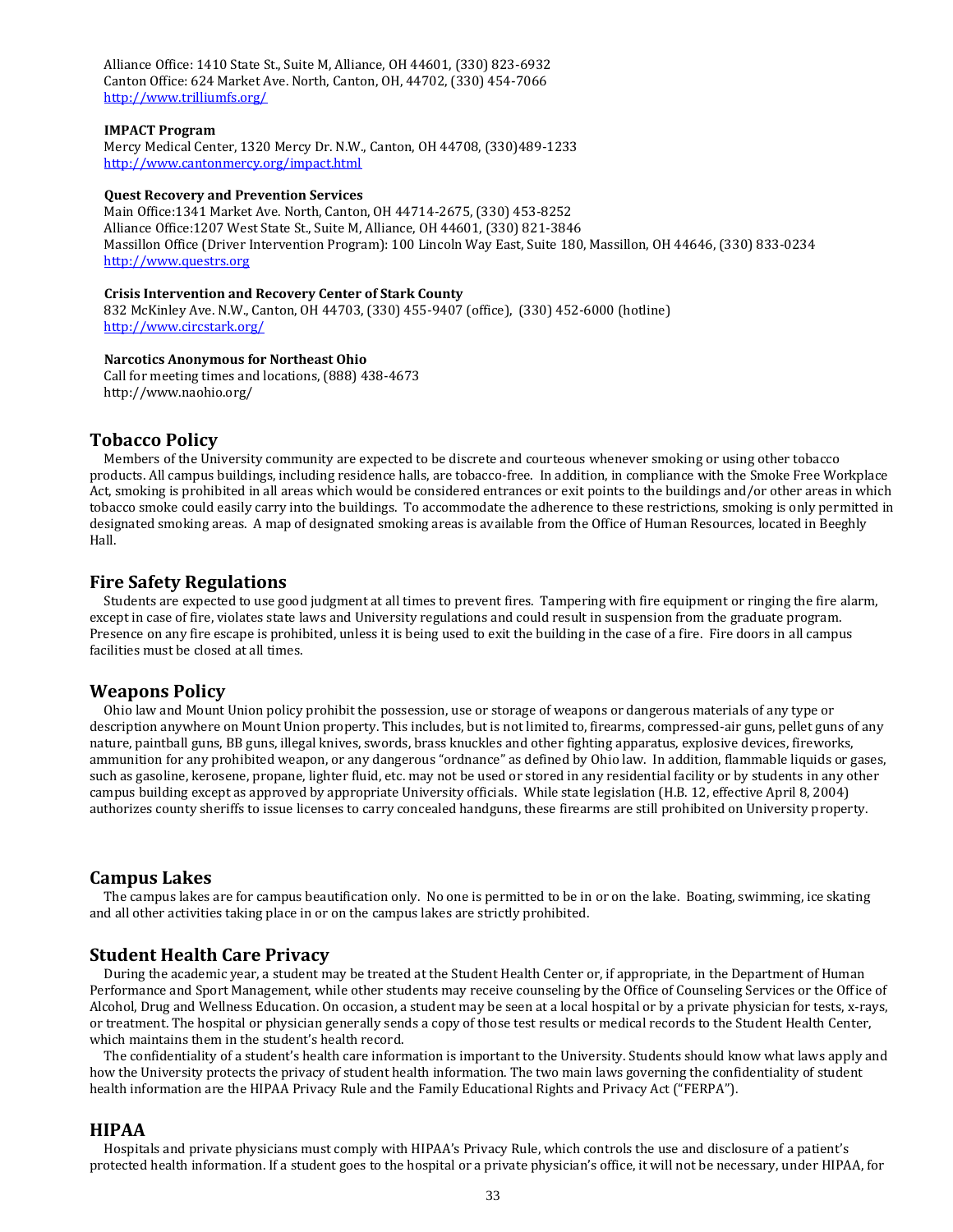the student (or parent, if the student is a minor) to sign an authorization in order for the hospital or doctor to send a copy of that student's test results or medical record to a nurse, physician or other health care provider at the Student Health Center.

It also will not be necessary for the student (or parent) to sign an authorization for the hospital or physician to submit a claim for payment to the student's or parent's health insurance plan. HIPAA defers to Ohio law in dealing with the rights of parents and children. A student, who has reached the age of 18, may request the hospital or private physician not to disclose medical information to his or her parents. That decision is strictly between the student and physician in private practice, who is not connected with University of Mount Union.

The University encourages students to share their health information with parents.

# **FERPA**

The Student Health Center, Department of Human Performance and Sport Management, Office of Counseling Services and Office of Alcohol, Drug and Wellness Education, though they may provide treatment and health-related services, are not covered by HIPAA's Privacy Rule. Records that are created when the student receives treatment at the Student Health Center, Department of Human Performance and Sport Management, Office of Counseling Services or Office of Alcohol, Drug and Wellness Education are considered "Education Records," which are protected by FERPA.

If the student wishes to allow another party to examine, inspect, or know the content or receive a copy of, his or her Education Records as maintained by the Student Health Center, Department of Human Performance and Sports Management, Office of Counseling Services or Office of Alcohol, Drug and Wellness Education, then the student must first sign a FERPA Release Form.

If students or parents have questions about the application of these privacy laws, please call the director of human resources at (330) 829-6560.

# **Statement Regarding Acts of Intolerance and Harassment**

As an educational community, Mount Union has made a commitment to work toward a campus that is free from discrimination and that celebrates the diversity of its various community members. The University will not tolerate behavior that in any way undermines the emotional, physical or ethical integrity of any member of its community. Mount Union seeks to protect and enhance the personal safety, dignity, and self-respect of each member of the campus community. Moreover, the University will use its influence to encourage the entire community to treat its students, faculty, staff and affiliated visitors in a manner consistent with the principles of this statement. Academic freedom can only exist when all are free to pursue ideas in a non-threatening, non-coercive atmosphere of mutual respect.

It is imperative that campus community members report acts of intolerance. If these acts go unreported, then the opportunity for assistance and education is lost. Silence perpetuates the idea that there are no problems stemming from intolerant behavior at Mount Union. Any incident of discrimination or harassment that involves race, gender, sexual orientation, religion, disability, age, economic status or national origin should be reported.

Nothing in this document shall be construed to limit an individual's rights to freedom of political or artistic expression, or other expressions of an academic nature. In particular, the expression of political opinions about issues both on campus and in the wider national and international community explicitly does not constitute harassment. Works of art created or presented by students, faculty and other members of the community are similarly protected.

# **Definition of Harassment**

Harassment includes, but is not limited to, any verbal or non-verbal conduct directed at an individual or group of individuals due to their race, religion, ethnic origin, gender, sexual orientation, or disability, when such conduct has the purpose or effect of unreasonably interfering with an individual's work or academic performance or creating an intimidating, hostile, or offensive environment for working, learning, or living on campus. Such harassment may occur between any members of the University community. It is a violation of University policies to engage in harassment or to retaliate against anyone bringing forth a complaint of harassment. False accusations of harassment will not be tolerated and may constitute intimidation and harassment and will be responded to as any other case of harassment. Repeated incidents, even where each would not on its own constitute harassment, may collectively constitute harassment under this definition.

# **Specific Types of Harassment**

Certain forms of harassment tend to occur more frequently in society and are therefore described below in more detail.

# **Sexual Harassment**

Sexual harassment in all of its manifestations runs counter to the mission of the University of Mount Union and will not be tolerated in the University community. Sexual harassment violates not only the dignity of the individual, but also the integrity Mount Union. All reports of sexual harassment will be promptly investigated and addressed.

#### **Definition**

Sexual harassment includes unwelcome sexual advances, requests for sexual favors and other physical or verbal conduct of a sexual nature when it meets any of the following:

Submission to such conduct is either explicitly or implicitly made a condition of employment or academic standing or where there is an implied or expressed promise of reward or threat of negative consequence for refusal;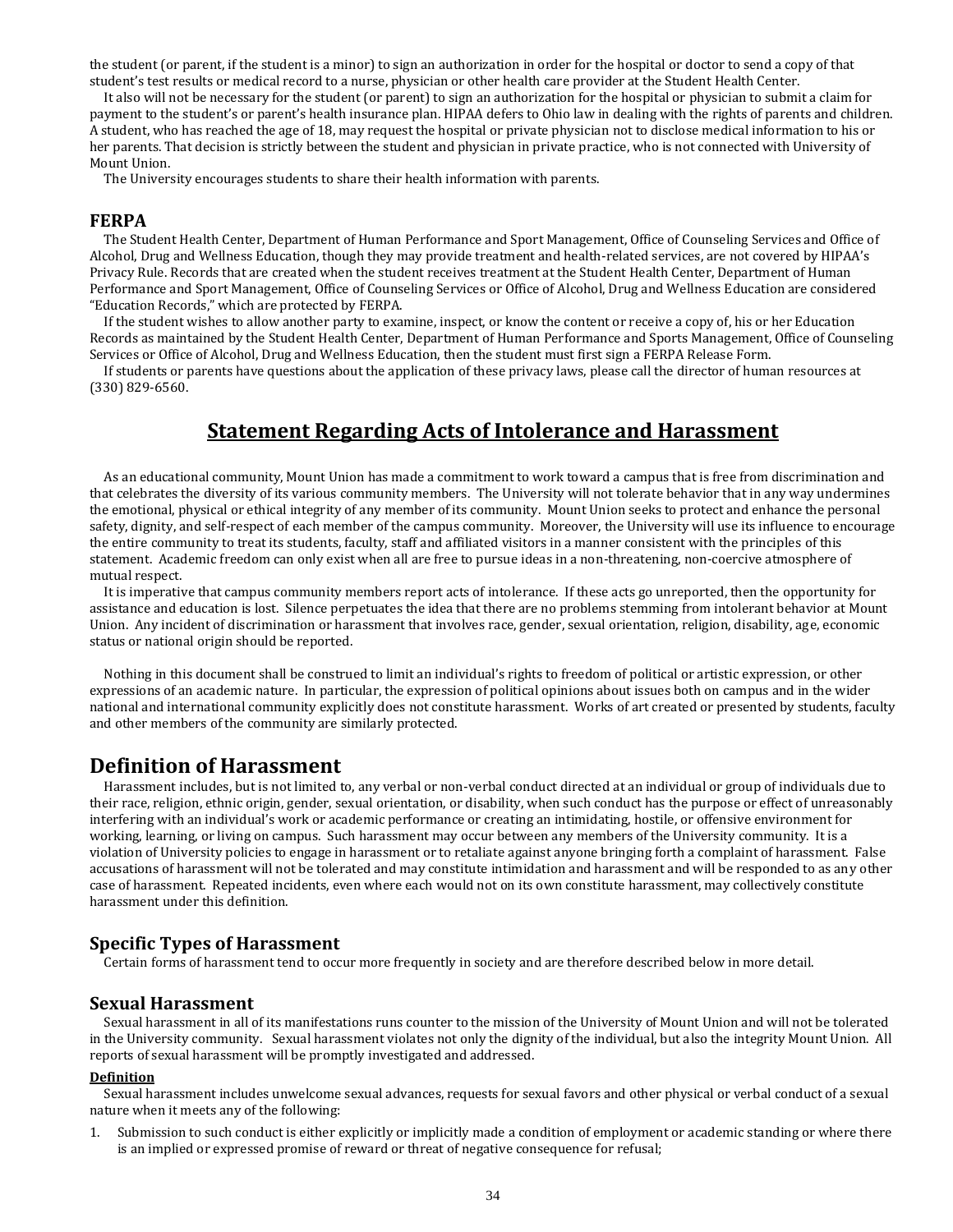- 2. Submission to or rejection of such conduct by an individual is used as the basis for employment or academic decisions affecting such individual; or
- 3. Such conduct has the purpose or effect of unreasonably interfering with an individual's work or academic performance or creating an intimidating, hostile, or offensive environment for working learning or living on campus.

# **Examples**

Examples of sexual harassment include, but are not limited to:

- Coerced sexual activity;
- Some incidents of physical assault;
- Direct or implied threats that submission to sexual advances will be a condition of employment, work status, promotion, grades, or letters of recommendation;
- Direct propositions of a sexual nature and/or subtle pressure for sexual activity that is unwanted and unreasonably interferes with a person's work or academic environment;
- A pattern of conduct that unreasonably interferes with the work or academic environment (not legitimately related to the subject matter of a course) including:
- Sexual innuendoes, inappropriate comments or remarks about an individual's clothing, body, or sexual activities;
- Suggestive or insulting sounds, inappropriate humor and jokes about sex or gender in general; sexual propositions, invitations, or other pressure for sexual intimacy;
- Inquiries and commentaries regarding a person's sexual activity, experience or orientation;
- Unwanted patting, pinching, brushing against a person's body, attempted or actual kissing or fondling, or any other inappropriate touching or feeling or staring.

# **Racial Harassment**

Racial harassment is antithetical to the values of Mount Union and the University will not tolerate acts based on racial bigotry. It is the goal of the University to eliminate all manifestations of racism from the campus and any incidents of racial harassment will be promptly investigated and addressed.

#### **Definition**

Racial harassment includes behavior that threatens, intimidates, coerces, or degrades an individual or group because of race, ethnicity, or national origin in a manner that unreasonably interferes with an individual's work or academic performance or creates an intimidating, hostile, or offensive environment for working learning or living on campus.

### **Examples**

Examples of racial harassment include, but are not limited to:

- Racial/ethnic slurs of any kind;
- Any behavior, including the production or display of graphic or written statements, that threatens, intimidates, coerces, or degrades an individual or group because of race, ethnicity, or national origin, or calls attention to the race, ethnicity, or national origin of another person in a manner that prevents or limits their academic and/or personal freedoms;
- Physical assault, destruction of property, intimidation, or any behavior that is physically threatening, harmful, or humiliating when such conduct is directed against an individual or group because of their race, ethnicity, or national origin.

# **Disability Harassment**

Harassment directed at individuals or groups because of an actual or perceived disability is antithetical to the values of Mount Union. Such acts will not be tolerated by the University and will result in prompt investigation and response.

### **Definition**

**Disability harassment** includes behavior that threatens, intimidates, coerces, or degrades an individual or group based on an actual or perceived disability in a manner that unreasonably interferes with an individual's work or academic performance or creates an intimidating, hostile, or offensive environment for working, learning or living on campus.

### **Examples**

Examples of disability harassment include, but are not limited to:

- Verbal acts and name-calling;
- Any behavior, including the production or display of graphic or written statements, that threatens, intimidates, coerces, or degrades an individual or group because of an actual or perceived disability that prevents or limits their academic and/or personal freedoms;
- Physical assault, destruction of property, intimidation, or any behavior that is physically threatening, harmful, or humiliating when such conduct is directed against an individual or group because of an actual or perceived disability;
- Behavior that creates a hostile environment by unreasonably interfering with or denying a person's participation in or receipt of benefits, services, or opportunities from the College because of an actual or perceived disability.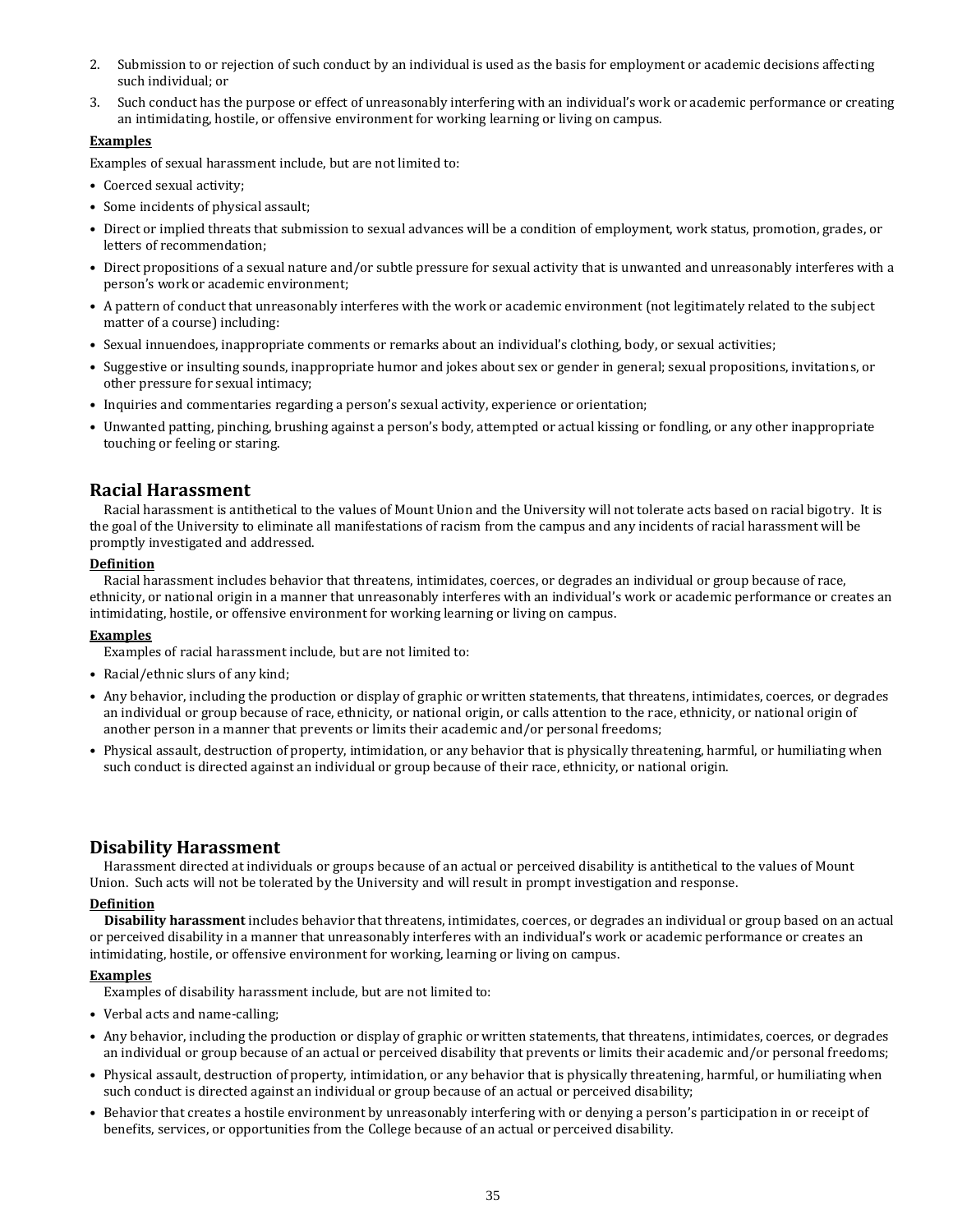# **Grievance Procedures**

Persons who believe they have been harassed are encouraged to discuss the complaint with the associate dean of students or the director of human resources and employee development. All members of the university community are encouraged to utilize the informal grievance procedures as a means of resolving harassment complaints.

Every attempt will be made to protect any alleged victim from further harassment or injury. The University and persons involved in the investigation will make every effort to maintain the confidentiality of the complaint and the investigation.

# **Procedures for Student to Student/Faculty/Staff Member Harassment**

### **Informal Grievance Procedure**

Any campus community member with a complaint of harassment against a student should discuss this complaint with the associate dean of students\*. If appropriate and desired by the complainant, the associate dean of students will arrange a meeting between the two parties and assist in the discussion of the complaint. The complainant has the right to end this informal grievance process at any time and proceed to the formal grievance procedure. If the complainant does not desire an informal meeting, the associate dean of students will assist him/her in the completion of the formal grievance procedure outlined below.

# **Formal Grievance Procedure**

Any campus community member who wishes to make a formal complaint of harassment against a student should submit a detailed written report about the allegations to the associate dean of students\*. The report should include information about the dates, time, place, participants' names and the harassing behavior. The associate dean of students will discuss the report with the complainant to ensure clear and thorough understanding of the allegations. Every effort will be made to maintain the confidentiality of information regarding the complaint.

The associate dean of students, with the knowledge of the complainant, will contact the accused student to discuss the accusation. Investigation of a harassment complaint may include interviewing other persons necessary to obtain sufficient information on which to make a determination of the situation. The accused student will receive written notice of the allegations and the specific violations of the Student Code of Conduct with which the student is being charged.

A hearing will be scheduled before an administrative hearing officer or Student Conduct Board, as assigned by the dean of students or his/her designee. The accused student and the complainant will be afforded all rights outlined in the procedures of the Student Disciplinary Process, which can be found in the Student Handbook.

The hearing officer or Board will make a determination of responsibility based upon the preponderance of evidence. If the accused student is found to be responsible for the alleged harassment, he/she will be sanctioned in accordance with the Student Code of Conduct. Based on Title IX of the 1972 Educational Amendments, the complainant will be informed of the determination of responsibility. However, the Family Educational Right to Privacy Act prohibits the disclosure to the complainant of any sanctions placed against the accused student unless they directly involve the complainant (i.e. letters of apology to complainant, restrictions on contact, etc.), or if the accused student is charged with a crime of violence against the complainant.

Disciplinary action shall be taken against any person found to have willfully falsified a claim of harassment. It is also a violation of this policy to retaliate against another member of the campus community for bringing forward a claim of harassment.

# **Procedures for Faculty/Staff Member to Student Harassment**

### **Informal Grievance Procedure**

Any student with a complaint of harassment against a faculty or staff member should discuss this complaint with the associate dean of students\*. If appropriate the associate dean of students will contact the director of human resources and employee development to discuss the allegations. If desired by the complainant, the director of human resources and employee development will arrange a meeting between the student and the accused faculty/staff member and assist in the discussion of the complaint. The associate dean of students may act in an advisory role for the student upon his/her request. The complainant has the right to end this informal grievance process at any time and proceed to the formal grievance procedure. If the complainant does not desire an informal meeting, the associate dean of students and the director of human resources and employee development will assist him/her in the completion of the formal grievance procedure outlined below.

# **Formal Grievance Procedure**

Any student who wishes to make a formal complaint of harassment against a faculty/staff member should submit a detailed written report about the allegations to the director of human resources and employee development \*\*. The report must include information about the dates, times, place, participants' name(s), and the harassing behavior. The director of human resources and employee development will discuss the report with the complainant to ensure clear and thorough understanding of the allegations. Every effort will be made to maintain the confidentiality of information regarding the complaint. The director of human resources and employee development will contact the appropriate vice president and advise him or her of the accusations.

The director of human resources and employee development, with the knowledge of the complainant, will contact the accused to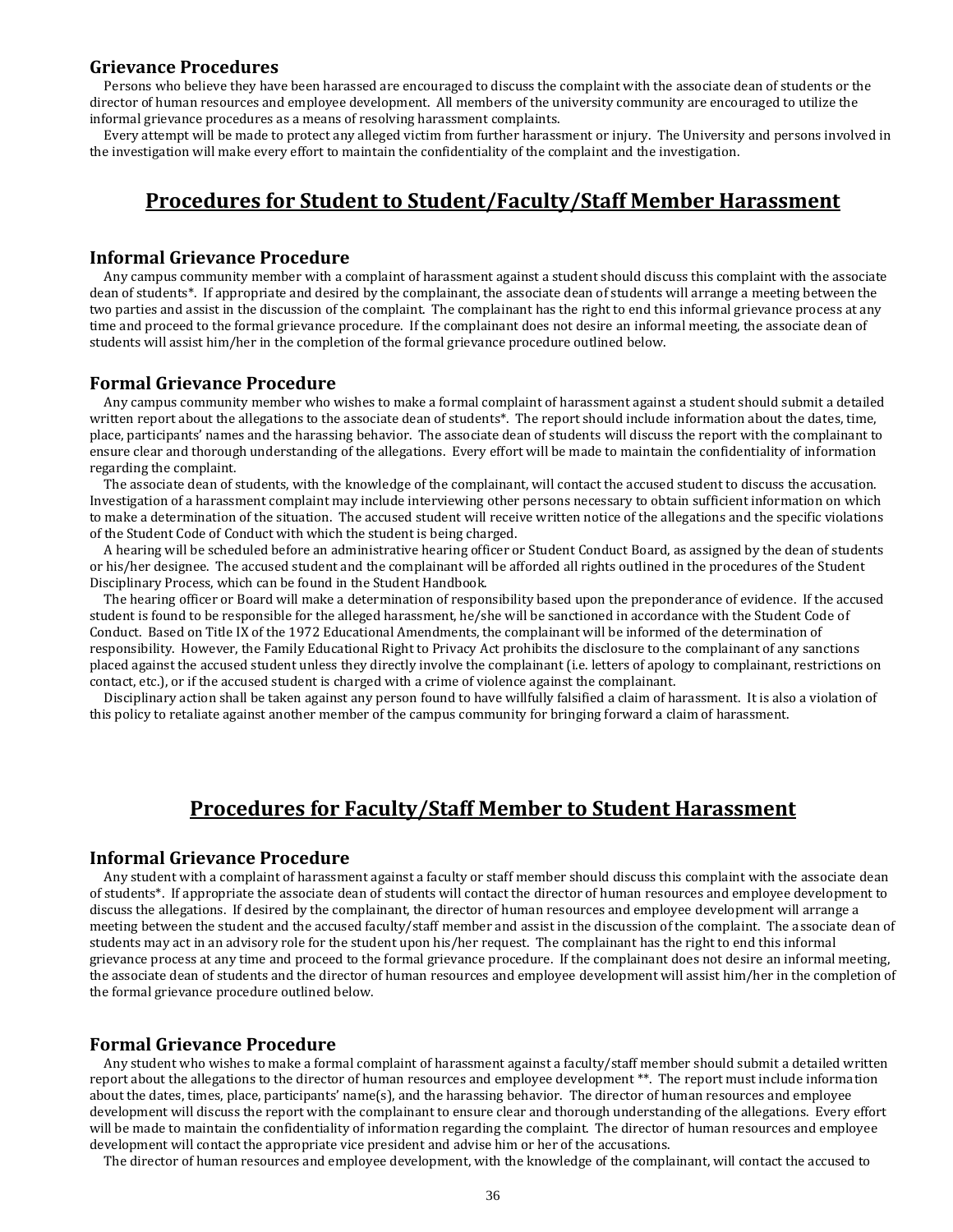conduct a thorough investigation of the allegations. Investigation of a harassment complaint may include interviewing other persons necessary to obtain sufficient information on which to make a determination of the situation. The director of human resources and employee development will then make a determination if the accusations can be substantiated and, if so, refer the accusations to the appropriate vice president for action in accordance with the guidelines specified in the appropriate personnel handbook.

Disciplinary action shall be taken against any person found to have willfully falsified a claim of harassment. It is also a violation of this policy to retaliate against another member of the campus community for bringing forward a claim of harassment.

\* If a student wishes to make a complaint of harassment against the associate dean of students, he/she should discuss the complaint with the dean of students.

\*\* If a student wishes to make a formal complaint of harassment against the director of human resources and employee development, he/she should submit a detailed written report about the allegations to the manager of human resources and payroll.

# **Procedures for Faculty/Staff Member to Faculty/Staff Member Harassment**

### **Informal Grievance Procedure**

Complaints of harassment of any nature will be taken seriously and thoroughly investigated. There are two options for a faculty or staff member with a complaint of harassment against another faculty or staff member to initiate a claim of sexual harassment. They include contacting one of the following: 1) the vice president responsible for their department or 2) the director of human resources and employee development. If appropriate and with the knowledge of the complainant, the vice president will contact the director of human resources and employee development to discuss the allegations. If desired by the complainant, the director of human resources and employee development will arrange a meeting between the complainant and the accused faculty/staff member and assist in the discussion of the complaint. The complainant has the right to end this informal grievance process at any time and proceed to the formal grievance procedure.

# **Formal Grievance Procedure**

Any faculty or staff member who wishes to make a formal complaint of harassment against another faculty or staff member should submit a detailed written report about the allegations to the director of human resources and employee development\*. The report must include information about the dates, times, place, participants' name(s), and the harassing behavior. The director of human resources and employee development will discuss the report with the complainant to ensure clear and thorough understanding of the allegations. Every effort will be made to maintain the confidentiality of information regarding the complaint. The director of human resources and employee development will contact the appropriate vice president and advise him or her of the accusations.

The director of human resources and employee development, with the knowledge of the complainant, will contact the accused to conduct a thorough investigation of the allegations. Investigation of a harassment complaint may include interviewing other persons necessary to obtain sufficient information on which to make a determination of the situation. The director of human resources and employee development will then make a determination if the accusations can be substantiated and, if so, refer the accusations to the appropriate vice president for action in accordance with the guidelines specified in the appropriate personnel handbook.

Disciplinary action shall be taken against any person found to have willfully falsified a claim of harassment. It is also a violation of this policy to retaliate against another member of the campus community for bringing forward a claim of harassment.

\*If a faculty or staff member wishes to make a formal complaint of harassment against the director of human resources and employee development, he/she should contact the manager of human resources and payroll.

# **Non-Discrimination Statement**

It is the policy of University of Mount Union not to discriminate on the basis of race, sex, sexual orientation, religion, age, color, creed, national or ethnic origin, marital or parental status, disability or genetic information in student admissions, financial aid, educational or athletic programs, or employment as now or may hereafter be required by Title VII of the Civil Rights Act of 1964, Title IX of the Educational Amendments of 1972, Section 504 of the Rehabilitation Act of 1973, the Americans With Disabilities Act of 1990, regulations of the Internal Revenue Service, and all other applicable federal, state, and local statutes, ordinances, and regulations. Inquiries regarding compliance may be directed to (330) 823-7288, associate dean of students, Hoover-Price Campus Center, or to (330) 829-6560, director of human resources and employee development, Beeghly Hall.

# **Sexual Assault Responder Program**

Often when people hear about sexual assault, they automatically think about rape. However, sexual assaults occur on a continuum of intrusion and violation. If permission has not been given or the individual does not want to engage in the sexual activity or is tricked, coerced or pressured into the behavior, it is sexual assault. It is also sexual assault when sexual behavior occurs when a person is unable to give consent due to being under the influence of alcohol or other drugs.

There are many decisions a person must make during her/his recovery from sexual assault. University of Mount Union provides services that can assist the sexual assault survivor with this process. The Sexual Assault Responder Program is designed for this purpose.

#### **What is a sexual assault responder?**

Sexual assault responders are Mount Union faculty and staff members who are trained to help someone who has been sexually assaulted understand their options. They will not make decisions for the person, but will provide her/him with the knowledge s/he needs to make decisions. The responder who is contacted either goes to the person who calls or makes arrangements to meet her/him.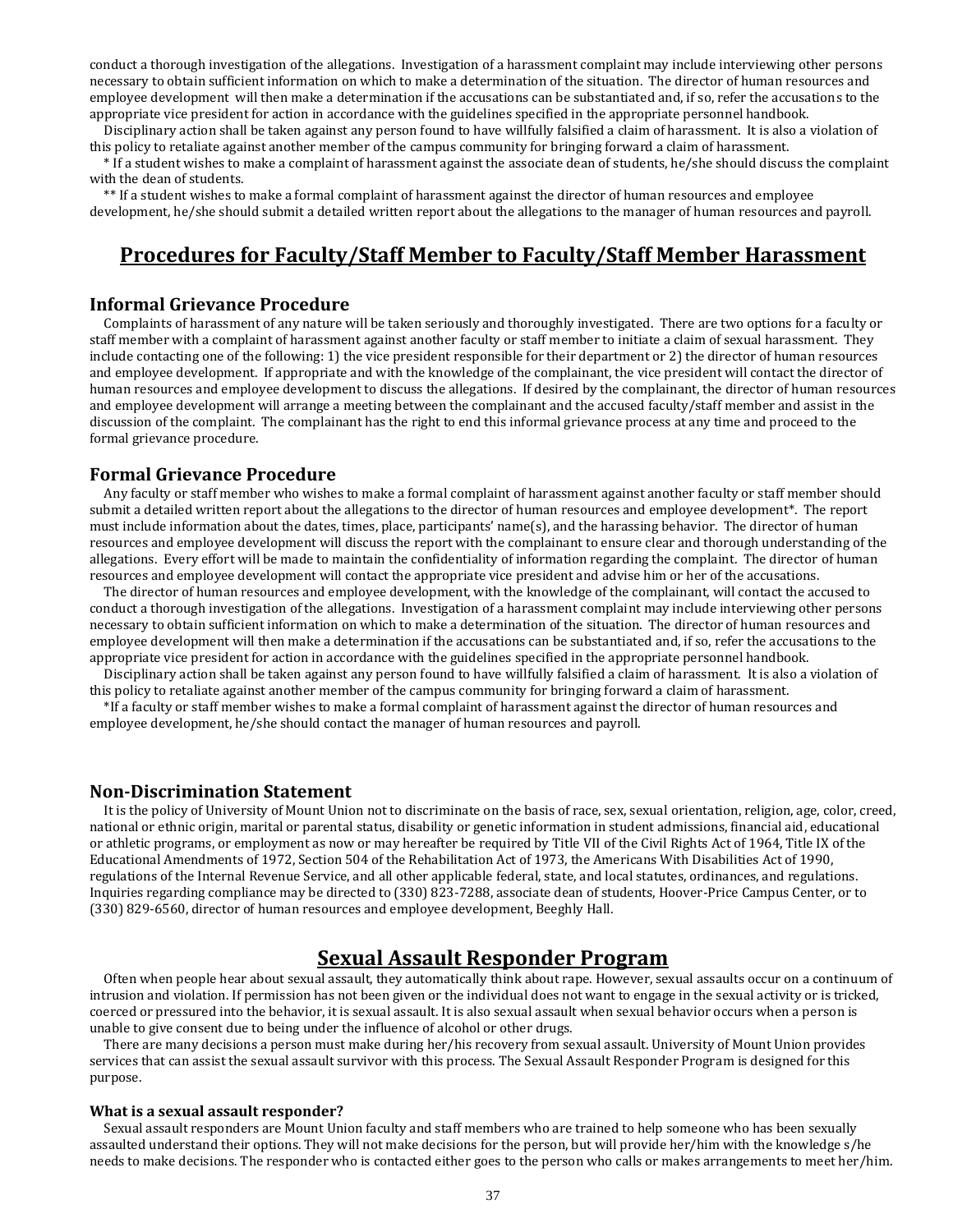The responder assists the person as s/he addresses counseling, medical and legal issues, and helps with any other concerns the person may have. A list of responders can be found on the next page.

#### **Why should someone who has been sexually assaulted call a Sexual Assault Responder?**

By contacting a responder, the person can gain valuable assistance and information to help her/him make the many decisions ahead. She/he will also have someone to support her/him during this challenging time. The responder will provide written materials to the survivor that explains her/his many options. It is important to note that if a member of the Mount Union community informs a responder about an assault, she/he is required by University policy and by law to report the assault to the police and to the Office of Student Affairs. This report does not mean that the survivor has to make a statement or pursue prosecution; just that the police will be informed of what happened. If the survivor is unwilling to make a statement, she/he will need to tell the police this directly. The survivor should be aware that she/he will not be able to control the progress or outcome of a legal investigation, but that her/his wishes will be given serious consideration.

#### **What if someone who has been sexually assaulted doesn't want to call a responder?**

There are decisions that the person needs to make with or without a responder. The person should give serious consideration to getting assistance from a responder or other trained sexual assault advocate. In case the sexual assault survivor decides to work through this process without the benefit of a responder's assistance, there is additional information below that focuses on the major issues the person will need to address during her/his recovery from sexual assault.

#### **Who else can someone who has been sexually assaulted call for help?**

Whether or not the person contacts a responder, it is strongly recommended that she/he call the Rape Crisis Hotline. Workers at the Hotline can answer her/his questions and provide support, hospital advocacy and counseling, as well as, referral to longer-term treatment and help with health and financial issues.

#### **Why should someone who has been sexually assaulted seek counseling?**

It is important for someone who has been sexually assaulted to speak to a counselor, not because there is something wrong with her/him, but because she/he has been hurt. Having someone who can listen and help the survivor sort through her/his feelings is an important step toward regaining control of her/his life.

One way a survivor can receive counseling is through the Rape Crisis Hotline. Their counseling services are free and can be longterm, if necessary. There are also support groups available through Rape Crisis.

The Office of Counseling Services is also an excellent way for a survivor to receive free, confidential assistance. The Office of Counseling Services has counselors who can talk with a survivor and help her/him in the process of emotional healing. Campus counselors meet with students for a limited number of sessions; however, if further counseling is needed they will help the survivor get additional assistance.

The Office of the Chaplain is another option for emotional support. The chaplain can offer spiritual guidance during this challenging time.

Rape Crisis Hotline - (330) 821-RAPE (7273) Office of Counseling Services - (330) 829-9707 Office of the Chaplain - (330) 823-2838

#### **Should someone who has been sexually assaulted seek medical care?**

Receiving medical care as soon as possible following a sexual assault or attempted sexual assault is extremely important for two reasons. First, the survivor may have suffered injuries of which she/he is unaware or unable to determine. Testing, treatment and information regarding sexually transmitted diseases or pregnancy may also be needed.

Second, if the survivor thinks that there may be any possibility that she/he will wish to pursue prosecuting the offender, a medical/legal examination for the collection of evidence is vital. Having evidence collected does not mean prosecution. The forensic evidence will be stored until there has been an investigation. While certain medical assistance can be received from a number of locations, Alliance Community Hospital is the only local place where evidence necessary for medical and forensic evaluation can be collected and secured for legal purposes.

For physical evidence to be present and useful, it is best collected as soon after the assault as possible; preferably within 12-24 hours and no later than 48-72 hours. It is best if the sexual assault survivor does not shower, bathe, douche, brush her/his teeth, eat or drink, or change clothing prior to going to the Emergency Room. Doing so will destroy important physical evidence. If the person does take any of the above actions, it does not mean s/he should not go to the hospital. However, evidence collection may not be as productive. If the person changed clothes, she/he should take all articles of clothing won at the time of the assault to the hospital. These items will need to be retained as evidence.

Since the crime of rape/sexual assault is a felony offense, hospital personnel are required by law to report the assault to a law enforcement officer. If the survivor has not already spoken to a law enforcement officer, hospital personnel will notify the police that an assault has occurred. A law enforcement officer will come to the hospital to speak with the survivor. It is always the survivor's right to decide whether or not to talk to law enforcement, but the police officer will want to hear directly from the survivor if s/he is unwilling to make a report.

There is no charge for the examination at the hospital if the survivor cooperates with evidence collection. The survivor does not have to request prosecution in order to have the exam for free.

If too much time has passed for a hospital exam to be useful, the survivor can also go to her/his own doctor or the Mount Union Student Health Center for an exam and testing for STDs and pregnancy. In addition, STD testing can be conducted at the Alliance City Health Department or Planned Parenthood of Stark County in Canton. The cost of tests at these facilities is based on a sliding scale.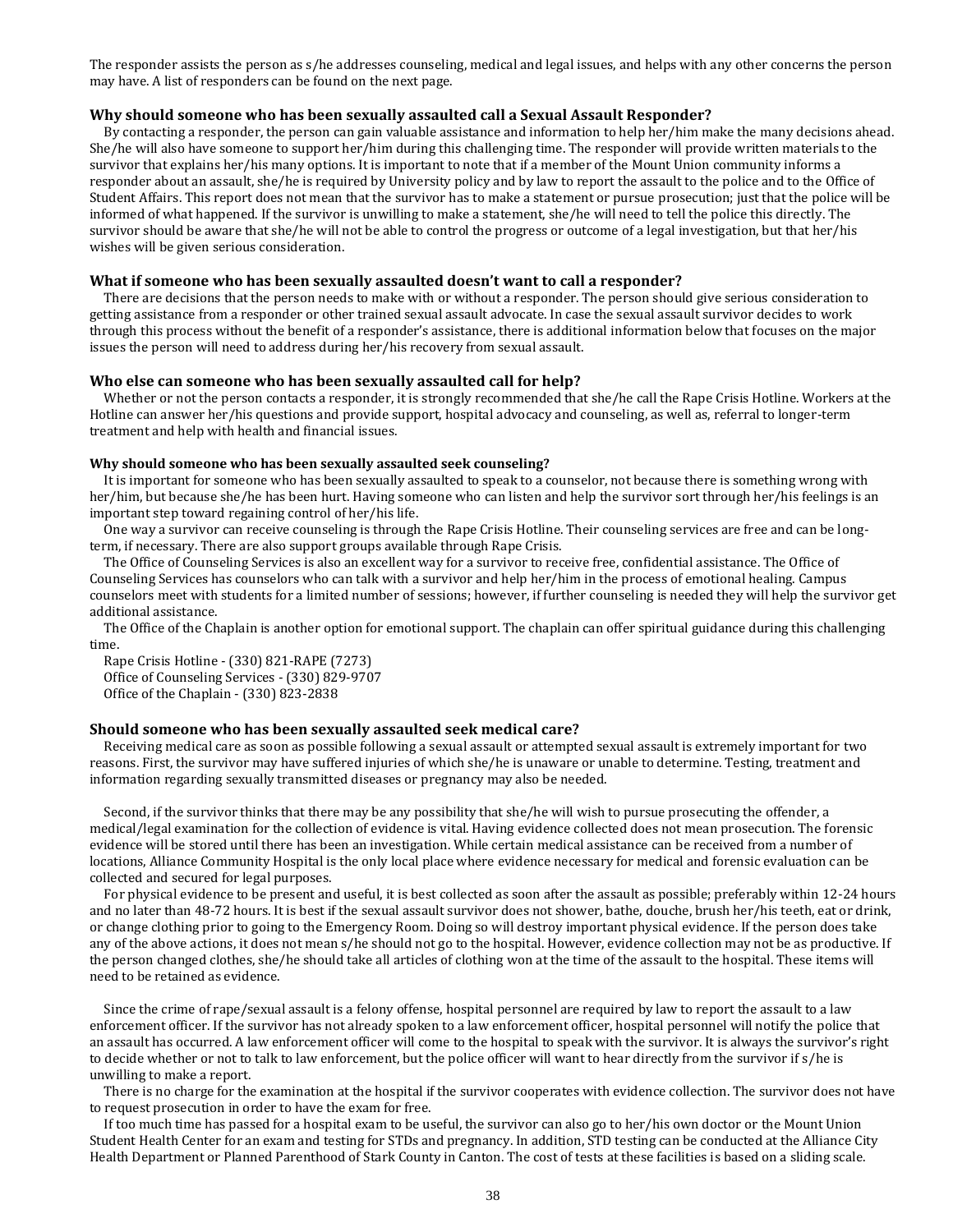Most college students can expect free or extremely reduced costs. Planned Parenthood also conducts pregnancy tests, as does the Alliance Pregnancy Center. Pregnancy tests at the Alliance Pregnancy Center are free.

Alliance Community Hospital - 200 E. State St. - (330) 596-6000 University of Mount Union Health Center - (330) 823-2692 Alliance Health Department - 537 E. Market - (330) 821-7373 Planned Parenthood of Northeast Ohio - 2663 Cleveland Ave. N.W., Canton – (330) 456-7191 Alliance Pregnancy Center - 75 Glamorgan Ave. - (330) 821-7283

#### **Should someone who has been sexually assaulted report the assault?**

Mount Union encourages survivors of sexual assault to file a report about the incident. By providing the Alliance Police Department and the Office of Student Affairs with information, the survivor may be able to prevent future assaults against her/himself and others. It is vital that a report is made as soon as possible, particularly if it was a stranger assault. The potential danger to the survivor and the community is higher with stranger assaults. Reporting is not the same as prosecuting. While the investigation and charges placed are not under the control of the survivor, she/he has the opportunity to make her/ his wishes regarding prosecution known.

In order to report to the police, the survivor can call the police department and an officer will meet her/him to take a statement. If the survivor would rather not have the officer come to her/him, s/he can also go to the police department to make a report. If the survivor goes to the hospital for an examination, hospital personnel will contact the police and s/he can make a report there.

Some survivors may be reluctant to make a report if they were drinking at the time of the assault, particularly if they are under the legal age for alcohol consumption. Please be aware that University of Mount Union and the Alliance Police Department are more concerned about sexual assault than underage drinking.

Alliance Police Department - 470 E. Market - 911 or (330) 821-3131

If someone is assaulted by a Mount Union student, on or off campus, the assailant may be charged under the Mount Union Student Code of Conduct. Details of this process can be discussed with the dean or associate dean of students. The decision to place charges is made by the dean of students or his/her representative, but the survivor's wishes are given serious consideration. The University disciplinary system is an administrative process, not a legal one; therefore, situations that the city prosecutor chooses not to pursue may be able to be addressed through the discipline system.

# **Dean of Students John Frazier - (330) 823-2243 Associate Dean of Students Karen Petko - (330) 823-7288**

#### **Mount Union Sexual Assault Responders**

- Layelle Al-Ghaben, Manzilla diversity intern for academic support
- Morgan Bagley, director of athletic training
- Aaron Berger, resident director and graduate assistant for first year programs
- Andrew Boothe, associate director of human resources
- Megan Cale, resident director and graduate assistant for residence life
- Jessie Canavan, director of admission
- Dr. Beth Canfield-Simbro, associate professor of Human Performance/Sport Business
- Kate Carnell, director of student involvement and leadership
- Rev. Marty CashBurless, University chaplain
- Joan Cockrill, administrative assistant for the vice president of business affairs
- Dr. Michelle Collins-Sibley, professor of English and director of the integrative core
- Don Cook, security officer
- Dr. Tamara Daily, professor of psychology and neuroscience
- Theresa Davis, instructor of history and Africana studies
- Jessica Douglas, director of first year initiatives
- Debbie Edwards, student accounts representative
- Michelle Gaffney, associate dean of students
- Adina Haught, administrative assistant, department of art, music and theatre
- Amber Jolly, resident director and graduate assistant for student involvement and leadership
- Bill Ketjen, security officer
- Dr. Michael Knepp, assistant professor of psychology and neuroscience
- Lindsey Laret, assistant director of residence life & student involvement and leadership
- Tammy Lepley, security officer
- Deb Lotsof, professor of theatre
- Dan MacDuffie, director of recreation & wellness, head golf coach, instructor of HPSB
- Gina Maida, library circulation manager
- Dr. Amy McElhinney, assistant professor of biology
- Deborah Minton, director of student conduct
- Pam Newbold, director of human resources
- Suzy Pietz, head women's basketball coach and senior women's athletic administrator
- Joe Petrine, security officer
- Corey Prendergast, security officer
- Phil Rathosky, resident director and graduate assistant for alcohol, drug, and wellness education
- Karen Saracusa, director of student accessibility services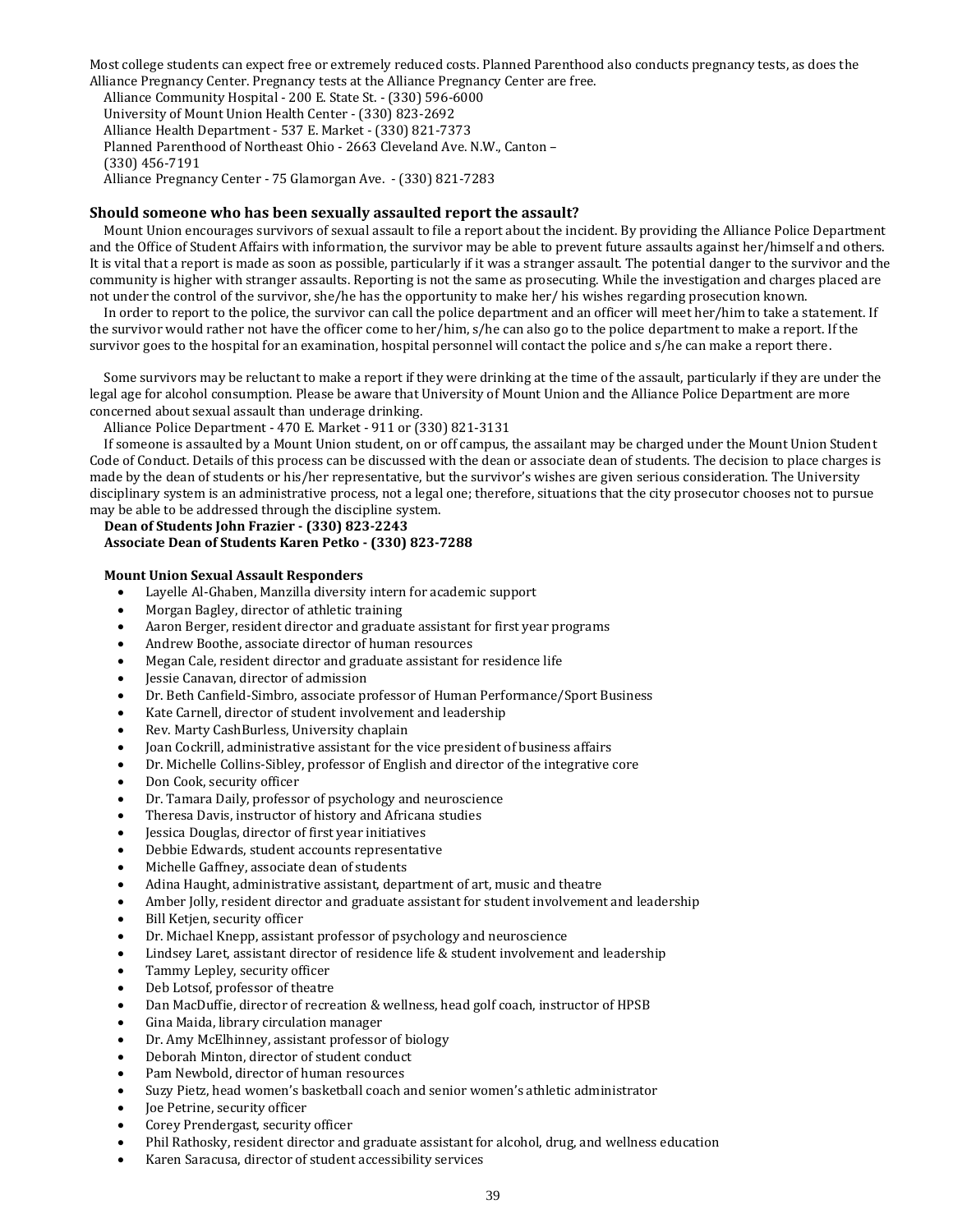- David Schmid, security officer
- Kevin Schroeder, instructor of human performance & sport business and athletic trainer
- Dr. Pete Schneller, professor of education
- Katie Schnurrenberger Arthurs, resident director
- Dr. Gwen Schwartz, associate professor of English and director of written and oral communication
- Sara Sherer, director of residence life
- Leigh Ann Swartz, head women's volleyball coach
- Antonio Tate, resident director and graduate assistant for student involvement and leadership
- Craig Theissen, director of academic support
- Keane Toney, director of campus safety
- Vanessa Worley, assistant professor of physician assistant studies

\*\*\* Contact information for the Responders may be found on-line at

http://portal.mountunion.edu/student\_life/SexualAssaultResponders/Pages/SexualAssaultResponderList.aspx

# **Hazing Policy**

University of Mount Union prohibits hazing by campus groups and/or individuals. Hazing is defined under Ohio Revised Code as "doing any act or coercing another, including the victim, to do any act of initiation into any student or other organization that causes, or creates a substantial risk of causing, mental or physical harm to a person." Furthermore, the University defines hazing as any action taken or situation created intentionally, whether on or off campus, to produce mental or physical discomfort, embarrassment, harassment, or ridicule. All acts of hazing by any organization or any of its members are strictly forbidden.

# **Hazing includes but is not limited to the following:**

- 1. any activity that might reasonably bring embarrassment or emotional harm to the individual;
- 2. any activity that might reasonably bring physical harm to the individual;
- 3. any activity that requires an unreasonable or inordinate amount of the individual's time or in any manner impairs the individual's academic efforts;
- 4. any activity that involves the forced consumption of any liquid or solid matter;
- 5. any activity that would degrade or otherwise compromise the dignity of the individual; or
- 6. any requirement that compels an individual to participate in any activity that is illegal, in violation of the rules and regulations of the University, or contrary to the individual's moral and/or religious beliefs.

If a member of the University community becomes aware of incidents of hazing or suspicious behavior, she/he should contact the associate dean of students at (330) 823-7288.

# **Inclement Weather Policy**

In the event of severe weather, the decision to totally or partially close the University will be communicated to the campus community by the President's Council, via the following steps:

- The vice president for student affairs will notify the University's Information line at (330) 829-2806.
- The vice president for business affairs will notify Campus Security.
- The vice president of marketing will make every effort to notify local television and radio stations by 7 a.m. on the day of the closing.

# **Parking Policies**

### **Registration**

- 1. All student, faculty and staff vehicles at University of Mount Union must be registered and identified with a parking decal obtained from the Campus Security office. There is no fee for registering vehicles. Vehicle registration forms are available at the Campus Security office lobby or on iRaider under Forms. The information needed is the license plate number, make, model, year, color and owner of the vehicle.
- 2. Student decals will be assigned based upon residency. If residency changes at any point during the academic year, the student is responsible for contacting the Campus Security office to obtain a new decal.
- 3. Student parking registrations expire at the end of the academic year, or when a student ceases to be enrolled with Mount Union. Registration also terminates when ownership of the registered vehicle is transferred.

### **Permits**

- 1. Acceptance of a Mount Union parking permit is an acknowledgement by the registrant that these parking policies have been read and understood and constitutes an agreement by the registrant to abide by the parking policies.
- 2. The decal must be placed at the bottom of the passenger side windshield and the barcode must be completely visible from the outside.
- 3. If a new vehicle is purchased (even if the vehicle still has 30-day tags) or any vehicle information should change, a new decal must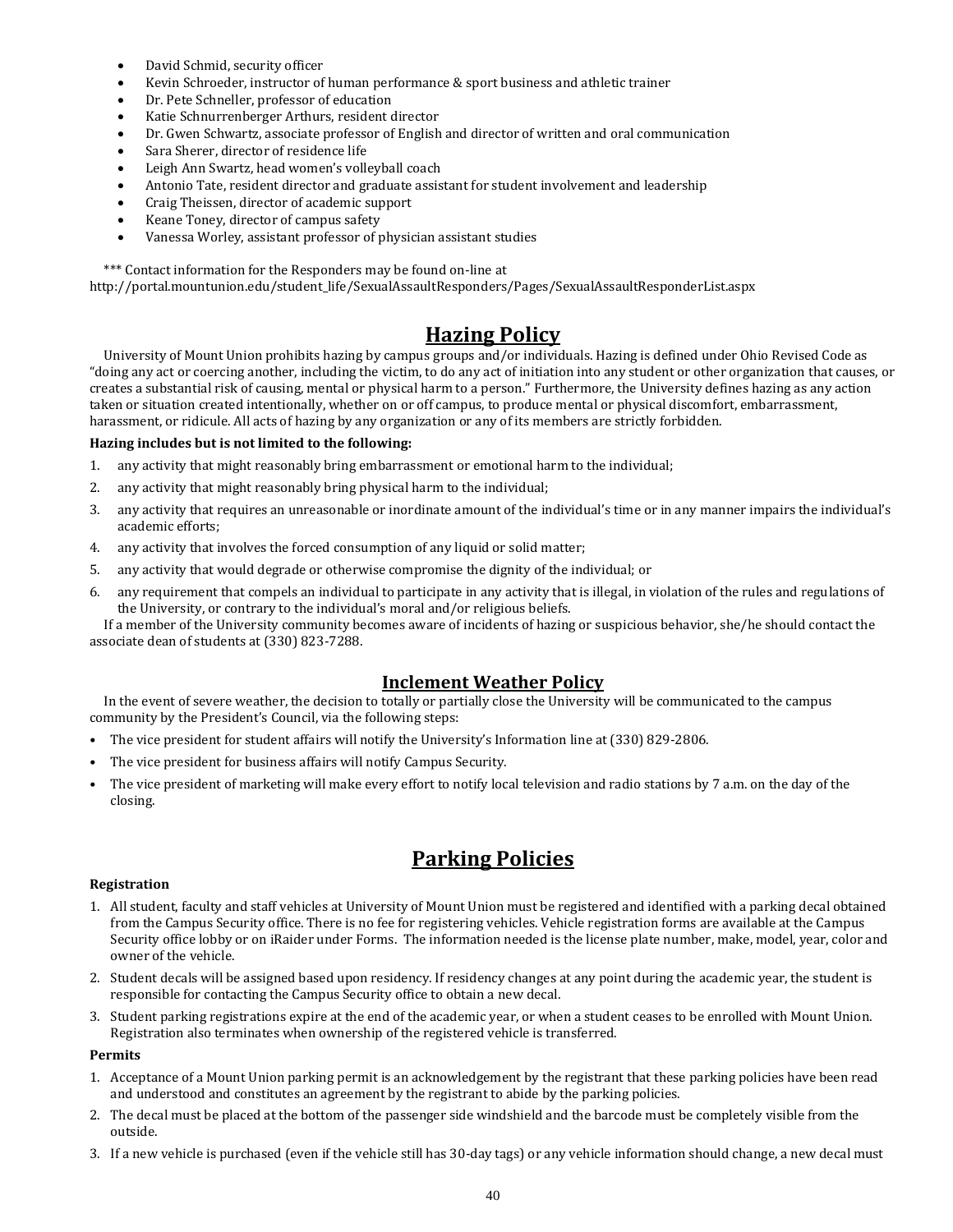be obtained from the Campus Security office.

- 4. Theft, vandalism or trading of decals is strictly prohibited and will result in disciplinary action.
- 5. Issuance of a parking permit does not assure the driver of an open parking space. Lack of a space is not considered a valid excuse for violation of the policies.

# **Schedule of Fines**

| First ticket  | \$10                                                                |
|---------------|---------------------------------------------------------------------|
| Second ticket | \$25.                                                               |
| Third ticket  | \$25 and vehicle will be booted (\$50 for towing service to remove) |

Fourth ticket  $$25$  and vehicle will be towed (charges vary)

Any additional tickets will be \$25 and vehicle will be towed

An exception to this schedule of fines is when a vehicle is inappropriately parked in a handicapped parking space. In this instance, the owner of the vehicle will be issued a \$25 parking ticket and the vehicle will be towed immediately.

If a vehicle has been booted, a towing service must be contacted to remove the restraint from the vehicle. If the restraint is not removed within 24 hours, the vehicle will be towed at the owner's expense. Excessive parking violations may also result in disciplinary charges and possible loss of parking privileges on campus.

Ticket fines will be billed to the student's or employee's account.

# **Violations**

All parking lots are patrolled daily and fines will be assessed for a variety of violations; including but not limited to:

- parking in the incorrect zone unregistered vehicle
- parking in yellow-painted areas blocking driveway or access
- parking on sidewalk or grass parking in handicap area
- 1. The registrant is responsible for all violations regardless of who is operating the vehicle at the time the violation occurs.
- 2. Having four-way flashers on does not make it acceptable to park in a restricted area (service vehicle, fire lane, handicap, etc.)
- 3. Every attempt is made to maintain parking signs, but vehicle operators are expected to park appropriately, even in the absence of signs.

# **Appeals**

If the recipient of a ticket believes that it was issued in error, the recipient can file an appeal to have the ticket voided. Appeals must be filed within seven calendar days of the infraction date. Appeal forms are available on iRaider under Forms. They are also available in the Campus Security office lobby.

# **Appeals filed after seven calendar days will not be accepted, and the fine must be paid at the Office of Business Affairs.**

# **Student Parking Zones**

All students will be assigned a particular parking zone based upon their residencies. Detailed information on parking zones can be found in the parking policies handout that is distributed to all individuals who register a vehicle and is also available at the Physical Plant office. Zone parking will be enforced from 10 p.m. on Sunday until 6 p.m. on Friday.

# **Faculty and Staff Parking**

Faculty and staff parking areas are located in various locations around campus and are identified by a stencil painted on the ground and at the entrance of the parking lot. Faculty and staff spaces are reserved from 10 p.m. on Sunday until 6 p.m. on Friday.

### **Visitors**

Visitor parking is available on the west side of Beeghly Hall and at the Hoover-Price Campus Center. Visitor spaces are reserved 24 hours a day, seven days a week.

### **Handicapped Parking Spaces**

Anyone parking in a handicapped parking space without a valid state issued handicap pass or a valid Mount Union issued temporary handicap pass will be charged \$25 and his or her vehicle will be towed immediately.

### **Special Passes**

Temporary parking passes are available upon request from the Director of Campus Security for the following conditions:

- Temporary Pass available for one to five days for students who will temporarily have a different car on campus.
- Temporary Handicap Pass available to students who have been injured or have a condition that makes walking difficult. A written doctor's excuse may be required.
- Visitor Pass available for departmental use for special guests, speakers, etc.

# **Street parking is available as permitted by the City of Alliance.**

\* Mount Union assumes no responsibility or liability for a motor vehicle or its contents while parked or operated on the property of the University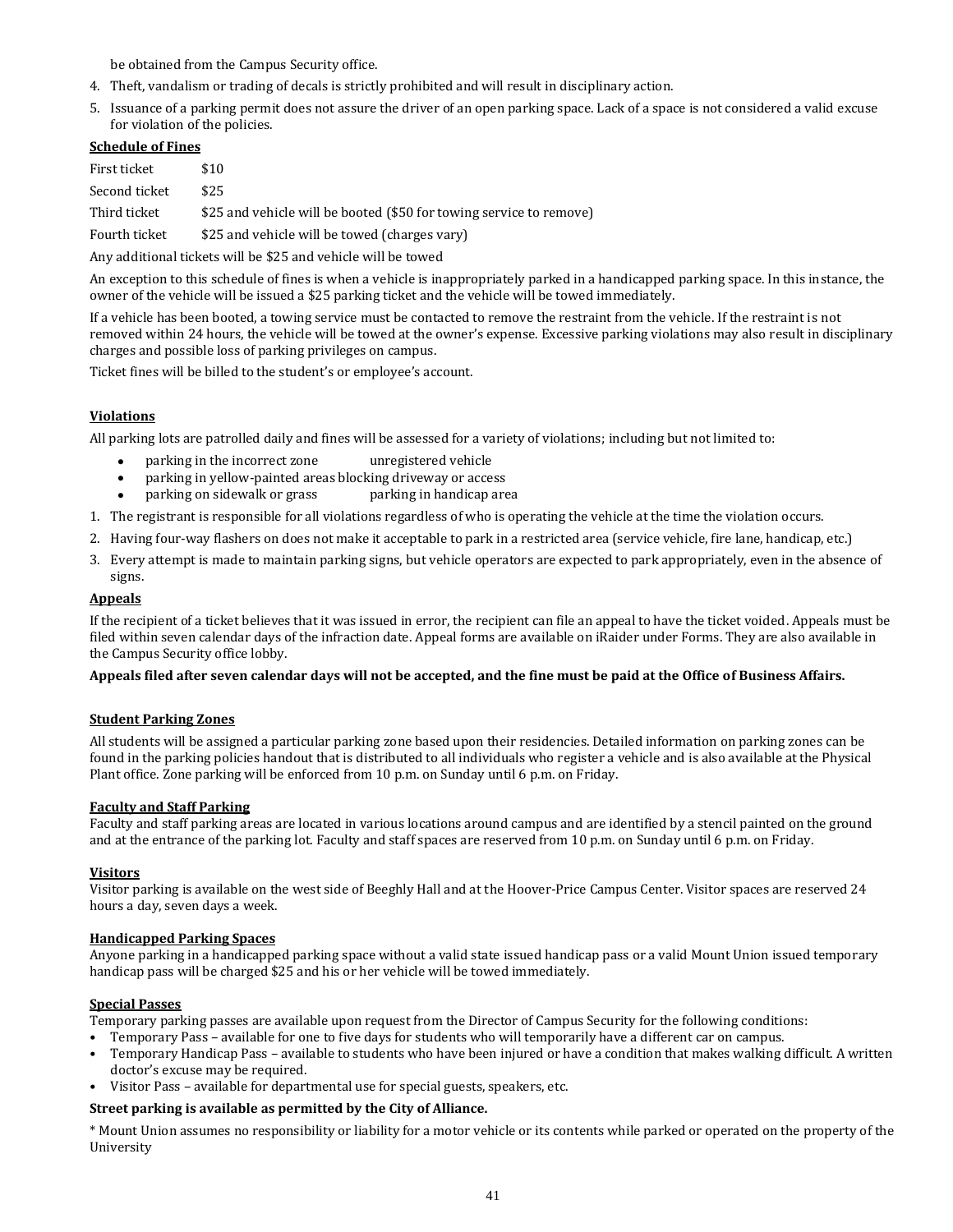# **Refund Policy**

Notification of withdrawal and requests for refunds must be done in writing. The process is initiated with a withdrawal form which is available in the Office of Student Affairs in the Hoover-Price Campus Center. The Mount Union Refund Policy can be found in its entirety in the University Catalogue.

# **Withdrawal Process**

A student who wants to withdraw after classes have started for the semester initiates the process with the Program Director to indicate that he/she is withdrawing. The official date of withdrawal is the date the student contacted the Program Director OR the midpoint of the semester if the student leaves without notifying the institution OR the student's last day of attendance at a documented academically related activity. This policy applies to students who withdraw from all their classes for the semester or are suspended.

Students who participate in activities on campus prior to the first day of classes and then submit written notice of withdrawal prior to the first day of classes shall be assessed an early withdrawal fee of \$100.

The charges for tuition and fees assessed to the student are based on the number of calendar days (including Saturday and Sunday) that the student is enrolled on campus in direct proportion to the period of enrollment (number of calendar days in the semester). The student who withdraws after 60 percent of the enrollment period will be charged for the whole semester

# **Technology Resources Acceptable Use Policy**

#### **Policy Overview**

Mount Union makes available technological resources that may be used by University students, faculty and staff. These resources may include administrative software applications, file and print services, VPN, wireless access, network resources, e-mail, library resources, ID card system, multi-media resources, desktop applications and computer resources. These resources are intended to be used primarily for educational purposes, communications and to carry out the legitimate business of the University. Appropriate use of the resources includes instruction, independent study and research, and the official work of the offices and recognized student organizations. The privilege of using computer and network resources extended by the University to specific individuals and organizations is not transferable.

Moreover, the responsible, considerate and ethical behavior expected by Mount Union in all aspects of the community extends to cover the use of campus computer and network resources and the use of networks throughout the world to which Mount Union provides computer access. The University's guidelines for appropriate use are not meant to be an exhaustive list of what may or may not be done with the University's computer or network resources.

Those who make use of the network and computing resources must conform at all times to the policies contained herein, as well as the regulations and guidelines of the University as specified in the Student Handbook and the various employee handbooks. These policies exist to safeguard the security and functionality of the campus network and all components therein.

The Technology Resource Acceptable Use Policy is comprised of several components described below including unacceptable use, Technology User Code of Conduct, Network Use Policy, E-mail Policy, Hardware & Software Support Policy and Data Security. For faculty and staff members of the University should also familiarize themselves with the Laptop Usage & Liability Policy as well as the Loaner Equipment Use & Liability Policy as these additional polices may pertain to them.

#### **Unacceptable Use**

#### *Unacceptable use of the University's computer and network resources are described below.*

#### **Misuse of Service**

Any action that renders facilities unusable to those who rely on them or that interferes with another's use of facilities constitutes misuse. Examples are failure to respect the priorities posted at a public machine, overuse of resources, damage to software or hardware, sending repeated unwanted electronic mail, neglect or damage of software or hardware, and failure to report known problems.

#### **Breach of Security**

Any attempt to circumvent the protection that Mount Union has in place to prevent unauthorized access or any action that reduces the security of the University's computer and network resources is unacceptable use. Examples are attempts to misappropriate passwords, attempts to gain unauthorized access or sharing your password with others and violating federal, state and local laws related to privacy.

#### **Illegal Use**

Any use of computer or network resources in the commission of an illegal act is unacceptable. Examples are violation of licensing agreements, attempting to break into a computer or sending harassing or threatening electronic mail. There are federal, state and local laws that govern certain aspects of computer and telecommunications use. All laws pertaining to tangible documents or instruments apply equally to electronic files. This includes student records. Members of the University community are expected to respect these laws. Any use, even if not specifically prohibited, which falls within these broad categories should be considered inappropriate. If you are unsure of the propriety of an action, contact the Office of Information Technology (IT) for clarification.

Much like laws that govern print and recorded media, U.S. Copyright law protects copyright owners from unauthorized reproduction, adaptation or distribution of digital media. While users in educational settings enjoy limited permission to use copyrighted works under the "fair use" provisions of the copyright law, students and faculty who are engaged in developing web pages and other electronic media are advised to read further what the law allows under these circumstances. A very useful text Commonsense Copyright: A guide for Educators and Librarians by R. S. Talab is available in our Library.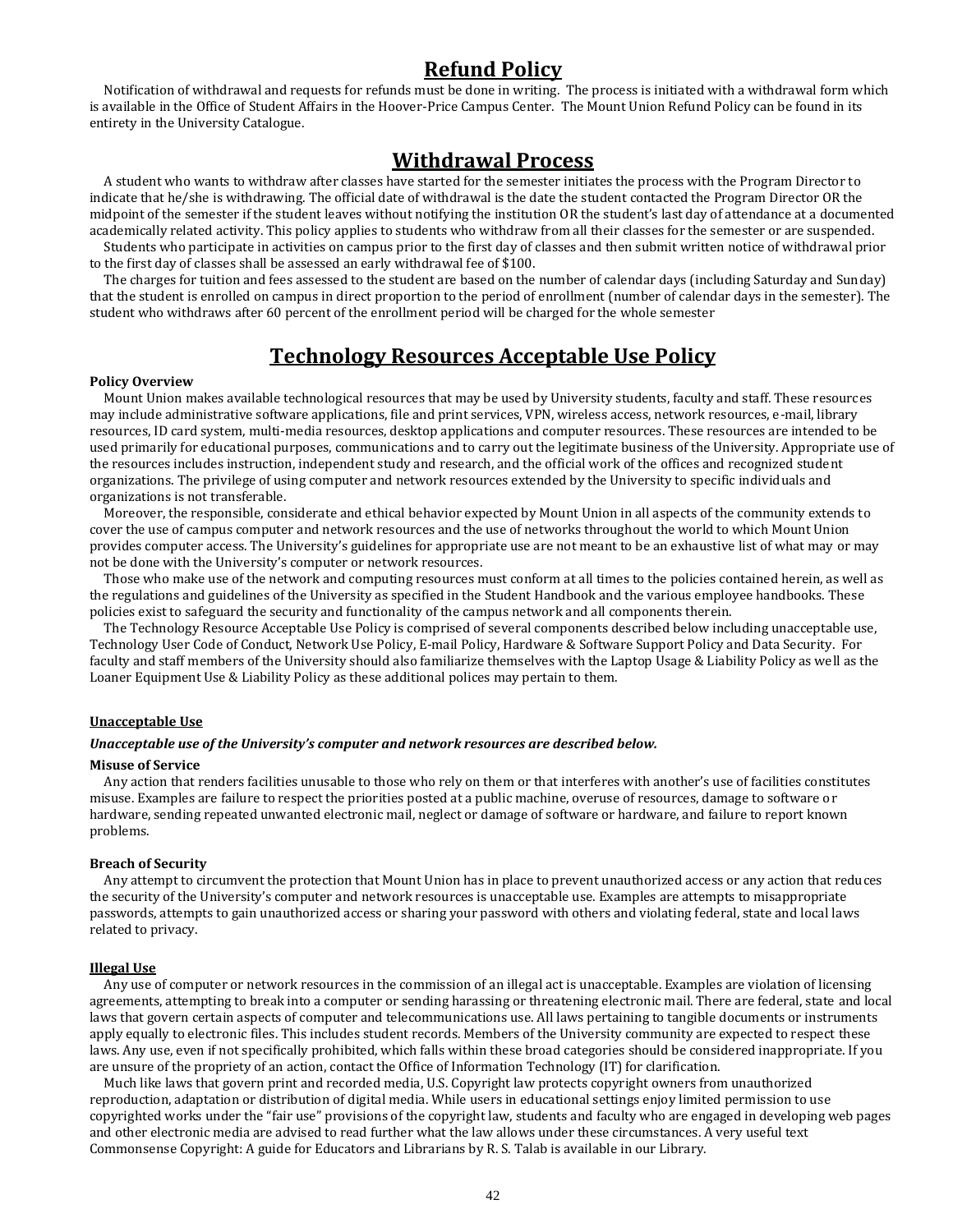Some points include:

- Excerpts must be brief and confined to a campus network.
- Faculty may keep copies of student work for a maximum of two years as examples of exemplary work.
- Students may show multimedia projects developed in University classes for interview and potential employment as long as they have followed fair use practices.
	- Additional information on Copyright law can be found a[t http://www.copyright.gov/title17/.](http://www.copyright.gov/title17/)

#### **Peer-to-Peer File Sharing**

Peer-to-peer file sharing is prohibited. The Office of Information Technology monitors traffic patterns in order to guarantee acceptable network performance for all users. If IT becomes aware of policy violations or illegal activities in the course of investigating network congestion or problem determination, IT will further investigate by inspecting content stored or shared on its network.

A minimum response to violators of copyright laws, as well as those impeding network performances, will be a warning to cease and desist. In certain circumstances, including those involving repeat offenders, violators will have their access blocked and be turned over to the University judicial process. If contacted by the RIAA (The Recording Industry Association of America), DMCA (Digital Millennium Copyright Act) or by the courts and asked to identify those who are sharing or downloading based on IP addresses, Mount Union will comply with the law.

Unauthorized distribution of copyrighted material, including peer-to-peer file sharing, may subject a student, faculty or staff member to civil and criminal liabilities. Copyright infringement is the act of exercising, without permission or legal authority, one or more of the exclusive rights granted to the copyright owner under section 106 of the Copyright Act 9Title 17 of the United States Code). These rights include the right to reproduce or distribute a copyrighted work. In the file-sharing context, downloading or uploading substantial parts of a copyrighted work without authority constitutes an infringement. Penalties for copyright infringement include civil and criminal penalties. In general, anyone found liable for civil copyright infringement may be ordered to pay either actual damages or "statutory" damages affixed at not less than \$750 and not more than \$30,000 per work Infringed. For "willful" infringement, a court may award up to \$150,000 per work infringed. A court can, in its discretion, also assess costs and attorneys' fees. Willful copyright Infringement can also result in criminal penalties, including imprisonment of up to five years and fines of up to \$250,000 per offense. For more information visit the Web site of the U.S. Copyright Office at www.copyright.gov, especially their FAQ's a[t www.copyright.gov/help/faq.](http://www.copyright.gov/help/faq)

#### **Systematic Monitoring and Access and Disclosure without Consent**

Mount Union is not obligated to monitor the content of e-mail or file space. The Office of Information Technology, however, maintains the rights to monitor, trace, intercept, or block any network traffic for security or management purposes. Mount Union will, as a courtesy, normally try to inform users prior to any inspection, monitoring or disclosure of e-mail or electronic files, except when such notification would be detrimental to an investigation of possible violation of law or University policy. Users are required to comply with University requests for access to and copies of e-mail records and electronic files when access or disclosure is required or allowed by applicable law or policy, regardless whether such records reside on a computer housed or owned by the University. Failure to comply with such requests can lead to disciplinary or legal action pursuant to applicable law or policy, including, but not limited to, appropriate University personnel policies or Codes of conduct. In summary, Mount Union shall only permit the individual monitoring, inspection or disclosure of electronic mail, electronic files or network traffic:

- When prior consent has been obtained in writing from the employee and/or student. Consent is given when an individual signs her/his contract or registration. Any employee or student who refuses consent may be denied access to the Internet and electronic mail;
- When required by and consistent with law;
- When there is probable cause or substantiated reason to believe that violations of law or of Mount Union or state policies have taken place;
- When it is for a valid business purpose and there are compelling circumstances; and/or
- Under time-dependent, critical operational circumstances.

#### **Remedial Action and Sanctions for Violations of Technology Policies**

Final technical authority for the Mount Union computer network rests with the Office of Information Technology, who may issue training notices, alerts, or warnings for any minor or inadvertent misuse of service or breach of security. Any illegal activity will be reported immediately to the appropriate University official. Final disciplinary authority for misconduct or misuse by members of the Mount Union community rests with the appropriate authorities outlined in the Student Handbook and the various employee handbooks.

Access to Mount Union's e-mail, network and Internet services are a privilege that may be wholly or partially restricted by the University without prior notice and without the consent of the user. This may occur when there is probable cause or a substantiated reason to believe that violations of policy or law have taken place or in exceptional cases when required to meet time-dependent, critical operational needs. Any employee or student who abuses the privilege of University facilitated access to the Internet and e-mail may be subject to disciplinary action up to and including termination or expulsion. If necessary, the University also reserves the right to advise appropriate legal officials of any violations and institute legal proceedings against violators of this policy. Any policy violations should be reported to helpdesk@MountUnion.edu. Acts of retaliation for reporting instances of misuse are prohibited, both by the University and under state and federal law. Reports of misuse cannot be made anonymously, due to the ability of the system to track the originator of any electronic communications.

\*\*\* Users should also familiarize themselves with the Technology User Code of Conduct, Network Use Policy, E-mail Policy, Hardware and Software Support Policy that follow this policy overview.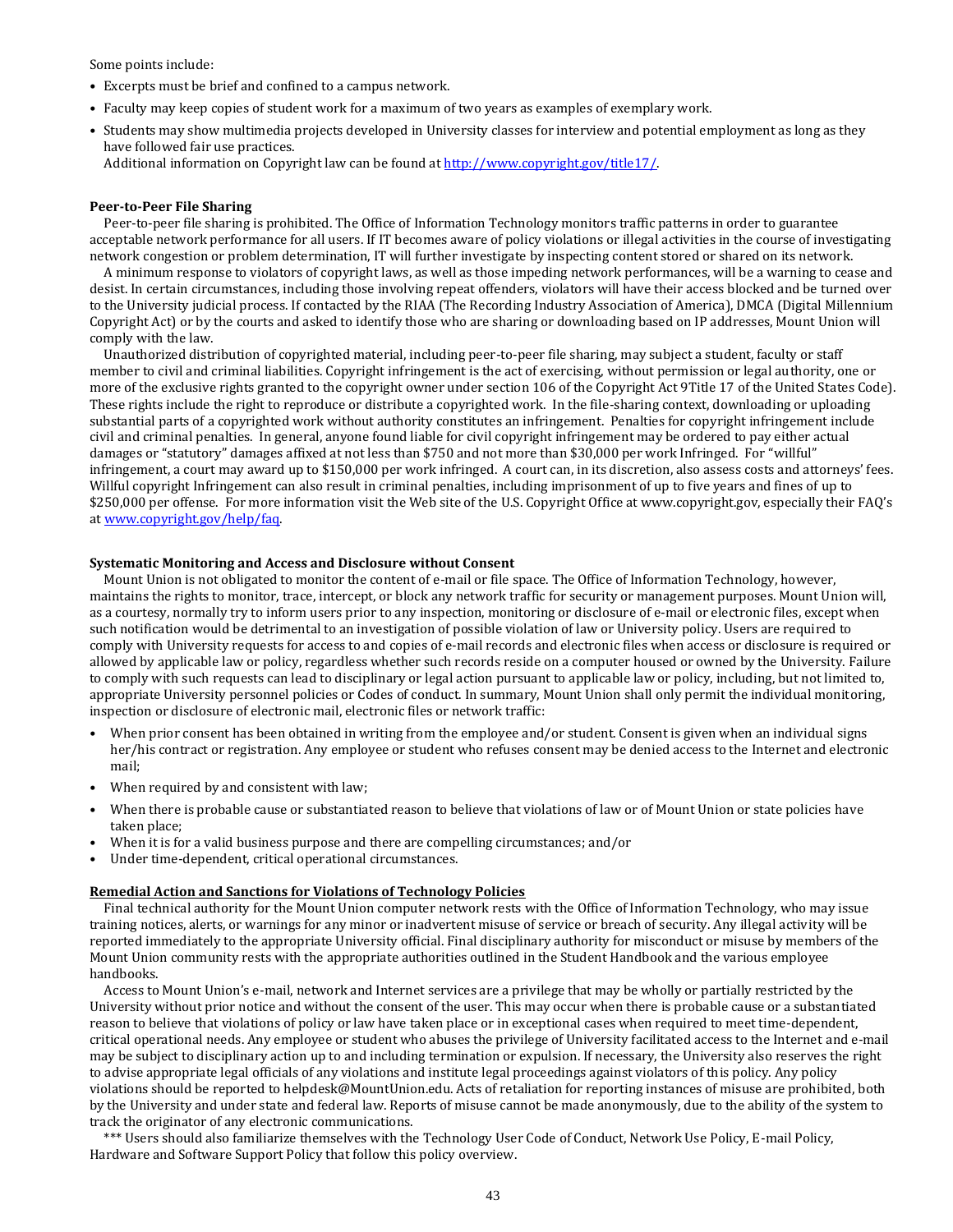#### **Technology User Code of Conduct**

The following Code of Conduct is intended to instruct technology users in acceptable behavior regarding their use of the University of Mount Union technological resources. This document is not intended to be exhaustive of all possible behaviors that may be deemed inappropriate. Users are expected to adhere to all policies set forth by the University regarding the use of technology resources. Failure to follow the expectations set forth in this Code of Conduct or any other policy of the University regarding use of technology may result in sanctions against the user including, but not limited to, loss of access to technology resources and/or disciplinary action.

- 1. Users are responsible for how their accounts are used; therefore, every effort must be made to protect against unauthorized access to accounts. Users must have a password which will protect their accounts from unauthorized use and which will not be guessed easily. If a user discovers that someone has made unauthorized use of her/his account, s/he should change the password and report the intrusion to the Office of Information Technology. Users should change their password on a regular basis to assure continued security of their accounts.
- 2. Users may not intentionally seek information about, browse or obtain copies of or modify files or passwords belonging to other people, whether at Mount Union or elsewhere, unless specifically authorized to do so by those individuals. Also, users may not attempt to intercept, capture, alter or interfere in any way with information on campus or global network paths.
- 3. Users must not attempt to decrypt or translate encrypted material or obtain system privileges to which they are not entitled. Attempts to do any of the above will be considered serious violations.
- 4. If users encounter or observe a gap in system or network security, they must report the gap to the Office of Information Technology. Users must refrain from exploiting any such gaps in security.
- 5. Users must refrain from any action that interferes with the supervisory or accounting functions of the system or that is likely to have such effects.
- 6. Users must be sensitive to the public nature of shared facilities and take care not to display sounds or messages that could create an atmosphere of discomfort or harassment for others.
- 7. Users must avoid tying up computing resources for game playing or other trivial applications, sending frivolous or excessive mail or messages locally or over an affiliated network or printing excessive copies of documents, files, images or data. Users should be sensitive to special needs for software and services available in only one location and cede place to those whose work requires the special items.
- 8. Users may not prevent others from using shared resources by running unattended processes or placing signs on devices to "reserve" them without authorization.
- 9. Users may not copy, cross-assemble or reverse-compile any software or data that the University has obtained under a contract or license that prohibits such actions. If it is unclear if it is permissible to take such actions, users should assume that they may not do so.
- 10. Software may not be copied or used illegally. Web site materials must be cited appropriately and permission obtained for the publishing, performing or distribution of copyrighted material.
- 11. Messages, sentiments and declarations sent as electronic mail or sent as electronic postings must meet the same standards for distribution or display as if they were tangible documents or instruments. Users are free to publish their opinions, but they must be clearly and accurately identified as coming from the particular user or, if a user is acting as the authorized agent of a group recognized by the University, as coming from the group s/he is authorized to represent. Attempts to alter the "From" line or other attribution of origin in electronic mail, messages or postings will be considered violations of University policies.
- 12. Users may not take any action that damages Mount Union technology resources in any way including technology found in classrooms, public computing labs, departmental labs, residence halls and University houses or any other campus location.
- 13. Users may not establish any computer to function as a server without the knowledge and approval of the Office of Information Technology.
- 14. Users are required to utilize anti-virus software on their computers. Anti-virus software must be updated regularly.
- 15. Users may not deploy any network electronic equipment or install wireless access points without express permission from the Office of Information Technology.
- 16. Users who utilize the Mount Union e-mail system are required to comply with state and federal law, University policies and normal standards of professional and personal courtesy and conduct.

### **Network Use Policy**

The Mount Union network is provided for the academic use of students and faculty of the University, as well as to the University administration for conducting official University business. Academic use is determined to be any legitimate use of the network for the purpose of assisting in the conduct of the University's academic mission. The official conduct of University business is limited to efforts on behalf of the management and administration of the University. The network provides access to the Internet from all offices, residence hall rooms and computer labs, in addition to public access stations in the library. Students living in on campus housing are accorded the privilege of using the network for personal use, as long as such use is in keeping with all applicable policies of the University and state and federal laws, and is not excessive (resulting in diminished service to fellow students).

User access to the network is governed by the acceptable use policy of the University, as well as by the following.

### **Servers**

All servers operating on campus must do so with the knowledge and consent of the Office of Information Technology. A server is defined as any computer providing services of any type to other computers on the network or on external networks. Such services could include DNS, DHCP, SNMP, e-mail and application, file and/or printer sharing. In order to request the deployment of a server on the network, written petition must be made, stating: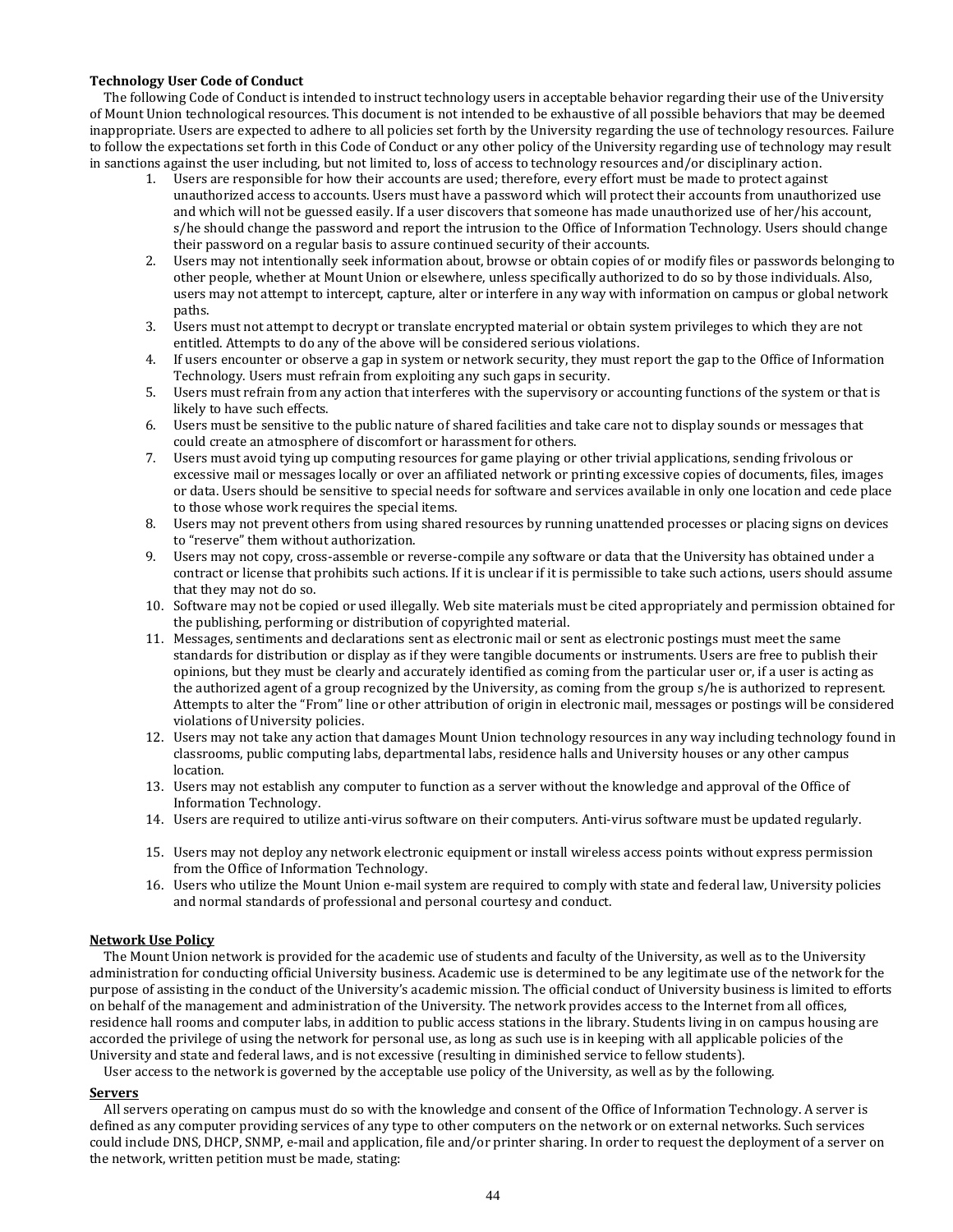- The legitimate academic use of the server;
- Intended server operating system;
- All intended server functions and applications, including protocols and services; and
- The identity and function of target subordinate computers/users.

Any computer acting as a server without prior authorization as stated above will be removed from the network. All licensing, operation and support of the hardware and software utilized will be the responsibility of the petitioner, if such petition is granted.

#### **Accounts**

All authorized users will be provided an account by which to access the necessary network resources of Mount Union. The information regarding this account, including the account name and password, is privileged and must not be disseminated to anyone other than the account owner for any purpose. Account holders should protect their passwords and keep them confidential. Passwords should be changed frequently.

Any problem resulting from irresponsible use of a password (e.g., a password that can be easily guessed or oral or written dissemination of a password) may be treated as grounds for action against the account holder. Any attempt to determine the passwords of other users is strictly prohibited.

The following are categories of authorized users:

- Full-time staff of the University
- Current faculty members
- Current students

**The following categories of users may be authorized to utilize the University network based on the legitimate need for access to such resources:**

- Part-time staff of the University
- Volunteer staff of the University
- Student employees
- Current students on transfer
- Retired members of the faculty and staff
- **Guests**

Other categories of users may be granted special permission to obtain access to the system at the discretion of the University. Student employees who need to access administrative software and resources due to their employment must be given approval for this access by an office administrator.

#### **Special Access**

From time to time, circumstances dictate the provision of short-term, special access to University systems. Such access must be in accordance with the strictest adherence to the user policies stated above and may only be granted by the Information Technology Department after review of a written petition. The petition must state the purpose of the access, the source user name, and the department. Such access will typically be provided only for a limited time and will be allowed only from designated computers. All such petitions that are approved will be maintained on file in the Office of Information Technology. All connections made through such petitions will be monitored.

#### **Network Electronic Equipment**

Network electronic equipment, including switches, hubs and routers, may only be installed on campus with the knowledge and consent of the Office of Information Technology. In order to request the deployment of this equipment on the network, written petition must be made stating:

- The legitimate academic use of the equipment;
- The type of equipment wishing to be deployed and for what purpose;
- All intended functions, including protocols and services; and
- The identity and function of target subordinate computers/users.

Any network electronic equipment deployed without prior authorization as stated above will be removed from the network. If a petition is granted, all licensing, operation and support of the hardware and software utilized will be the responsibility of the petitioner.

### **VPN (Virtual Private Network)**

VPN is a resource made available to faculty, staff and non-residential Mount Union students. VPN will allow a user to connect to the campus network from an off campus ISP (Internet Service Provider) and make it appear to the user that they were physically connected to the Mount Union network. VPN will allow users to gain access to their home space (H:\ drive), departmental common space (S:\ drive) and hand-in and handout folders (M:\ drive). VPN will be supported for only specified operating systems. If misuse of this resource occurs or if the user does not comply with the VPN Policy of Mount Union, the Office of Information Technology reserves the right to terminate any VPN connection without notice. Any party found to have violated the VPN policy may be subject to disciplinary action, including termination of VPN access. A copy of the VPN policy can be found on the Office of Information Technology website.

### **Wireless**

Wireless technology is available in specified areas of Mount Union. Use of the wireless information network implies consent to abide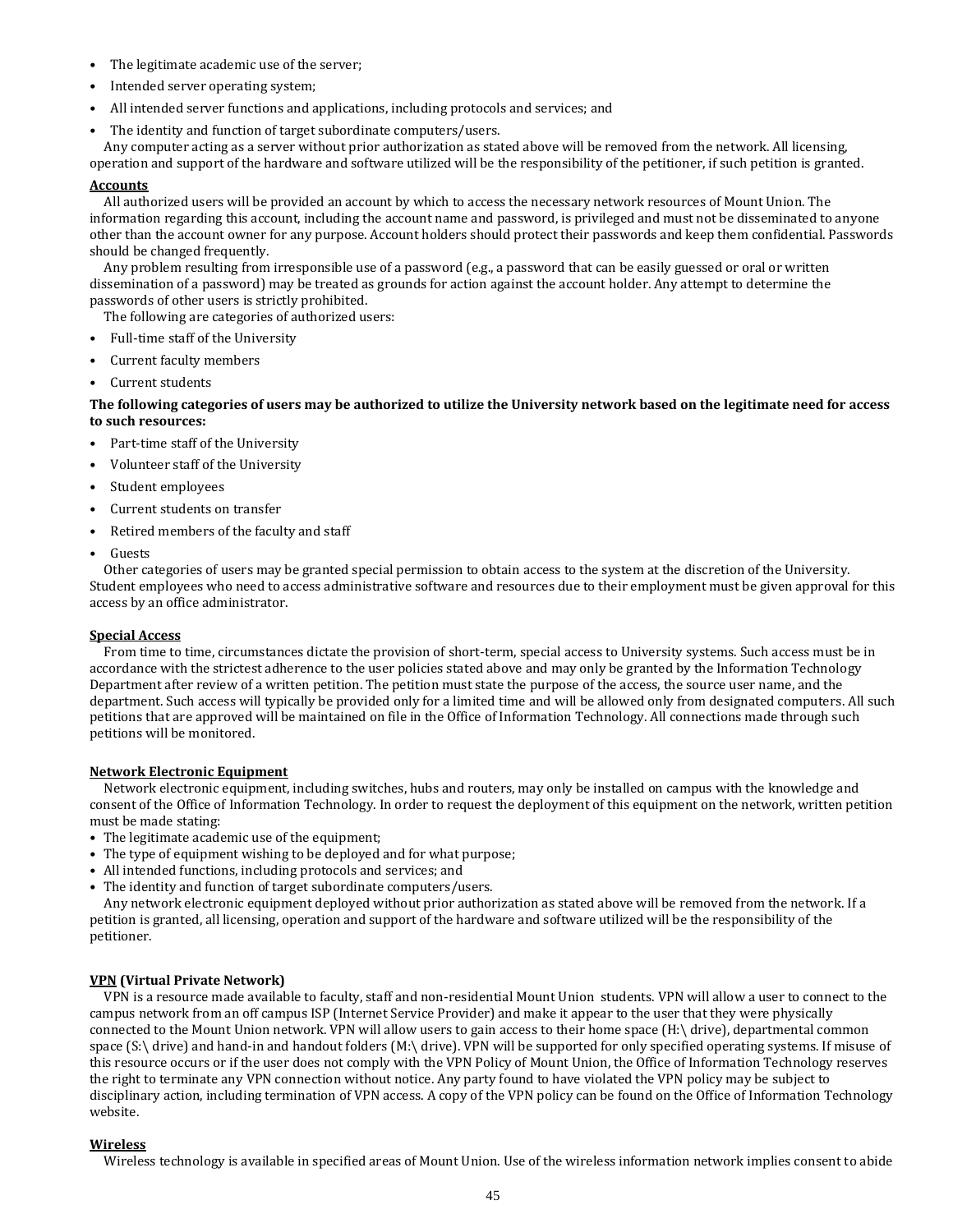by all University policies pertaining to the use of computer resources at Mount Union. Users may not install wireless access points. Any unauthorized wireless access points deployed will be removed from the network.

#### **Campus ID Card System**

The Campus ID Card System is a network resource and as such is protected by the rules of this policy. Any party found to violate this policy or damage devices specific to this system, such as door card, vending machine, or laundry readers, may be subject to disciplinary action.

#### **Web Pages**

The Mount Union website and individual web pages are network resources and as such are protected by the rules of this policy. Any party found to violate this policy may be subject to disciplinary action.

Any Mount Union entity may request an organizational or personal web page. By using the site you automatically agree to this policy. To request an organizational web page please contact the Information Technology Helpdesk or Office of Marketing. Every Mount Union entity must provide a contact person, who is willing to respond to comments or questions concerning the information the home page and on related documents provided by the entity. In the case of home page for an individual, that individual will act as their own contact person. The name and email address of the contact person must appear at the bottom of the home page along with the date of the last update of the page and/or related documents. In the case of copyrighted material, the representative is responsible for obtaining the necessary permission for posting such material. All material must be suitable for viewing and/or reading by individuals of all ages and conform to copyright laws. These are not limitations of free speech, but represent the policies of this Institution.

#### **E-mail Policy**

Mount Union e-mail is intended to serve the communication needs of the University community. Access to the e-mail system is a privilege. Any e-mail addresses or accounts assigned by the University to individuals, sub-units or functions of the University are the property of the University. The Mount Union network is not intended for private correspondence, as such, all communications on the University's computer systems, whether personal or business related, are the property of Mount Union. E-mail users are required to comply with state and federal law, University policies and normal standards of professional and personal courtesy and conduct. Unacceptable uses of e-mail and Internet access include, but are not limited to, the following:

- Use for any purposes that violate a federal, state or local law.
- Use for any commercial activities, including commercial advertising unless specific to the charter, mission or duties of Mount Union.
- Use to publish post, distribute, disseminate or link to any:
- Inappropriate, profane, defamatory, infringing, obscene, indecent, harassing, or unlawful topic, name, material, or information
	- Software or other material protected by intellectual property laws, rights of privacy or publicity or other proprietary rights, unless the individual owns/ controls such rights or has received all necessary consents for the use of such software and other materials
	- Software or other material that contains viruses, corrupted files or that may or are intended to damage the operation of another's computer
- Use to gather or otherwise collect information about others for commercial or private use, including e-mail addresses, without the express consent of the individuals.
- Use for fund raising, political campaign activities or public relations activities not specifically related to Mount Union activities.
- Use to conduct or forward illegal contests, pyramid schemes or chain letters, or to spam.
- Use to sell access to the Internet.
- Use to conduct any activity that adversely affects the availability, confidentiality or integrity of Mount Union's technology.
- Use to benefit personal or financial interests of any employee or student.
- Use for mass e-mail purposes. Ennouncements should be used for this purpose.

E-mail users shall not give the impression that they are representing, giving opinions or otherwise making statements on behalf of the University or any unit of the University unless expressly authorized to do so. Where appropriate, the following explicit disclaimer shall be included: "The opinions or statements expressed herein are my own and should not be taken as a position, opinion or endorsement by University of Mount Union ."

Restriction of E-Mail Privileges in Response to Resource Limitations, Administrative Procedures, or Policy Violations

The Office of Information Technology of Mount Union sets the amount of disk space available for mailboxes and file space. The Office of Information Technology will announce the limits on an annual basis. On occasion it may become necessary for IT to impose additional limitations on the use of e-mail due to technical necessities or to require purges of information stored on the University servers to preserve the integrity of the system. Users are advised to implement a data recovery plan, for example storing files on a DVDs, CDs or making paper copies, as well as regularly archiving their e-mail messages.

#### **Security**

E-mail, as a public record, is subject to the Freedom of Information Act and to subpoena by a court of law. Users should be aware that any information submitted via e-mail is not confidential and could be observed by a third party while it is in transit. Encryption encourages the false belief that privacy can be guaranteed. Users should never put anything in an e-mail message that must be kept confidential. E-mail users should assume that anyone could accidentally or intentionally view the content of their message. E-mail security is a joint responsibility of Mount Union Office of Information Technology and email users. The University will provide the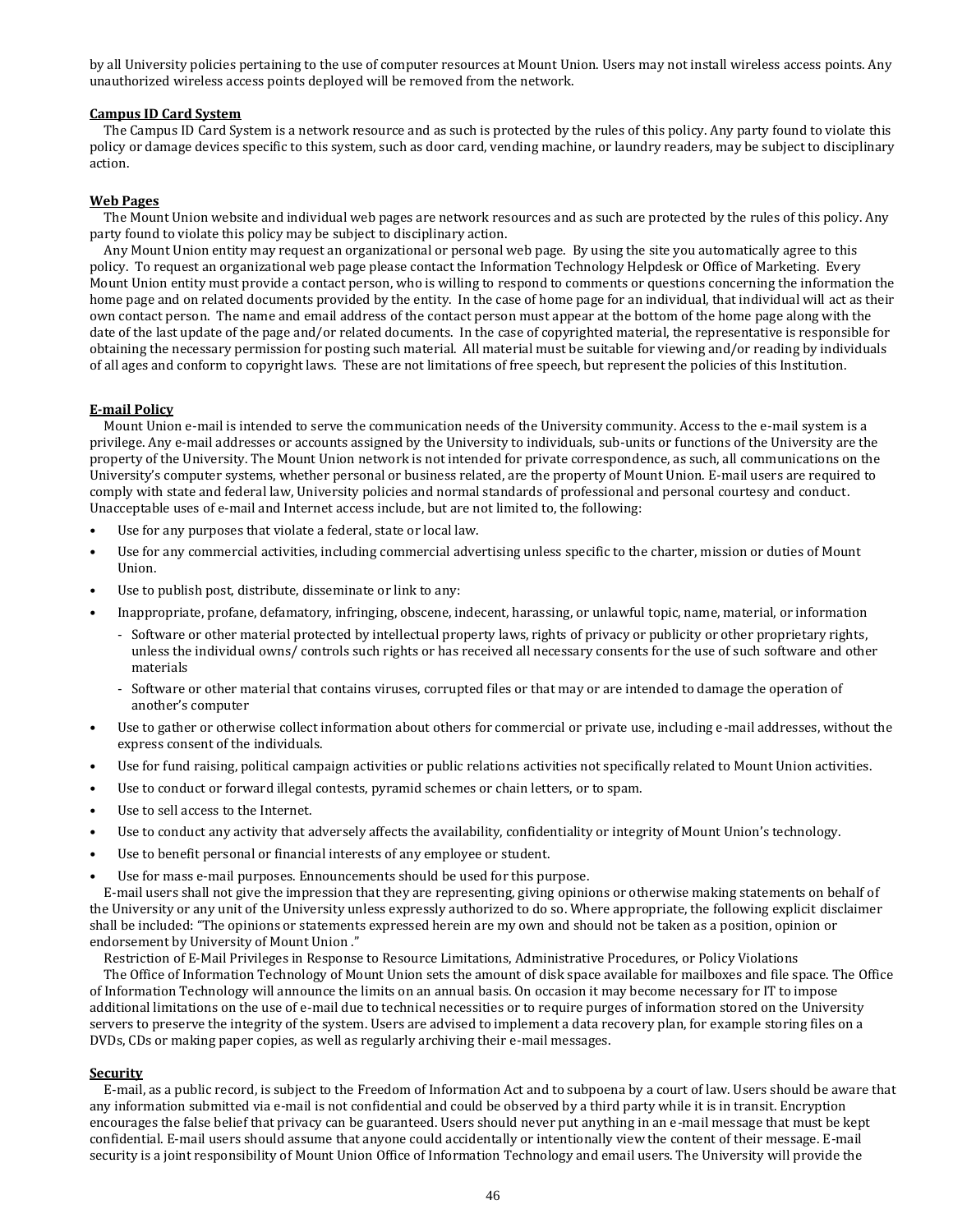security offered by the currently used software, as well as a "firewall" to prevent unauthorized access to the mail server. Users must take all reasonable precautions, including safeguarding and changing passwords, to prevent the use of the account by unauthorized individuals. Users may not divulge passwords for Mount Union accounts to any other person or allow other persons use of their

#### **Archiving and Retention**

The Office of Information Technology does not archive documents. Mount Union records communicated using e-mail or the Internet need to be identified, managed, protected and retained as long as they are needed to meet operational, legal, audit, research or other requirements. Each director is required to comply with approved records retention schedules or to set standards to retain, manage and make accessible in an existing filing system, outside the e-mail system, records needed to support program functions in accordance with Mount Union's standard practices.

### **Eligibility for E-Mail Privileges**

Students are eligible for e-mail privileges as long as the student is officially registered at Mount Union. Faculty and staff e-mail privileges start on the date employment begins and ends at the close of the business day of the date of employment termination. The Mount Union Office of Information Technology may, under its sole discretion, attempt to redirect e-mail for a reasonable period of time as determined by the University for purposes consistent with this policy and the University's mission. The University may elect to terminate the individual's e-mail account or continue the account, subject to approval by appropriate University supervisory and systems operational authority. The Office of Human Resources at Mount Union is responsible for notifying the Office of Information Technology of the date of employment termination.

#### **Hardware and Software Support Policy**

University-Owned Desktop Computers

The following outlines support levels provided by the Office of Information Technology for system and application software on University-owned desktops and laptops used by faculty, staff and administrators at the University.

#### **Hardware**

All University-owned desktop computers are covered under a warranty period, which varies depending on vendor and model. If a service problem is determined to be hardware-related, support will be obtained for that unit in accordance with the terms of the warranty.

#### **Support Levels for System and Application Software Used on Mount Union Owned Equipment**

following: PowerCampus, IQWeb, Raiser's Edge, Great Plains, Diebold ID Card system and EMS.

#### *Level I*

Level I software products represent a core set of office automation applications that the University has deemed necessary for fulfillment of position requirements and for which it offers support to faculty, staff and administrators using the applications. These products receive the highest level of user and technical support from the Office of Information Technology. Upgrade and maintenance efforts toward these products supersede efforts on all other administrative products and represent the core set of products initially installed on user desktops. Recommendations for additions and deletions to the core set of applications will be considered and approved by the appropriate governance structure of the University and provided in writing to the Office of Information Technology. Upgrades and fixes to these products will automatically take place and be coordinated by the Office of Information Technology.

#### **Administrative Systems Software**

Mount Union utilizes several specialized applications for administrative purposes. All of these applications must be used in the context of all federal guidelines including the Family Educational Right to Privacy Act (www.ed.gov/policy/gen/guid/fpco/ferpa/index. html). Examples of administrative software include, but is not limited to, the

#### *Level II*

Level II products represent unique products that are required by a limited number of individual users for administrative tasks specific to their positions. Products at this level will typically be installed on the user's local disk drive and not on the network, with the user's data files stored on network drives for backup and recovery purposes. Generally users of these products will consist of less than a dozen users per product. The Office of Information Technology will make the final determination concerning whether these products will be installed on the network or local drives based on the product's function and application requirements. These products receive a limited level of user and technical support from information technology due to their limited deployment and specialized focus. Users of these products should plan on becoming familiar with these products to a greater degree than products supported at Level I since limited expertise will be developed in the Office of Information Technology to support the product. Upgrades to these products will need to be coordinated and requested by users of the product. Automatic upgrades of the product will not normally be done by the Office of Information Technology. All copies of the product will be maintained at the same version and release level throughout the University. Recommendations with supporting rationale for additions and deletions to this set of applications will be coordinated and recommended by the individual department in conjunction with the Office of Information Technology.

#### *Level III*

Level III products represent unique products that are not included in the Level I or II categories above. The user will install products at this level on the user's local disk drive. These products will not be installed on network drives, although application files may be stored on network drives for security purposes. These products receive the lowest level of user and technical support from the Office of Information Technology due to their limited deployment, unique focus and individual user preferences. Users of these products should plan on becoming completely familiar with these products and should have expectations of supporting the product themselves. The Office of Information Technology assistance will be available only as time permits after Level I and Level II support needs are met. Upgrades to these products will be at the user's discretion, but the University's management reserves the right to remove any illegally obtained or installed software from any University owned computer, or to remove any software that is adversely affecting the